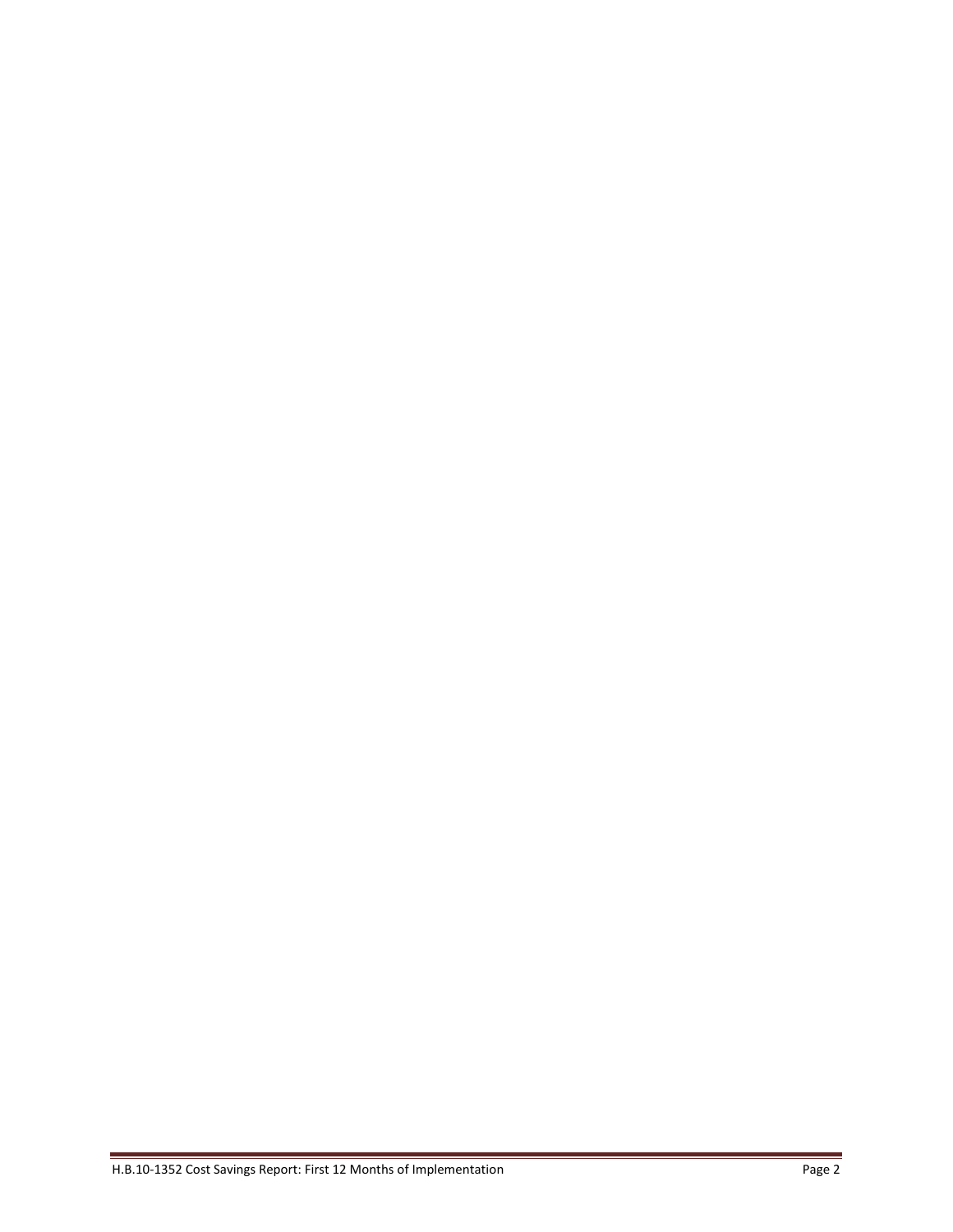## **Table of Contents**

- 5 | ACKNOWLEDGEMENTS
- 7 | EXECUTIVE SUMMARY
- 9 | INTRODUCTION
- 10 METHODOLOGY
- 12 | SENTENCING PLACEMENTS
- 27 OFFICE OF THE STATE PUBLIC DEFENDER
- 29 DRUG OFFENDER SURCHARGE
- 33 SUMMARY

#### APPENDICES

| 34 | Appendix A: Sentence placements cost per day |
|----|----------------------------------------------|
|----|----------------------------------------------|

- 37 | Appendix B: Initial placement by race/ethnicity
- 41 Appendix C: Sentencing ranges by classification
- 44 | Appendix D: OSPD Estimated hours per case

#### TABLES

| 8  | Table 1. H.B.10-1352 Cost difference between pre- and post-1352 sentence<br>placements                                   |
|----|--------------------------------------------------------------------------------------------------------------------------|
| 12 | Table 2. H.B.10-1352 pre- and post-1352 initial sentence placement                                                       |
| 13 | Table 3. H.B.10-1352 pre- and post-1352 days served                                                                      |
| 14 | Table 4. H.B.10-1352 pre- and post-1352 sentence costs                                                                   |
| 15 | Table 5. H.B.10-1352 Section 404, unlawful use, pre- and post-1352 filing charges by<br>crime classification             |
| 16 | Table 6. H.B.10-1352 Section 404, <i>unlawful use</i> , pre- and post-1352 conviction charges<br>by crime classification |
| 16 | Table 7. H.B.10-1352 Section 404, unlawful use, pre- and post-1352 initial sentence                                      |
| 17 | Table 8. H.B.10-1352 Section 404, unlawful use, pre- and post-1352 costs for sentences<br>served                         |
| 17 | Table 9. H.B.10-1352 Section 404, unlawful use, pre- and post-1352 costs for sentences<br>served                         |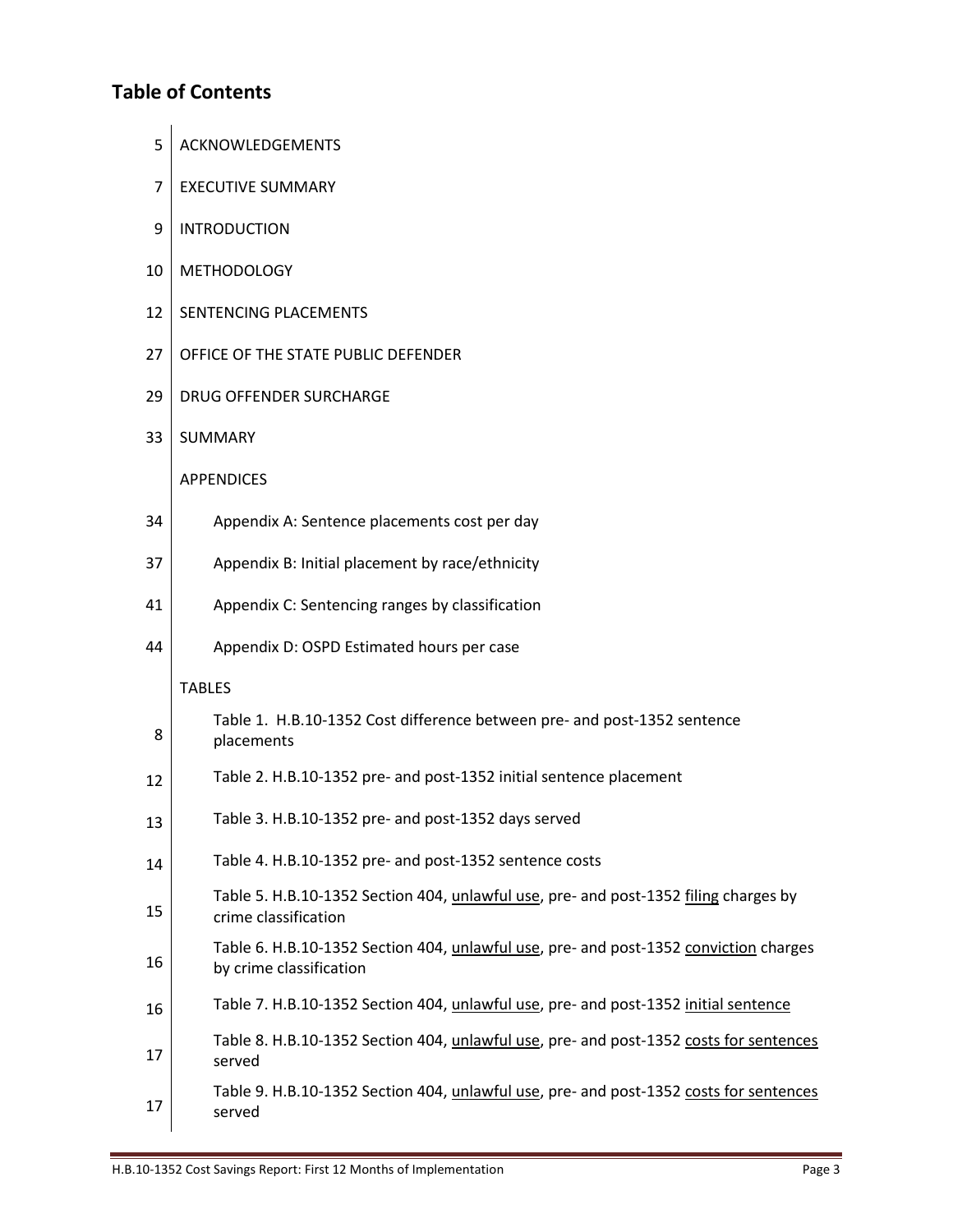| 18 | Table 10. H.B.10-1352 Sections 403.5 and 405 pre- and post-1352 original filing charge<br>classification                               |
|----|----------------------------------------------------------------------------------------------------------------------------------------|
| 19 | Table 11. H.B.10-1352 Sections 403.5 and 405 pre- and post-1352 conviction charges by<br>crime classification                          |
| 20 | Table 12. H.B.10-1352 Sections 403.5 and 405 pre- and post-1352 initial sentence                                                       |
| 21 | Table 13. H.B.10-1352 Sections 403.5 and 405 pre- and post-1352 days served                                                            |
| 21 | Table 14. H.B.10-1352 Sections 403.5 and 405 pre- and post-1352 cost for sentences<br>served                                           |
| 22 | Table 15. H.B.10-1352 Section 406 pre- and post-1352, regarding marijuana offenses,<br>original filing charges by crime classification |
| 23 | Table 16. H.B.10-1352 Section 406, concerning marijuana, pre- and post-1352<br>conviction charges by crime classification              |
| 24 | Table 17. H.B.10-1352 Section 406, regarding marijuana, pre- and post-1352 initial<br>sentence                                         |
| 25 | Table 18. H.B.10-1352 section 406, concerning marijuana penalties, pre- and post-1352,<br>days served                                  |
| 26 | Table 19. H.B.10-1352 Section 406, concerning marijuana penalties, pre- and post-<br>1352, costs of sentences served                   |
| 27 | Table 20. H.B.10-1352 Section 407, concerning special offender, pre- and post-1352,<br>costs of sentences served                       |
| 29 | Table 21. Pre- and post-1352, public defender cases containing 1352 charges                                                            |
| 30 | Table 22. Pre- and post-1352, public defender cases with 1352 as most serious charge,<br>estimated hours/case                          |
| 31 | Table 23. Pre- and post-1352 Drug Offender Surcharge, assessed                                                                         |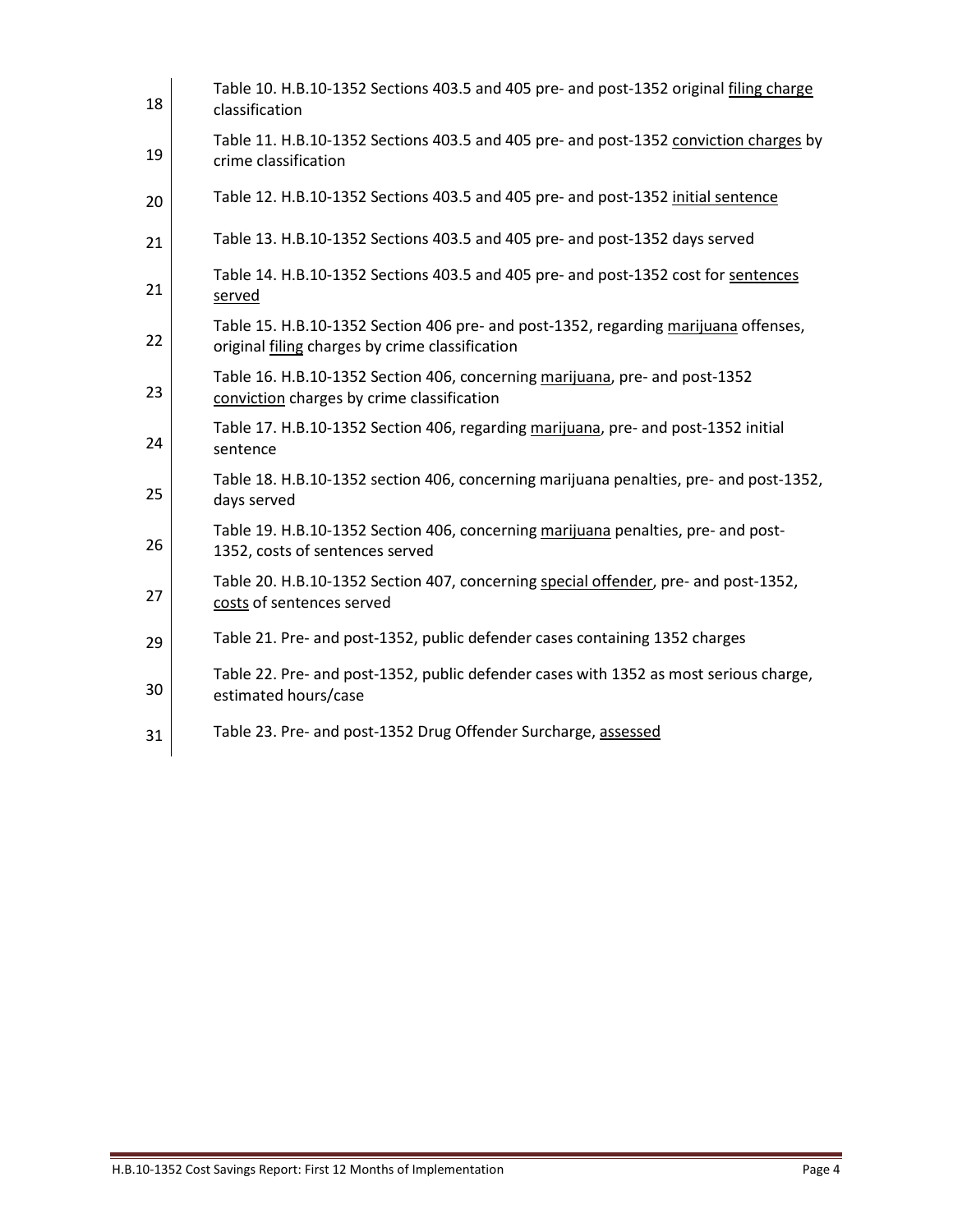## **ACKNOWLEDGEMENTS**

We would like to thank the following individuals who contributed data for this report and provided invaluable assistance in its analysis: Eileen Kinney, Ken Tomlinson, and Jessica Zender at the Judicial Branch; Bonnie Barr and Deb Kugler at the Department of Corrections; Doug Tracey and Mike Monkman at the Office of the State Public Defender; and Mike McConville, and Kris Griffin at the Denver County Court. In particular we would like to thank Ken, Doug, and Linda Harrison from DCJ's Office of Research and Statistics for their helpful guidance in developing this methodology. Despite this assistance, we alone are responsible for any errors or omissions.

Peg Flick, Senior Policy Analyst Office of Research and Statistics Division of Criminal Justice *January 2012*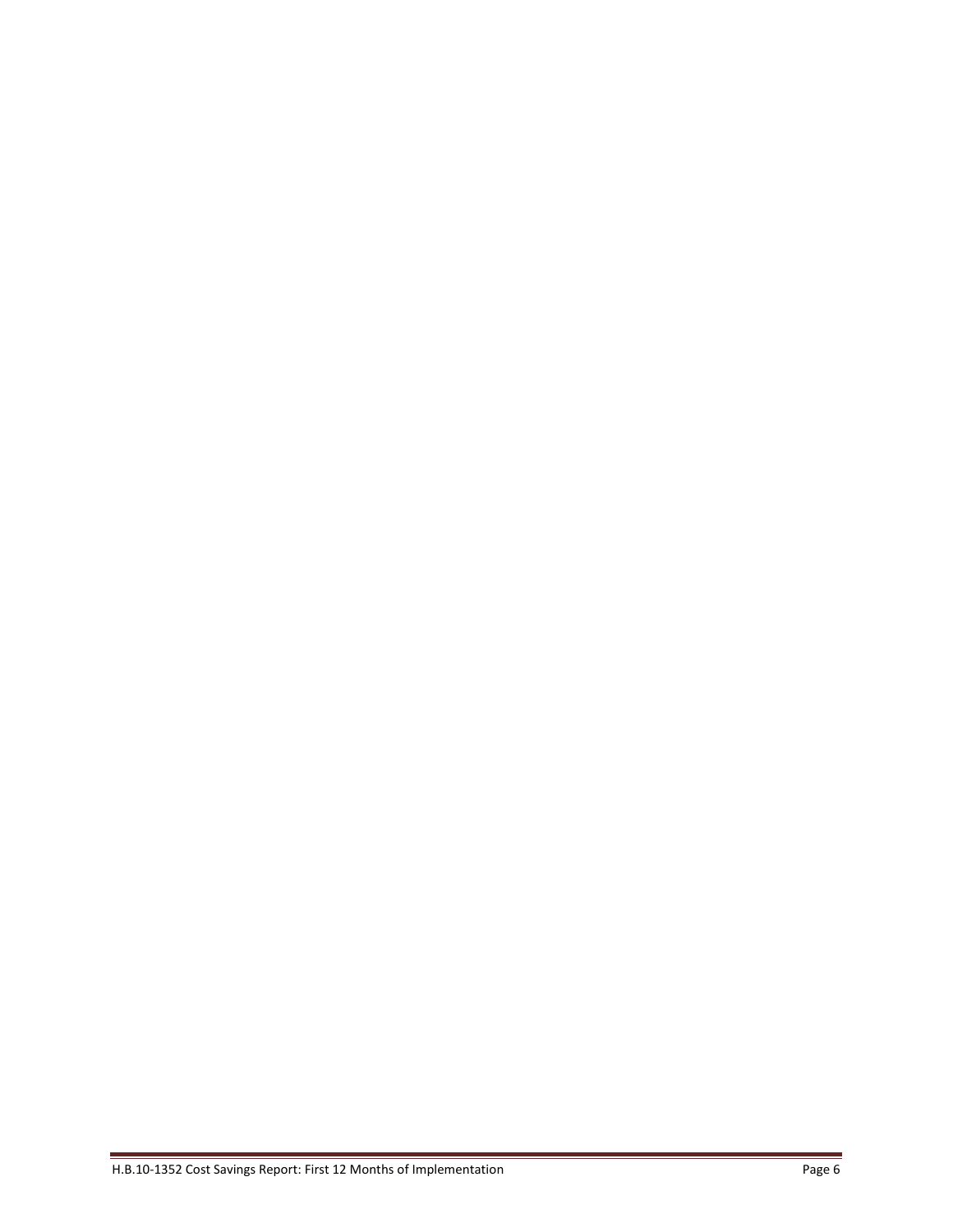## **EXECUTIVE SUMMARY**

## **Introduction**

In May 2010 the Colorado General Assembly passed House Bill 10-1352 which substantially altered Article 18, Title 18, concerning Uniform Controlled Substances. The intent of H.B.10-1352 as specified in its legislative declaration was to generate savings from reduced crime classifications and their resulting sentences, and direct those savings into substance abuse treatment. H.B.10-1352 created a distinction between drug use and possession, and the crimes of manufacturing and distribution. Specifically, the bill lowered the crime classification for use and possession crimes, and directed expected savings to the state's Drug Offender Treatment Fund. H.B.10-1352 also increased the Drug Offender Surcharge for felony, misdemeanor, and petty offenses.

H.B.10-1352 directs the Division of Criminal Justice (DCJ) to report annually on the savings generated by its modifications (24-33.5-503(u), C.R.S.). The statute went into effect on August 11, 2010. This report analyzes the savings realized in first 12 months after its enactment.

## **Methodology**

This analysis attempts to measure the impact of H.B.10-1352 outlined in its fiscal note by comparing the cost of offenders sentenced in the initial 12 month period after the bill's enactment date to the cost of offenders in the 12 months prior. To be included in this analysis, an offender had to be arrested on or after August 11, 2010 and be filed on, convicted and sentenced on or before August 10, 2011. Cases meeting these same criteria in 2009 were used as the comparison group. Court records for offenders were obtained from the Judicial Branch and from Denver County Court to build a model that tracked offenders meeting the criteria. Sentence start and end dates were obtained from the Office of Community Corrections in the Division of Criminal Justice, and from the Department of Corrections. Caseload data were obtained from the Office of the State Public Defender. Costs per day data were obtained for each sentence placement type. This information was combined into the model to identify and then compare offender costs for pre- and post-1352 groups as each progressed through the justice system.

## **Findings**

#### **Sentence Placements**

Savings are generated in two ways: (1) some individuals will be sentenced to less expensive placements (probation rather than prison, for example), and (2) some sentences will be shorter. H.B.10-1352 calls for the identification of actual savings. Only those savings actually generated due to placement differences and time-served during the first 12 months of implementation are presented here.

During the first 12 months after the enactment of H.B.10-1352 the state realized a savings of **\$854,533** in sentence placements compared to offender costs in the prior 12 months (Table 1). When jail sentences were included, the savings increased to \$952,387. Although the number of offenders sentenced in the post-1352 period with an H.B.10-1352 charge as the most serious decreased by 7% (3512 to 3262), the total non-jail costs for those offenders decreased by 17%. This savings resulted in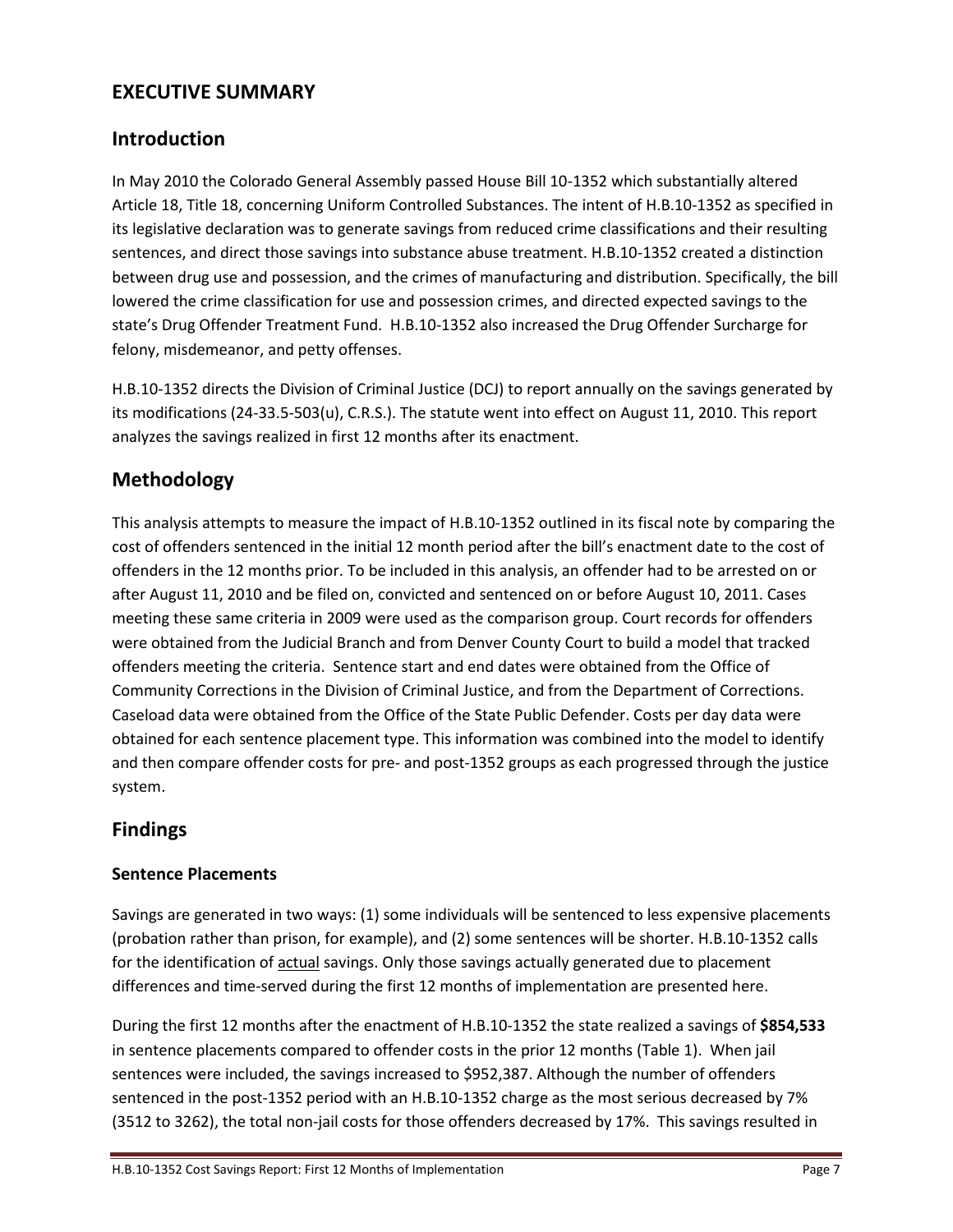large part by fewer sentences to the Department of Corrections, although probation also realized a savings of approximately \$148,000. Overall, there was a shift in filing and conviction charges from higher felony to lower felony classes, and from felonies to misdemeanors. It is not possible to track offender movements in the criminal justice system with precision so these results should be viewed with caution.

| Table 1. H.B.10-1352 Cost difference between pre- and post-1352 sentence placements: |
|--------------------------------------------------------------------------------------|
| 12 month study period (N=6774)                                                       |

| <b>Statute section</b>                              | <b>Difference</b> | Non-Jail* Difference |
|-----------------------------------------------------|-------------------|----------------------|
| Use of a Controlled Substance (404)                 | \$44,989          | $-517,254$           |
| Distribution Manufacturing Dispensing or Sale (405) | $-$ \$587,313     | $-$597,855$          |
| Marijuana Offenses (406)                            | $-5407,113$       | $-$236,475$          |
| Fraud and Deceit (415)                              | $-52,951$         | $-52,951$            |
| <b>Total</b>                                        | $-$952,387$       | $-$854,533$          |

Data sources: Judicial Branch and Denver County court records, Department of Corrections inmate records, Community Corrections billing data, and per day sentence placement costs listed in Appendix A.

\* Jail costs represent the Department of Corrections reimbursement rate and likely underestimate the savings accrued.

#### **Office of the State Public Defender**

OSPD served 450 fewer offenders charged with a controlled substance crime in the post-1352 period so it is difficult to directly compare the workloads between the pre- and post- groups. However, the lowered crime classifications implemented by H.B.10-1352 may have decreased the percentage of cases in which H.B.10-1352 charges were the most serious charge, and reduced slightly the estimated hours per case for these cases. According to OSPD, this decrease may also have resulted from normal caseload fluctuation.

#### **Drug Offender Surcharge**

H.B.10-1352 increased Drug Offender Surcharges for Petty Offenses through Felony 4 crime classifications. There were 3055 offenders in the pre-1352 period, and 3593 offenders in the post-1352 period that were assessed the Drug Offender Surcharge. The sum assessed (not collected) by the Drug Offender Surcharge increased by **\$1,530,075** from \$1,590,416 in the pre-1352 period to \$3,120,491 in the post-1352 period.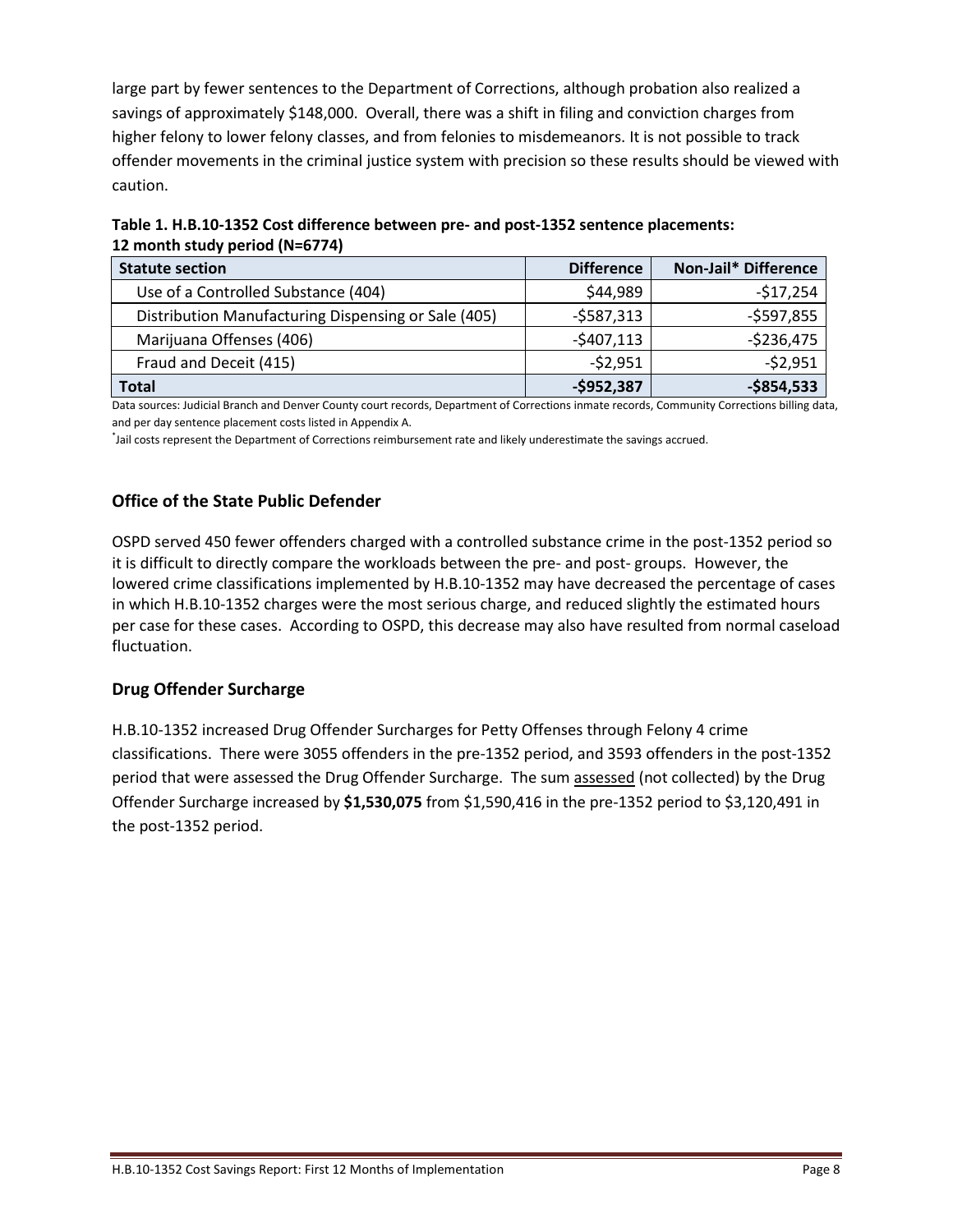## **INTRODUCTION**

In May 2010 the Colorado General Assembly passed House Bill 10-1352 which substantially altered Article 18, Title 18 concerning Uniform Controlled Substances. The intent of H.B.10-1352 as specified in its legislative declaration was to generate savings from reduced crime classifications and their resulting sentences, and direct those savings into substance abuse treatment. H.B.10-1352 created a distinction between drug use and possession, and the crimes of manufacturing and distribution. Specifically, the bill lowered the crime classification for use and possession crimes, and directed expected savings to the Drug Offender Treatment fund. H.B.10-1352 also increased the Drug Offender Surcharge for felony, misdemeanor, and petty offenses.

H.B.10-1352 directs the Division of Criminal Justice (DCJ) to report annually on the savings generated by its modifications (24-33.5-503(u), C.R.S.). The bill went into effect on August 11, 2010. This report analyzes the savings realized in first 12 months following its enactment.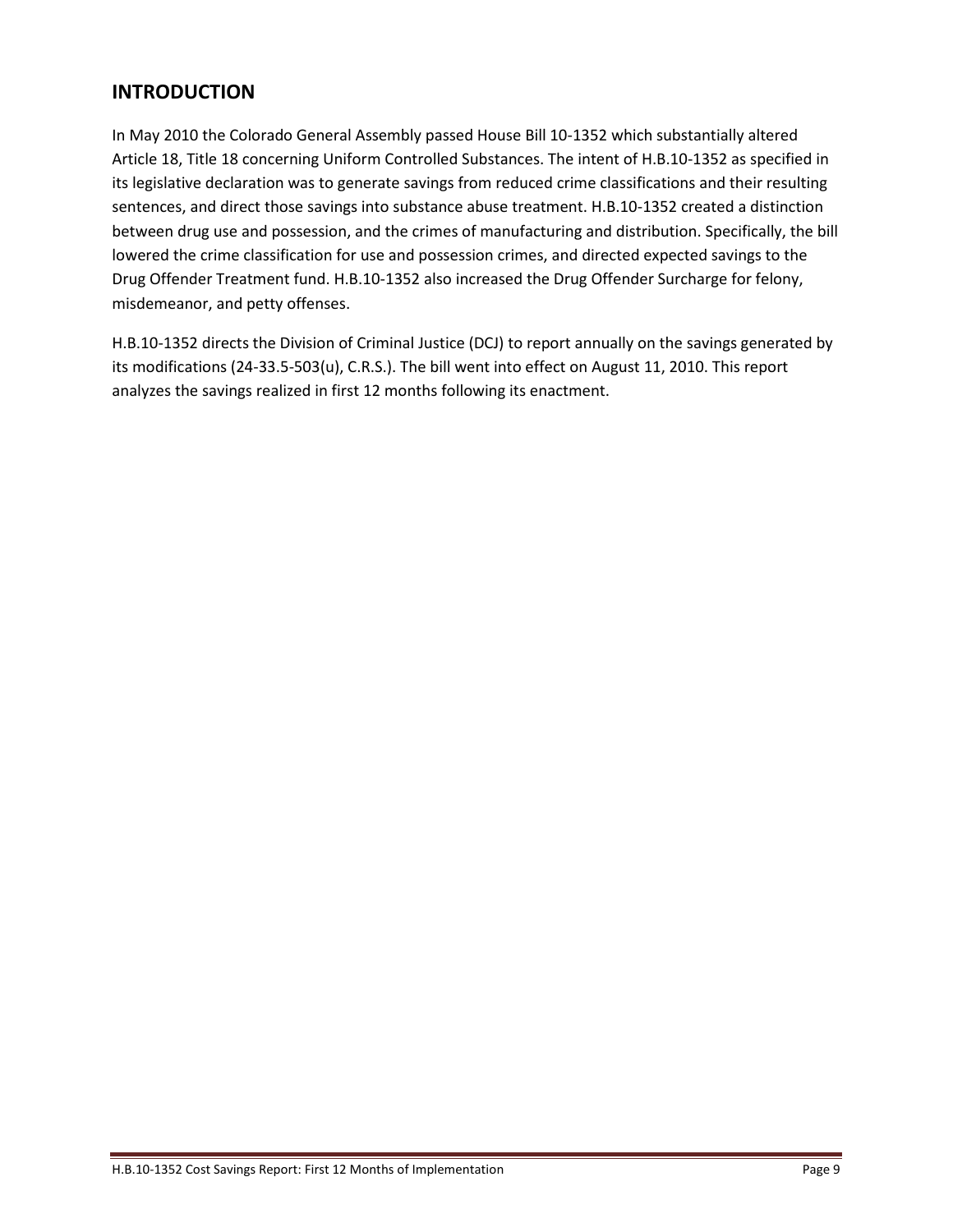## **METHODOLOGY**

*Mandate.* H.B.10-1352 mandated that the Division of Criminal Justice determine the fiscal impact of modifications to crime classifications for controlled substances over the previous fiscal year. The fiscal note for H.B.10-1352 prepared by the Colorado Legislative Council Staff outlines the fiscal impact of the bill on the following:

- 1. Sentencing placements,
- 2. The caseload of the Office of the State Public Defender, and
- 3. The Drug Offender Surcharge.

This report addresses these costs only. Other costs in the criminal justice system such as court time and district attorney time are not included.

*Data.* This report presents findings based on a sample of offenders sentenced in the 12 month period after the bill's implementation compared to offenders sentenced in the 12 months prior. To be included in this analysis, an offender had to be arrested on or after August 11, 2010 and be charged, convicted and sentenced on or before August 10, 2011. Cases meeting these same criteria in 2009 were used as the comparison group. This analysis examined drug cases which contain charges affected by H.B.10-1352 provisions only. Cases with controlled substance charges not amended by H.B.10-1352 were not included in the study.

Sentence data (charges, conviction, placement, sentence duration, and dates) were obtained from the Judicial Branch and Denver County Court. Placement dates and time served information were obtained from the Office of Community Corrections in the Division of Criminal Justice (DCJ) and the Department of Corrections (DOC). Caseload data were obtained from the Office of the State Public Defender (OSPD). These data, plus placement daily costs were used to develop a model for tracking individual cases as they progressed through the justice system.

Offender race/ethnicity data was obtained for the purpose of evaluating the impact of H.B.10-1352 on Disproportionate Minority Contact (DMC).<sup>[1](#page-0-0)</sup> Court records obtained from the Judicial Branch included race/ethnicity data, but records from Denver County Court did not.

Savings are generated in two ways: (1) some individuals will be sentenced to less expensive placements (probation rather than prison, for example), and (2) some sentences will be shorter. The sentence given to an offender is driven by the most serious charge in the case, among other factors. The most serious charge was determined by the highest crime classification (felony, misdemeanor, petty offense) of all the conviction charges in the case. H.B.10-1352 calls for the identification of actual savings, so only those savings actually generated due to placement differences and time served during the first 12 months of implementation are presented here. Offenders may receive multiple initial sentences (jail plus probation) and/or have their sentence modified at a later date (probation revocation ). This analysis attempts to track all sentences for offenders who met the timeframe criteria.

<span id="page-9-0"></span> $1$  The Colorado Commission on Criminal and Juvenile Justice has recommended that to reduce the incidence of DMC, the state should evaluate the impact on minorities of any proposed changes to the criminal justice system.

H.B.10-1352 Cost Savings Report: First 12 Months of Implementation Page 10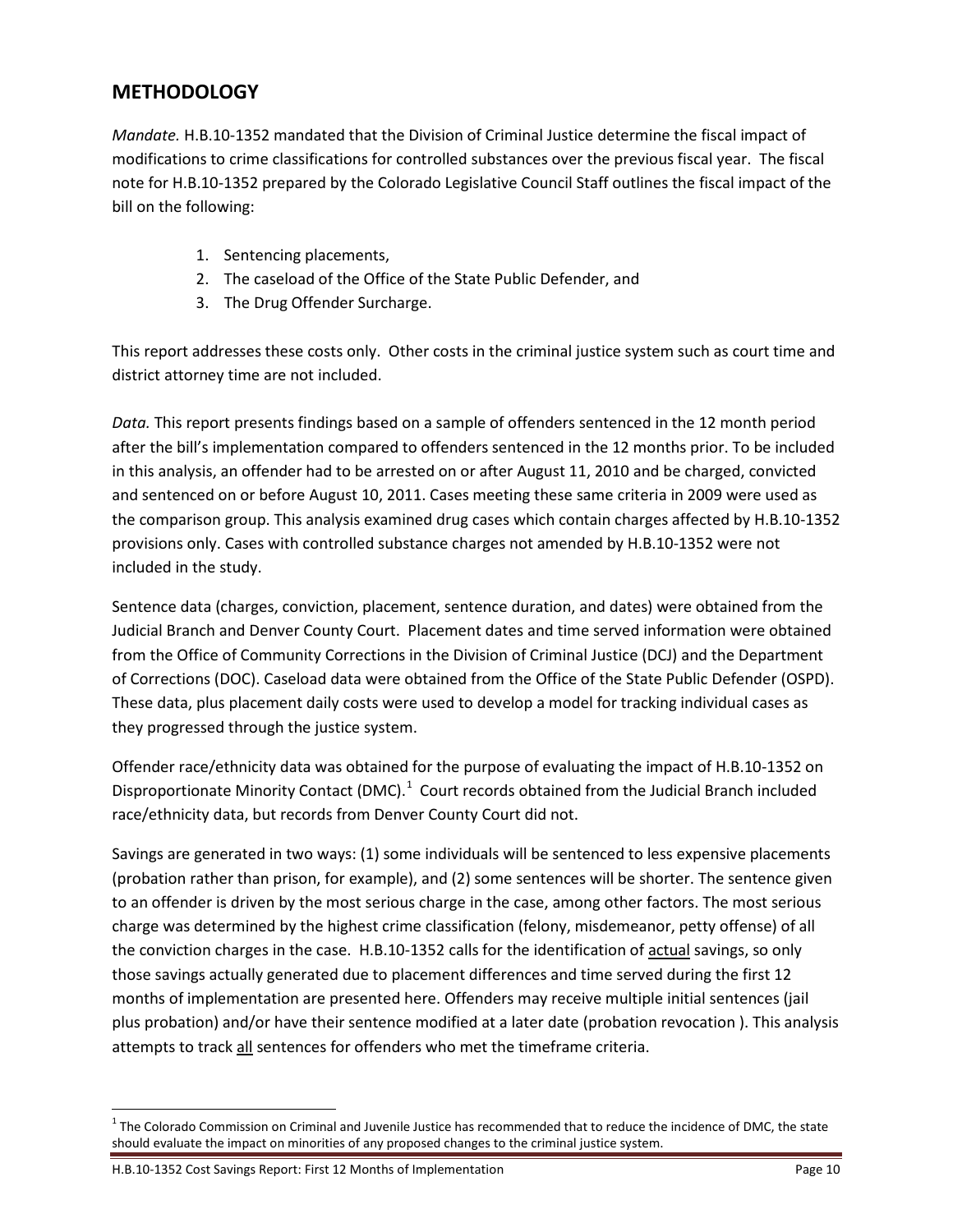To help assess the impact of H.B.10-1352, estimates were created of what sentences offenders would have received had the bill not passed. This is necessary because there were fewer offenders sentenced in the post-1352 period, therefore a decline in costs would be expected. The estimation methodology takes the post-1352 offenders, gives them the same proportion of sentence placements that the pre-135[2](#page-9-0) offenders received, and then calculates the costs per day for each offender.<sup>2</sup> This approach assumes that the proportions of sentences (jail, probation, prison, etc.) would stay the same as the previous year and is therefore limited, but it provides a rudimentary estimate of the cost of offenders had H.B.10-1352 not passed. In the tables that follow below, the estimated sentence data is labeled 'Estimated'.

As noted above, two groups of offenders were compared to determine the cost impact of H.B.10-1352. Offenders had to commit the offense, get arrested, have charges filed, be convicted and sentenced between August 11, 2009 to August 10, 2010 (comparison group) and August 11, 2010 to August 10, 2011 (study group). For many cases, 12 months is simply not enough time for trial and sentencing to take place. As a result the number of cases included in the study is not representative of the true population of offenders affected by H.B.10-1352. In subsequent reports more time will have passed and consequently more cases will be available for analysis.

*Costs.* Offender cost is driven by the sentence placement combined with sentence length. For this analysis, the model tracks the placement, duration of each placement, and associated costs for each offender in the pre- and post-1352 period. Total cost is calculated by multiplying the number of offenders in the placement by the cost per placement per day. Appendix A contains the sentence placement costs used in this study. Note that the savings reported here are based on the time actually served during the study and comparison periods.

For residential sentence placements operated by the state, marginal costs were used when available (See Appendix A). Marginal costs are "[t]he incremental costs incurred in providing one additional unit of output."<sup>[3](#page-10-0)</sup> Compared to marginal cost, average cost includes fixed expenditures such as buildings and personnel, and would therefore overestimate the savings that occur from housing fewer offenders unless the savings resulted in a facility closure.

In the tables that follow, the cost of jail is both excluded and included in the total cost so that the cost to the state versus cost to counties can be compared. Jail costs for all jurisdictions were not available, therefore the daily rate at which the DOC reimburses counties for prisoners being held was used (\$50.44). This amount underestimates the cost for metropolitan counties. For example, Jefferson County's daily cost is \$62<sup>[4](#page-10-1)</sup> and Denver County is \$70.20 per day.<sup>[5](#page-10-2)</sup>

<span id="page-10-0"></span><sup>&</sup>lt;sup>2</sup> A similar approach was used in the cost analysis for Senate Bill 03-318 undertaken by the Division of Probation Services.<br><sup>3</sup> Wayson, Billy L., Funke, Gail S., (1989). What Price Justice? A Handbook for the Analysis o

<span id="page-10-3"></span><span id="page-10-1"></span><sup>&</sup>lt;sup>4</sup> Personal conversation, Chief Patsy Mundell, Detention Services, Jefferson County Sheriff's Office.<br><sup>5</sup> Personal conversation, Chris Wyckoff, Director of Data Analysis Unit, Denver Police.

<span id="page-10-2"></span>

H.B.10-1352 Cost Savings Report: First 12 Months of Implementation Page 11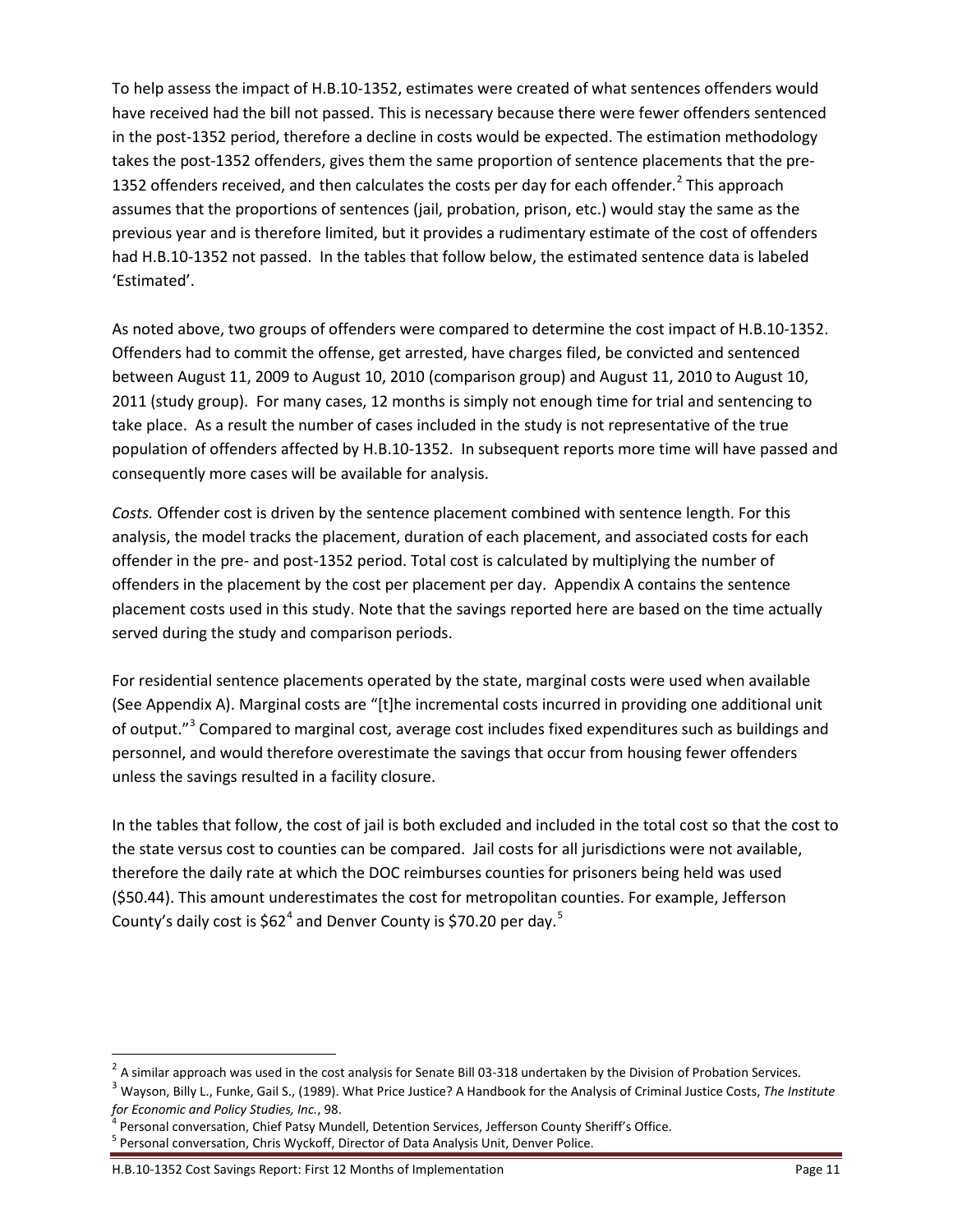## **Sentencing Placements**

In the first 12 months following the enactment of H.B.10-1352, filed cases containing any drug charge declined by 4% from the prior 12 months (19,691 to 18,870). [6](#page-10-3) An H.B.10-1352 charge was the *most serious filing charge* in 45% of the cases containing any drug charge in the pre-1352 period. That figure declined to 41% after the statute was enacted. The most serious charge ultimately drives what sentence an offender receives, among other factors (such as criminal history). The decline of H.B.10-1352 charges as the most serious may be explained by the bill's reduction of crime classifications, although other factors discussed below may have also played a role.

Table 2 shows the initial sentence placements for those offenders *convicted* of an H.B.10-1352 charge as their most serious charge. Similar to the decline in filing charges, the number of offenders convicted with an H.B.10-1352 charge as the most serious charge declined by 7% in the post-1352 period from 3,512 to 3,262. The most notable change between the pre- and post-1352 timeframes was that in the post-1352 period a lower percentage of convicted offenders received DOC sentences, while a higher percentage received probation and probation/deferred sentences. Both minority and white offenders benefited from H.B.10-1352 changes (See Appendix B).

|                                       | 2009-10 |         |      | 2010-11 |
|---------------------------------------|---------|---------|------|---------|
| <b>Placement</b>                      | N       | %       | N    | %       |
| <b>Community Corrections</b>          | 137     | 4%      | 99   | 3%      |
| Dept of Corrections                   | 416     | 12%     | 337  | 10%     |
| <b>Division of Youth Corrections</b>  | 14      | $< 1\%$ | 9    | $< 1\%$ |
| <b>Intensive Supervision</b>          | 85      | 2%      | 87   | 3%      |
| Jail+Intensive Supervision            | 24      | 1%      | 28   | 1%      |
| Jail                                  | 300     | 9%      | 315  | 10%     |
| Jail+Probation/Deferred               | 266     | 8%      | 203  | 6%      |
| Jail+Unsupervised Probation           | 27      | 1%      | 25   | 1%      |
| Juvenile Detention                    | 6       | $< 1\%$ | 10   | $< 1\%$ |
| Juvenile Detention+Probation/Deferred | 16      | $< 1\%$ | 13   | $< 1\%$ |
| JV Work (Denver)                      | 12      | $< 1\%$ | 5    | $< 1\%$ |
| Probation/Deferred                    | 2087    | 59%     | 2009 | 62%     |
| Probation/Deferred+Work Release       | 21      | 1%      | 16   | $< 1\%$ |
| <b>Unsupervised Probation</b>         | 99      | 3%      | 105  | 3%      |
| Youthful Offender System              | 2       | $< 1\%$ | 1    | $< 1\%$ |
| Total                                 | 3512    | 100%    | 3262 | 100%    |

Data sources: Judicial Branch and Denver County court records.

Table 3 shows the days served in each sentence placement in the pre- and post-1352 periods. There was a decrease in DOC and Community Corrections (ComCor) days served in the post-1352 period; supervised probation decreased and unsupervised probation increased**.** As a result, during the first 12 months of implementation of H.B.10-1352 the state realized a savings of **\$854,533** in sentence placements (See Table 4). When jail sentences were included, the savings increased by \$97,854, to \$952,387.

<span id="page-11-0"></span> $^6$  Judicial Branch court records; offenses committed and cases filed between 08/11/2009 to 08/10/2011.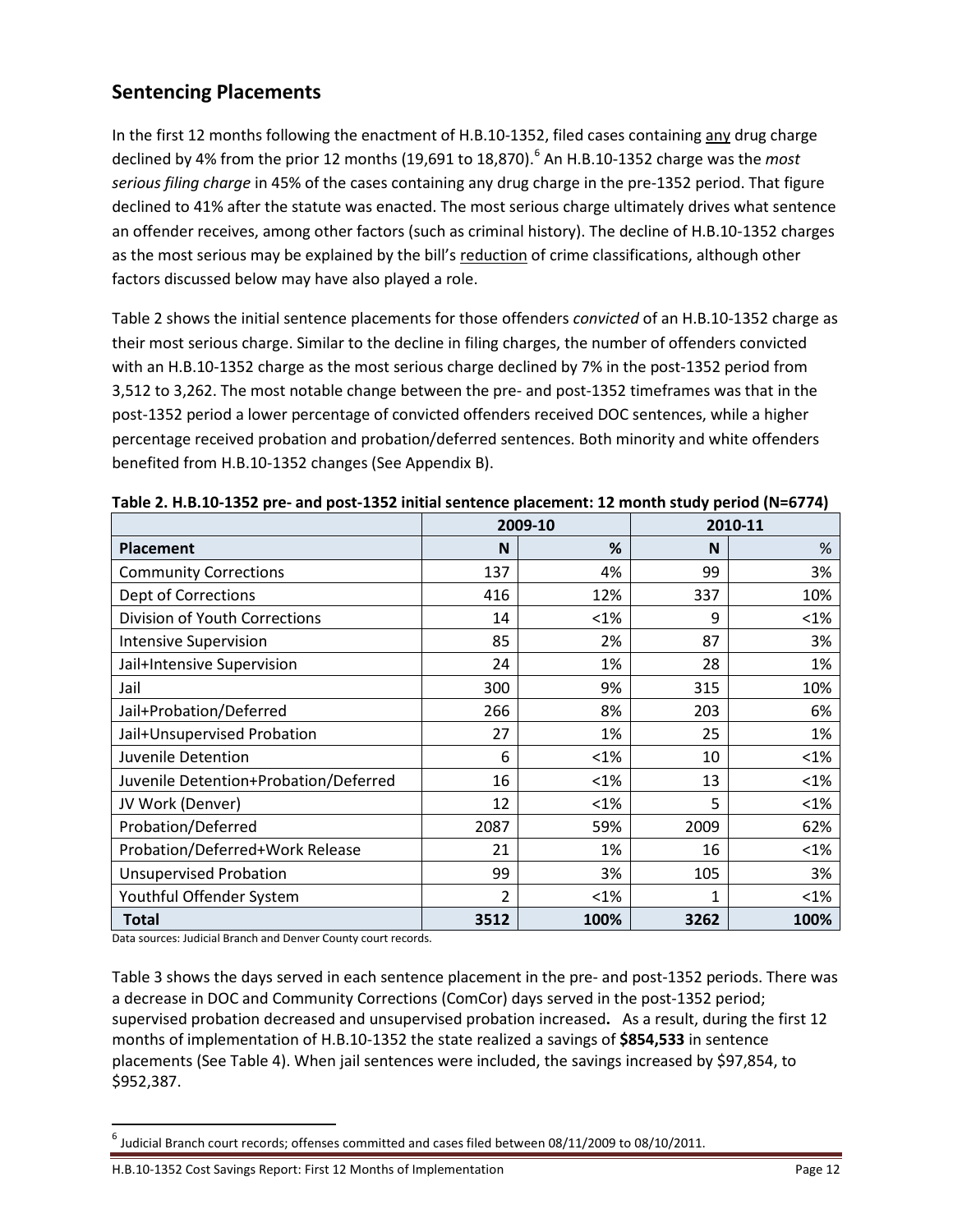|                               |        | 2009-10 Days Served | 2010-11 Days Served |         |
|-------------------------------|--------|---------------------|---------------------|---------|
| <b>Placement</b>              | N      | %                   | N                   | %       |
| <b>Community Corrections</b>  | 10913  | 2%                  | 8502                | 2%      |
| <b>Dept of Corrections</b>    | 51070  | 11%                 | 40957               | 10%     |
| Division of Youth Corrections | 2643   | 1%                  | 1944                | $<$ 1%  |
| Electronic Surveillance       | 663    | $< 1\%$             | 547                 | $< 1\%$ |
| <b>Intensive Supervision</b>  | 15271  | 3%                  | 14406               | 3%      |
| Juvenile Detention            | 510    | $< 1\%$             | 755                 | $< 1\%$ |
| JV Work (Denver)              | 43     | $< 1\%$             | 28                  | $<1\%$  |
| Probation (Denver)            | 1342   | $< 1\%$             | 1297                | $< 1\%$ |
| Probation/Deferred            | 322543 | 69%                 | 299737              | 70%     |
| <b>Unsupervised Probation</b> | 20084  | 4%                  | 21587               | 5%      |
| <b>Work Release</b>           | 2854   | 1%                  | 2865                | 1%      |
| Youthful Offender System      | 134    | $< 1\%$             | 27                  | $< 1\%$ |
| Jail                          | 36031  | 8%                  | 34091               | 8%      |
| <b>Total</b>                  | 464101 | 100%                | 426743              | 100%    |

**Table 3. H.B.10-1352 pre- and post-1352 days served: 12 month study period**

Data sources: Judicial Branch and Denver County court records.

Although the number of offenders sentenced in the post-1352 period decreased by 7%, the total non-jail cost for those offenders decreased by 17%. This savings resulted in large part from fewer sentences to the DOC. There was a slight decrease in placement costs for some placements in the post-1352 period, but not large enough to account for the decline of this magnitude (See Appendix A for placement costs).

An "estimated" cost was calculated by imposing pre-1352 sentences on post-1352 offenders to identify the role that H.B.10-1352 had in reducing costs. Subtracting the actual non-jail total from the estimated non-jail total shows that post-1352 offenders would have cost \$473,823 more than they actually did had the law not passed (See Table 4).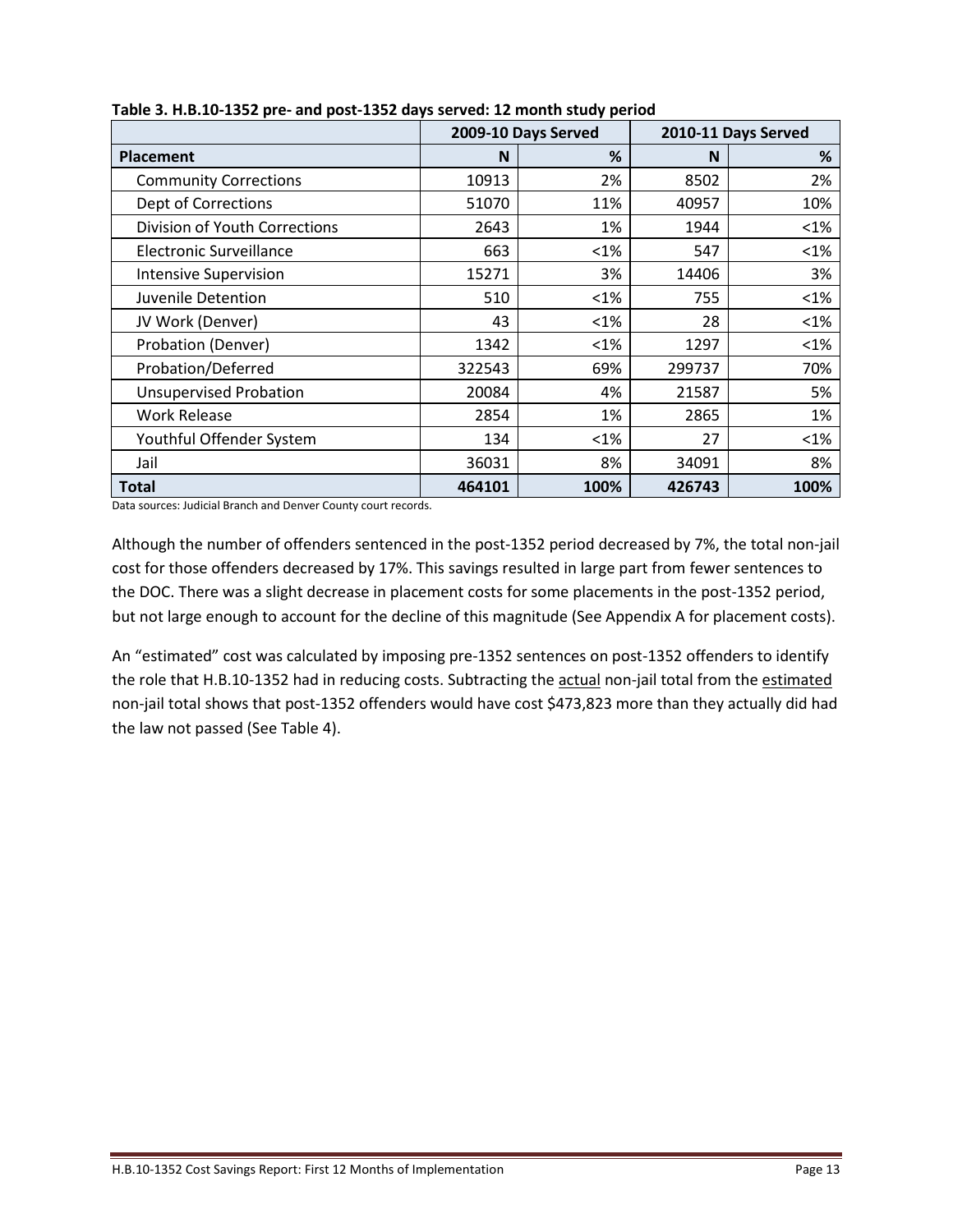|                                    | 2009-10       | <b>Estimated</b> | 2010-11       | <b>Difference</b> |
|------------------------------------|---------------|------------------|---------------|-------------------|
|                                    | <b>Actual</b> | 2010-11*         | <b>Actual</b> | 2009-10 and       |
| <b>Placement</b>                   | $N = 3512$    | $N = 3262$       | $N = 3262$    | 2010-11 Actual    |
| <b>Community Corrections</b>       | \$379,118     | \$356,641        | \$295,359     | $-583,758$        |
| Dept of Corrections                | \$2,690,878   | \$2,532,914      | \$2,158,024   | $-$532,854$       |
| Division of Youth Corrections      | \$472,780     | \$451,553        | \$366,522     | $-$106,258$       |
| <b>Electronic Surveillance</b>     | \$1,346       | \$1,240          | \$1,110       | $-5235$           |
| <b>Intensive Supervision</b>       | \$160,175     | \$150,026        | \$158,176     | $-51,998$         |
| Juvenile Detention                 | \$78,382      | \$75,295         | \$117,697     | \$39,315          |
| JV Work (Denver)**                 | \$0           | \$0              | \$0           | \$0               |
| Probation (Denver)**               | \$0           | \$0              | \$0           | \$0               |
| Probation/Deferred                 | \$1,328,801   | \$1,167,310      | \$1,180,070   | $-$148,731$       |
| Sex Offender Intensive Supervision | \$637         | \$824            | \$1,970       | \$1,334           |
| <b>Unsupervised Probation</b>      | \$0           | \$0              | \$0           | \$0               |
| <b>Work Release</b>                | \$0           | \$0              | \$0           | \$0               |
| Youthful Offender System           | \$25,924      | \$21,528         | \$4,577       | $-521,347$        |
| <b>Total</b>                       | \$5,138,040   | \$4,757,330      | \$4,283,507   | $-$854,533$       |
| Jail***                            | \$1,817,404   | \$1,692,716      | \$1,719,550   | $-$97,854$        |
| <b>Total</b>                       | \$6,955,444   | \$6,450,046      | \$6,003,057   | $-$952,387$       |

#### **Table 4. H.B.10-1352 pre- and post-1352 sentence costs: 12 month study period (N=6774)**

Data sources: Judicial Branch and Denver County court records, Department of Corrections inmate records, Community Corrections billing data, and per day sentence placement costs listed in Appendix A.

\* Estimated sentence placements are calculated using pre-1352 sentence distributions with post-1352 cases.

\*\*Denver costs unavailable at the time this report went to print.

\*\*\*Jail costs represent the Department of Corrections reimbursement rate and likely underestimate the savings accrued.

These results should be viewed with caution for the following reasons:

- For many cases, 12 months is not enough time for trial and sentencing to take place. As a result, the number of cases included in the study is not representative of the true population of offenders affected by H.B.10-1352.
- Sentencing is influenced by a variety of factors such as aggravating and mitigating circumstances, criminal history, and plea bargaining. Cost differences observed between preand post-1352 offenders may not be due entirely to reductions in the crime classifications.
- H.B.10-1352 reduced crime classifications for certain felony and misdemeanor crimes, but sentence ranges overlap across crime classifications. For example, the presumptive range for a Class 6 felony is 12 month to 18 months and the range for Class 5 felony is 1 to 3 years (See Appendix C).
- Sentences imposed are driven by the most serious crime, among other factors, and the most serious crime is designated by the crime classification. Because H.B.10-1352 reduced crime classifications, the frequency in which an H.B.10-1352 charge is the most serious crime is likely reduced. However offenders will still be sentenced for a crime, just not an H.B.10-1352 crime.
- Offenders are often charged with multiple crimes, may have cases in multiple jurisdictions, and may receive concurrent or consecutive sentences. In this study 72% of offenders in both study and comparison periods had multiple charges in their case, and 7% had more than one case.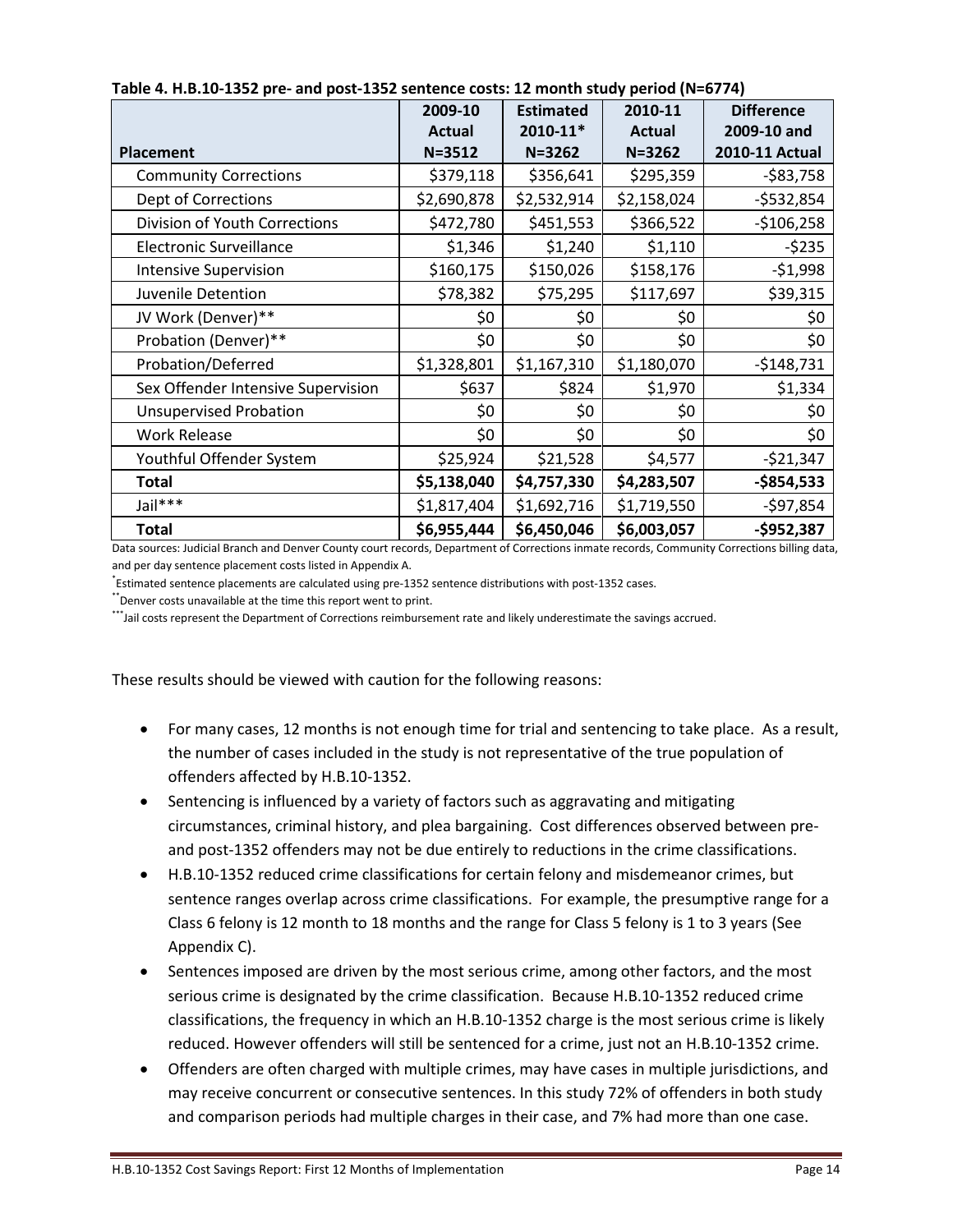Consequently, tracking offender sentence placements precisely for costing purposes is not possible.

• Despite improvements in records management systems, data errors or omissions affect the accuracy of the model. An intensive effort was made to correct obvious errors in the data, but it is likely that some errors remain.

The number and sequence of sentence placements given to an offender can be complicated. Offenders may receive multiple initial sentence placements and/or then have their sentence altered at a later date. For example, it is not uncommon for a sentence to include a jail term plus probation. Subsequent modifications to initial sentences can also occur, such as probation revocation. *This analysis attempts to track all sentence placements and subsequent modifications as indicated in the court records. However, 7% of offenders in both study periods had more than one case during the study period. For these offenders sentences for only one case were included in the model due to the complexity of tracking combinations of concurrent and consecutive sentences across multiple jurisdictions.* 

## **H.B.10-1352 Savings Analysis by Statute Section**

For each section of Title 18, Article 18, that was modified by H.B.10-1352, the costs for offenders sentenced pre-and post-1352 was calculated and compared. Both initial filing charges and conviction charges are presented to show how many offenders entered the system with a H.B.10-1352 charge and, ultimately, how many were convicted of that crime. Initial sentence placements are included to show the effects of the reduction in crime classifications and qualifying amounts. Finally, the days served and associated costs are presented for each sentence placement.

#### **18-18-404, C.R.S. Unlawful use of a controlled substance.**

H.B.10-1352 lowered the crime classification from a Felony 6 (F6) to a  $2^{nd}$  degree misdemeanor (M2) for use of a Schedule I or II controlled substance other than marijuana. It also lowered the crime classification for use of Schedule III, IV, and V drugs from an M1 to an M2.

Table 5 shows that there were 186 people who were filed on with Section 404, unlawful use, offenses in 2009-10, and 103 charged in 2010-11. As a result of H.B.10-1352 in 2010-11 more offenses were filed as M2 than as felonies.

|                             | 2009-10 |     | 2010-11 |     |  |
|-----------------------------|---------|-----|---------|-----|--|
| <b>Crime Classification</b> | %       | N   | %       | N   |  |
| F <sub>5</sub>              | 1%      |     | 0%      |     |  |
| F <sub>6</sub>              | 84%     | 157 | 1%      |     |  |
| M1                          | 9%      | 17  | 0%      |     |  |
| M <sub>2</sub>              | 5%      | 10  | 98%     | 101 |  |
| M <sub>3</sub>              | 0%      | 0   | 1%      |     |  |
| <b>Total</b>                | 100%    | 186 | 100%    | 103 |  |

#### **Table 5. H.B.10-1352 Section 404, unlawful use, pre- and post-1352 filing charges by crime classification: 12 month study period**

Data sources: Judicial Branch and Denver County court records.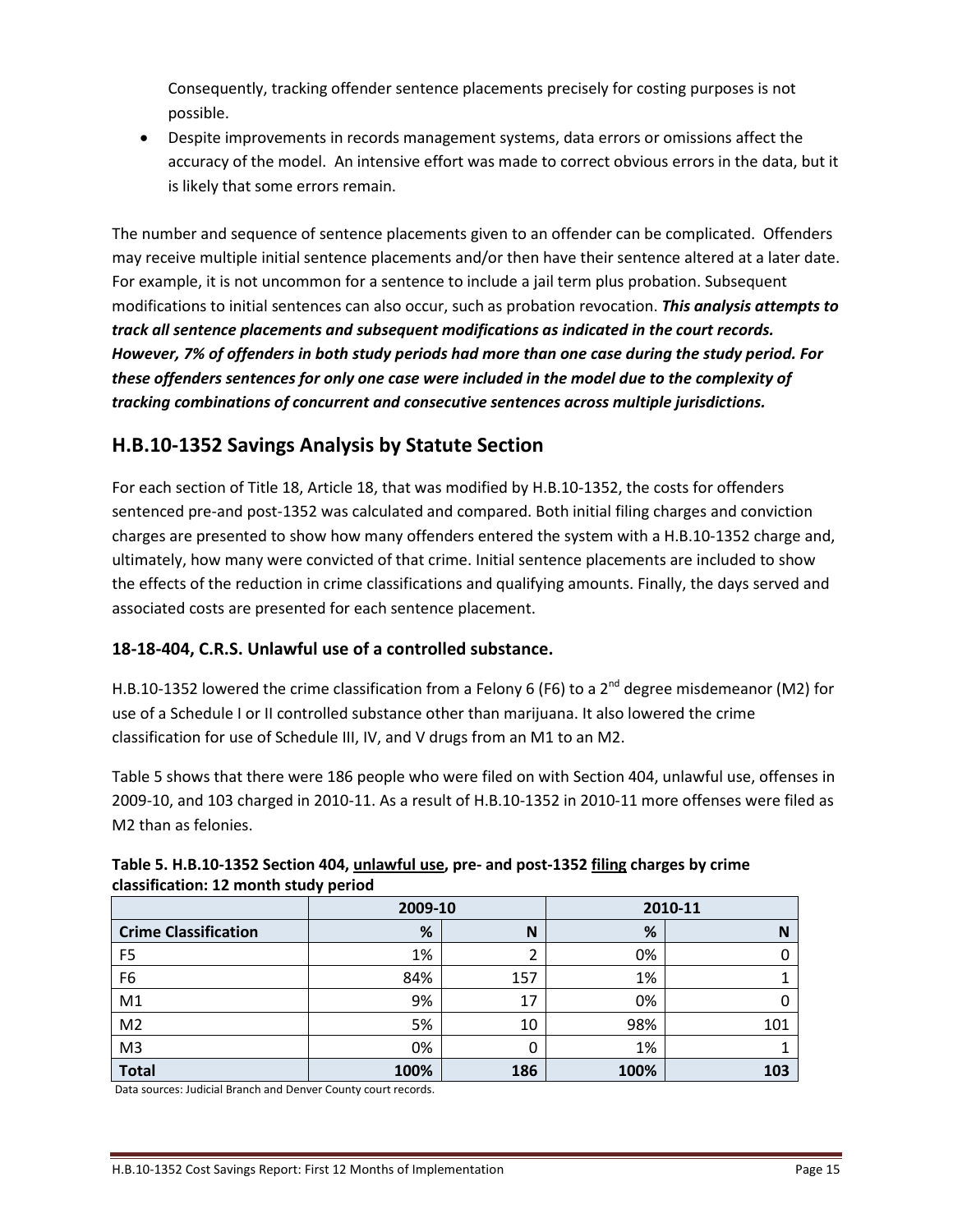Table 6 shows that more offenders were convicted of section 404 than were charged in the post-1352 period. This is likely due to plea bargaining of higher class charges down to lower class charges. The vast majority of convictions in the post-1352 period were for the lower level M2 classification, down from F6s and M1s.

| Table 6. H.B.10-1352 Section 404, <i>unlawful use</i> , pre- and post-1352 <i>conviction</i> charges by crime |
|---------------------------------------------------------------------------------------------------------------|
| classification: 12 month study period*                                                                        |

|                             | 2009-10 |    | 2010-11 |     |
|-----------------------------|---------|----|---------|-----|
| <b>Crime Classification</b> | %       | N  | %       |     |
| F <sub>5</sub>              | 1%      |    | 0%      |     |
| F <sub>6</sub>              | 76%     | 63 | 1%      |     |
| M <sub>1</sub>              | 20%     | 17 | 0%      |     |
| M <sub>2</sub>              | 2%      |    | 99%     | 111 |
| <b>Total</b>                | 100%    | 83 | 100%    | 112 |

Data sources: Judicial Branch and Denver County court records.

\*Excludes fine-only sentences.

Table 7 shows the initial sentence placements for those convicted in the pre- and post-1352 periods. Fewer offenders received a DOC sentence in the post-1352 period, however jail sentences increased from 5% to 22% and unsupervised probation increased from 1% to 10% of offenders.

| Table 7. H.B.10-1352 Section 404, <i>unlawful use</i> , pre- and post-1352 <i>initial sentence</i> : 12 month study |  |
|---------------------------------------------------------------------------------------------------------------------|--|
| period                                                                                                              |  |

|                                       |      | 2009-10  |         | 2010-11 |
|---------------------------------------|------|----------|---------|---------|
| Placement                             | %    | N        | %       | N       |
| <b>Dept of Corrections</b>            | 2%   | ำ        | 0%      | 0       |
| <b>Intensive Supervision</b>          | 1%   |          | $< 1\%$ |         |
| Jail                                  | 5%   | 4        | 22%     | 25      |
| Jail+Probation/Deferred               | 10%  | 8        | 6%      |         |
| Jail+Unsupervised Probation           | 2%   | ำ        | 3%      | 3       |
| Juvenile Detention+Probation/Deferred | 1%   |          | 1%      |         |
| Probation/Deferred                    | 77%  | 64       | 56%     | 63      |
| <b>Unsupervised Probation</b>         | 1%   |          | 10%     | 11      |
| <b>Work Release</b>                   | 0%   | $\Omega$ | 1%      |         |
| <b>Total</b>                          | 100% | 83       | 100%    |         |

Data sources: Judicial Branch and Denver County court records.

Table 8 shows the days served for each sentence placement for the comparison and study periods. In the post-1352 period DOC days served decreased and jail and probation days increased. More probation days were served in the post-1352 period although there was one fewer offender sentenced to probation than the period before. This increase could be due to differences in when offenders started their sentence, since the analysis examines days actually served within the period. More unsupervised probation days were also served.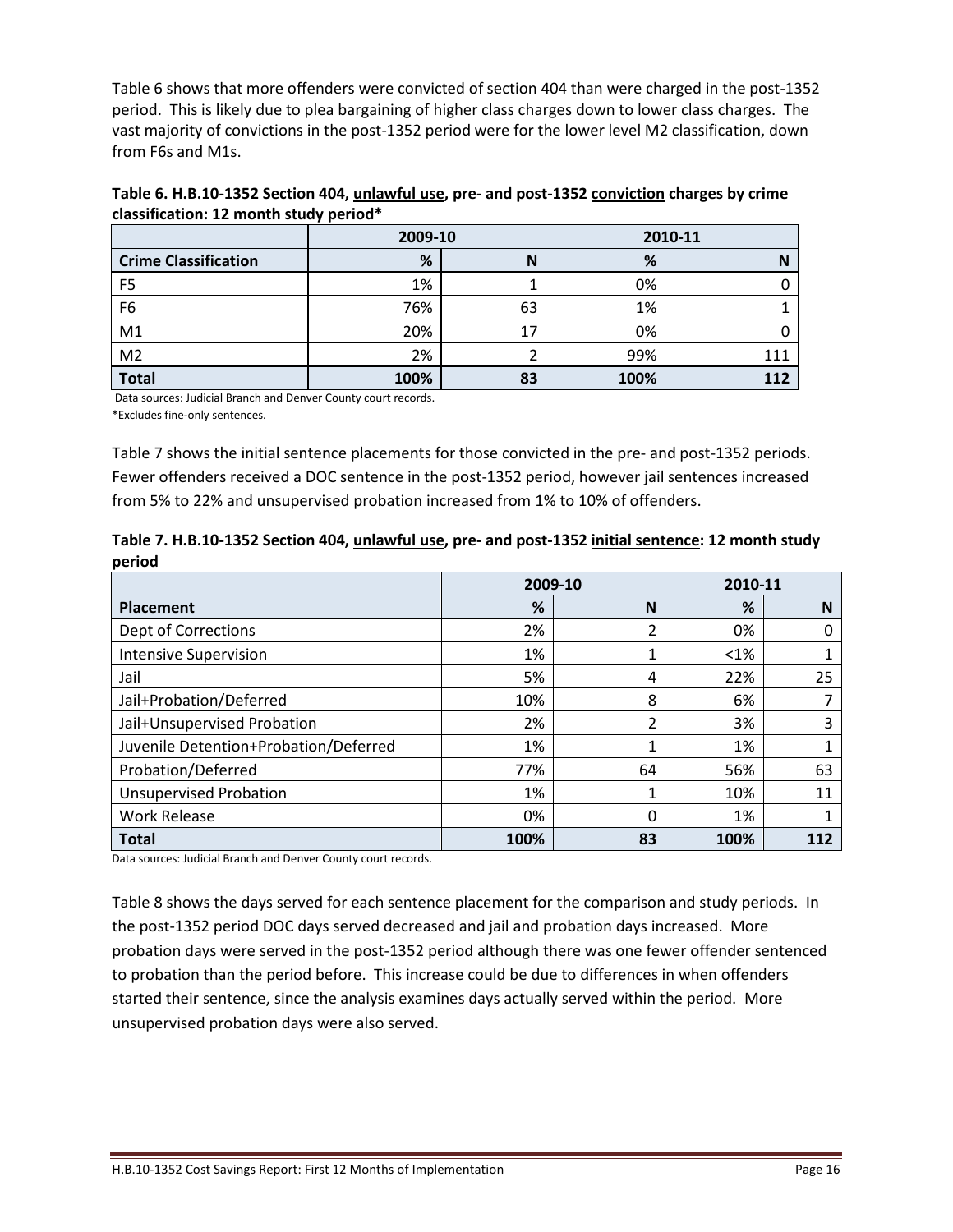**Table 8. H.B.10-1352 Section 404, unlawful use, pre- and post-1352 days served: 12 month study period**

|                               | 2009-10 Days Served | 2010-11 Days Served |
|-------------------------------|---------------------|---------------------|
| <b>Placement</b>              | $N = 83$            | $N = 112$           |
| Dept of Corrections           | 259                 |                     |
| Electronic Surveillance       | 31                  | 24                  |
| <b>Intensive Supervision</b>  | 124                 | 55                  |
| Jail                          | 1059                | 2293                |
| Juvenile Detention            | 46                  | 21                  |
| Probation/Deferred            | 8858                | 9362                |
| <b>Unsupervised Probation</b> | 358                 | 1979                |
| <b>Work Release</b>           |                     | 187                 |

Data sources: Judicial Branch and Denver County court records.

Although there were more offenders convicted in the post-1352 period, a cost savings of \$17, 254 was realized when jail sentences were excluded. When jail sentences are included there is a cost increase of \$44,989 rather than savings (Table 9). The majority of the savings resulted largely from no DOC sentences for the post-1352 offenders. The estimated non-jail cost for post-1352 offenders is \$76,277 which is \$35,193 higher than the actual non-jail cost. This estimate assumes that some offenders would have received DOC sentences had the law not passed.

| Table 9. H.B.10-1352 section 404, unlawful use, pre- and post-1352 costs for sentences served: 12 |  |  |
|---------------------------------------------------------------------------------------------------|--|--|
| month study period                                                                                |  |  |

| . .                           | 2009-10<br><b>Actual</b> | <b>Estimated</b><br>2010-11* | 2010-11<br><b>Actual</b> | <b>Difference</b><br>2009-10 and 2010-11 |
|-------------------------------|--------------------------|------------------------------|--------------------------|------------------------------------------|
| <b>Placement</b>              | $N = 83$                 | $N = 112$                    | $N = 112$                | <b>Actual</b>                            |
| Dept of Corrections           | \$13,647                 | \$18,389                     | \$0                      | $-$13,647$                               |
| Electronic Surveillance       | \$63                     | \$85                         | \$49                     | $-514$                                   |
| <b>Intensive Supervision</b>  | \$1,208                  | \$1,764                      | \$811                    | $-5397$                                  |
| Juvenile Detention            | \$7,070                  | \$9,665                      | \$3,274                  | $-53,796$                                |
| Probation/Deferred            | \$36,350                 | \$46,374                     | \$36,950                 | \$600                                    |
| <b>Unsupervised Probation</b> | \$0                      | \$0                          | \$0                      | \$0                                      |
| <b>Work Release</b>           | \$0                      | \$0                          | \$0                      | \$0                                      |
| <b>Total</b>                  | \$58,337                 | \$76,277                     | \$41,084                 | $-$17,254$                               |
| Jail**                        | \$53,416                 | \$72,079                     | \$115,659                | \$62,243                                 |
| <b>Total</b>                  | \$111,753                | \$148,355                    | \$156,743                | \$44,989                                 |

Data sources: Judicial Branch and Denver County court records, Department of Corrections inmate records, Community Corrections billing data, and per day sentence placement costs (see Appendix A).

\* Estimated sentence placements are calculated using pre-1352 sentence distributions with post-1352 cases.

\*\*Jail costs represent the Department of Corrections reimbursement rate.

## **18-18-403.5, C.R.S. Unlawful possession of a controlled substance, and 18-18-405, C.R.S. Unlawful distribution, manufacturing, dispensing or sale.**

H.B.10-1352 relocates the act of possession from 18-18-405, C.R.S., to a new section numbered 403.5. *In this study, data for Section 403.5 is combined together with data for Section 405 to enable direct comparison of costs for pre- and post-1352 timeframes.*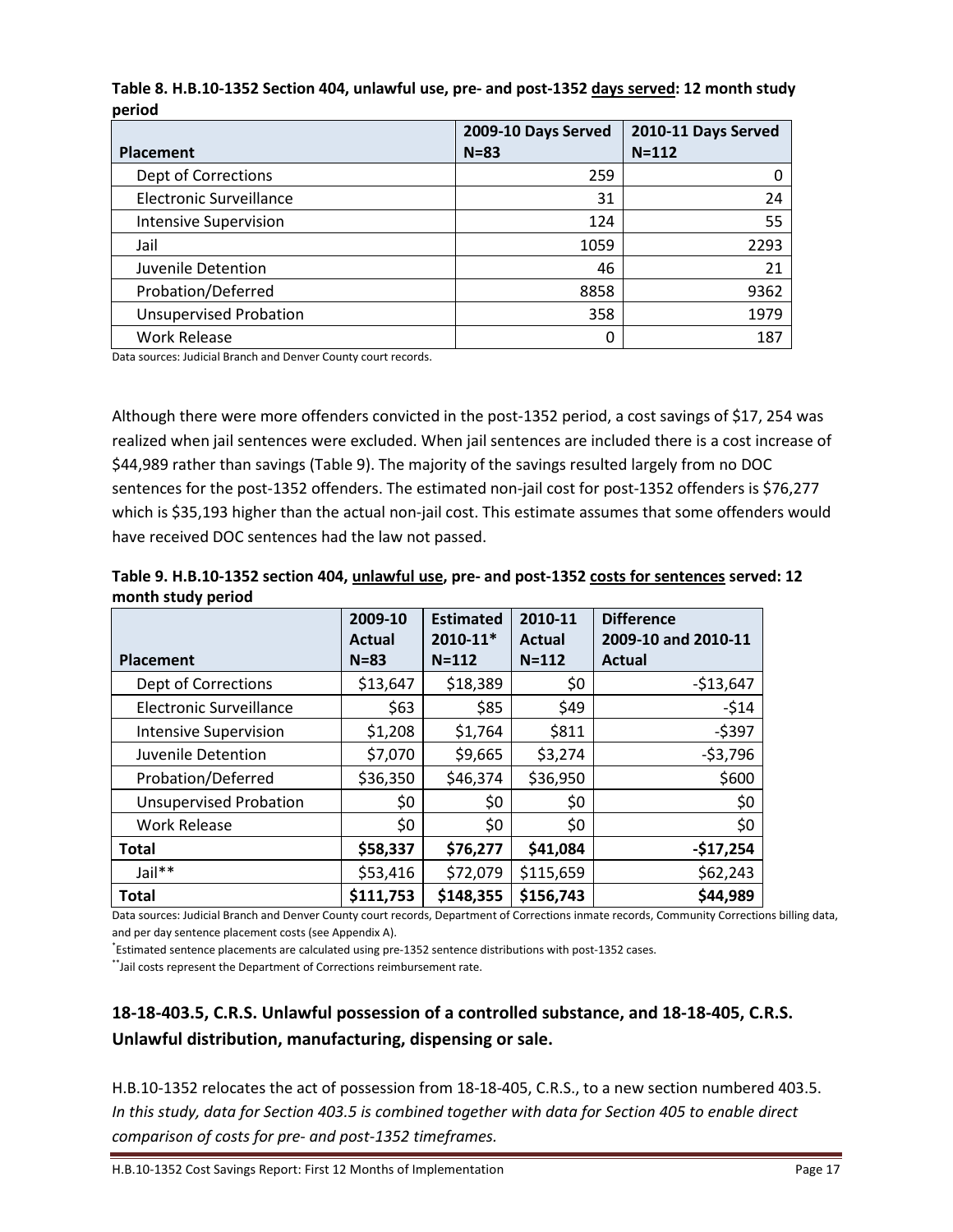#### *18-18-403.5, C.R.S. Unlawful possession of a controlled substance.*

Section 403.5 was created by removing possession offenses from Section 405. This new section made the following modifications to crime classifications for possession:

- Increased the maximum amount for possession--from 1 gram to 4 grams or less--of Ketamine, Flunitrazepam, or a Schedule I or II drug, except Methamphetamine, for the Felony Class 6 (F6) classification.
- Reduced the classification for possession of more than 4 grams of Ketamine, Flunitrazepam, or a Schedule I or II drug, except Methamphetamine to Felony Class 4 (F4). Classified two grams or less of Methamphetamine as an F6; 2 grams or more as an F4.
- Reduced the classification for possession of Schedule III, IV, and V drugs except Flunitrazepam or Ketamine to an M1. Previously only Schedule V drug possession was penalized as an M1**.**
- Removed the increased felony class for prior convictions.

#### *18-18-405, C.R.S. Unlawful distribution, manufacturing, dispensing or sale.*

Modifications to Section 405 involved the following changes:

- Moved the act of possession from this section to a new section in Title 18, Article 18 numbered 403.5.
- Added distribution, manufacturing, dispensing or sale of Ketamine as an F3 or F2, depending on the offender's prior convictions.
- Added selling, dispensing, or distributing a controlled substance other than marijuana to a minor if the adult is more than 2 years older as an F3 punishable by a state prison term.
- Added Ketamine to subsections 2.5 and 5 regarding prior convictions and offenses.

Table 10 shows that for filing charges there was a decrease in the higher crime classifications of F3 and F4 to the lower crime classification of F6 in the post-1352 period. There was also an increase in M1 filings (from 1% to 4%) in the post-1352 period. Similarly, Table 11 shows an increase in F6 conviction charges from 40% to 45% of offenders and for M1 charges from 22% to 27%.

| Table 10. H.B.10-1352 Sections 403.5 and 405 pre- and post-1352 original filing charge classification: |
|--------------------------------------------------------------------------------------------------------|
| 12 month study period                                                                                  |

|                             | 2009-10 |      | 2010-11 |      |
|-----------------------------|---------|------|---------|------|
| <b>Crime Classification</b> | %       | N    | %       | N    |
| F                           | $< 1\%$ | 11   | $<$ 1%  |      |
| F <sub>2</sub>              | 4%      | 187  | 1%      | 27   |
| F <sub>3</sub>              | 29%     | 1538 | 27%     | 1343 |
| F4                          | 24%     | 1283 | 12%     | 621  |
| F <sub>5</sub>              | 1%      | 79   | $<$ 1%  | 20   |
| F <sub>6</sub>              | 41%     | 2161 | 56%     | 2849 |
| M1                          | 1%      | 49   | 4%      | 182  |
| M <sub>2</sub>              | $< 1\%$ | 1    | $< 1\%$ | 3    |
| <b>Total</b>                | 100%    | 5309 | 100%    | 5046 |

Data sources: Judicial Branch and Denver County court records.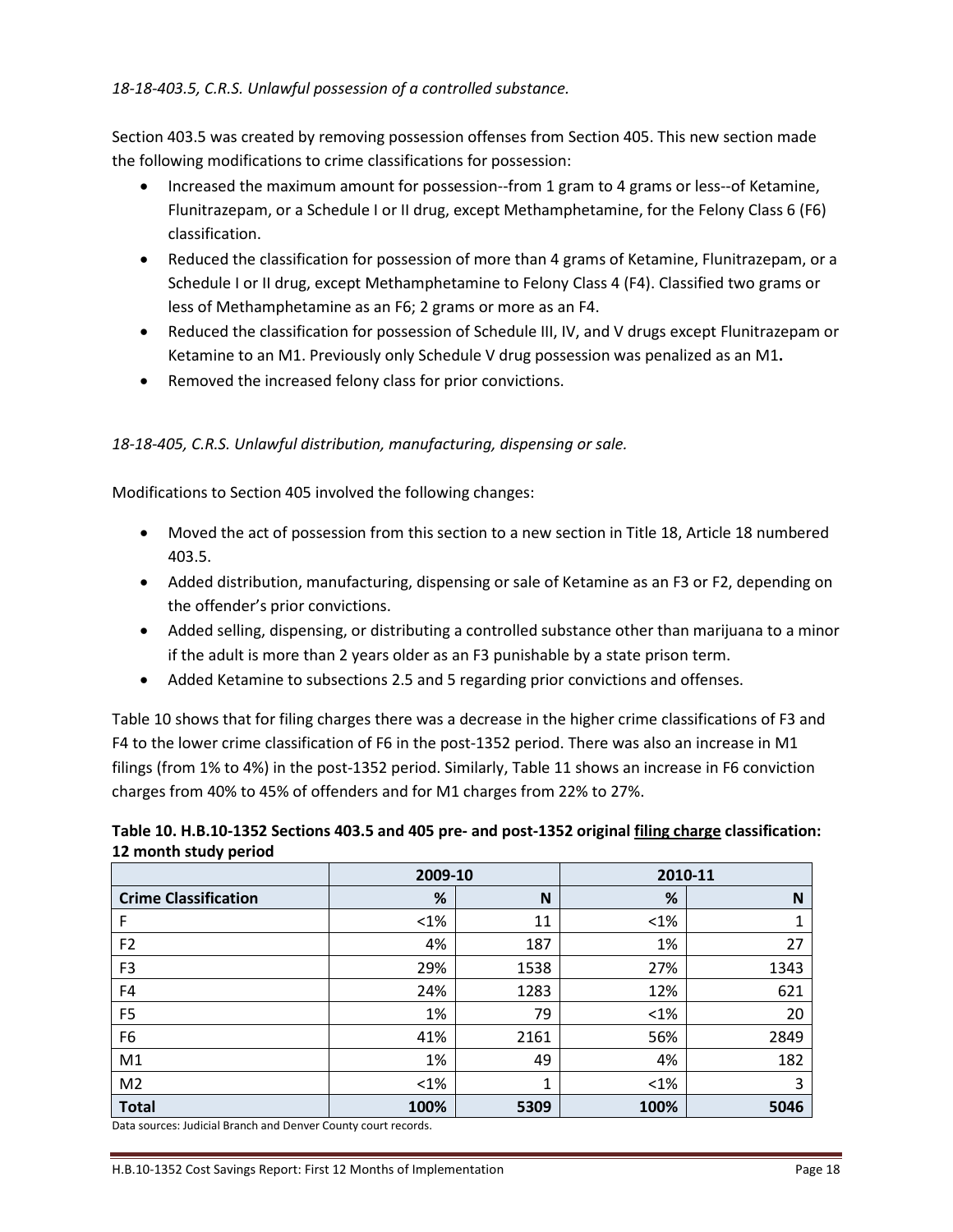|                             | 2009-10 |              |         | 2010-11 |
|-----------------------------|---------|--------------|---------|---------|
| <b>Crime Classification</b> | %       | N            | %       | N       |
| F <sub>2</sub>              | $<$ 1%  | 4            | $< 1\%$ | 1       |
| F <sub>3</sub>              | 9%      | 230          | 8%      | 178     |
| F4                          | 24%     | 601          | 16%     | 386     |
| F <sub>5</sub>              | 5%      | 133          | 4%      | 92      |
| F6                          | 40%     | 989          | 45%     | 1055    |
| M1                          | 22%     | 545          | 27%     | 644     |
| M <sub>2</sub>              | $<$ 1%  | $\mathbf{1}$ | $< 1\%$ | 10      |
| Missing data                | 0%      | $\Omega$     | $< 1\%$ | 1       |
| <b>Total</b>                | 100%    | 2503         | 100%    | 2367    |

**Table 11. H.B.10-1352 Sections 403.5 and 405 pre- and post-1352 conviction charges by crime classification: 12 month study period\***

Data sources: Judicial Branch and Denver County court records.

\*Excludes fine-only sentences.

Data on initial sentence placements show that the total number of offenders convicted and sentenced in 2010-11 decreased from 2503 to 2367 in the post-1352 period (Table 12). For those convicted, the use of DOC and Community Corrections (ComCor) placements decreased (DOC cases decreased 16% to 14% and ComCor cases decreased 5% to 4%). The use of probation increased from 59% to 63% of offenders.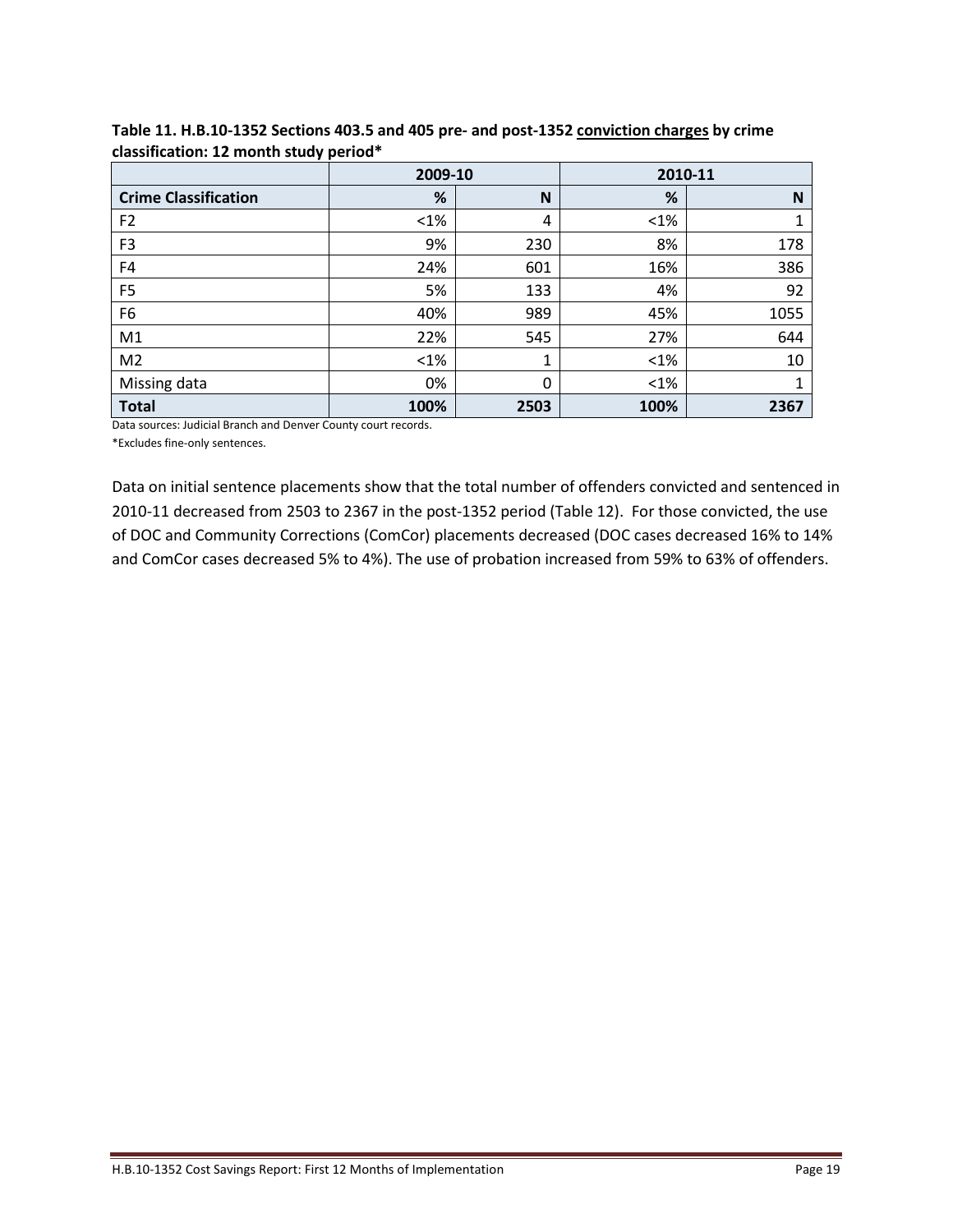|                                            | 2009-10 |                | 2010-11 |                |
|--------------------------------------------|---------|----------------|---------|----------------|
| <b>Placement</b>                           | %       | N              | %       | <b>N</b>       |
| <b>Community Corrections</b>               | 5%      | 131            | 4%      | 93             |
| Dept of Corrections                        | 16%     | 393            | 14%     | 325            |
| Division of Youth Corrections              | $< 1\%$ | 9              | $< 1\%$ | 6              |
| Electronic Surveillance+Probation/Deferred | <1%     | 6              | < 1%    | 7              |
| <b>Intensive Supervision</b>               | 3%      | 64             | 3%      | 74             |
| Intensive Supervision+Jail                 | 1%      | 18             | 1%      | 24             |
| Intensive Supervision+Juvenile Detention   | $< 1\%$ | $\overline{2}$ | < 1%    | 3              |
| Intensive Supervision+Probation/Deferred   | $< 1\%$ | 4              | < 1%    | $\overline{2}$ |
| Intensive Supervision+Work Release         | $< 1\%$ | 4              | < 1%    | 1              |
| Jail                                       | 4%      | 94             | 5%      | 119            |
| Jail+Probation (Denver)                    | 0%      | $\overline{0}$ | < 1%    | $\overline{2}$ |
| Jail+Probation/Deferred                    | 9%      | 215            | 7%      | 158            |
| Jail+Unsupervised Probation                | 1%      | 16             | 1%      | 16             |
| Jail+Work Release                          | $< 1\%$ | $\mathbf{1}$   | $< 1\%$ | 3              |
| Juvenile Detention                         | $< 1\%$ | $\mathbf{1}$   | $< 1\%$ | 3              |
| Juvenile Detention+Probation/Deferred      | < 1%    | 6              | < 1%    | 5              |
| Probation (Denver)                         | 0%      | $\overline{0}$ | < 1%    | 3              |
| Probation/Deferred                         | 59%     | 1490           | 63%     | 1480           |
| Probation/Deferred+Work Release            | 1%      | 17             | 1%      | 15             |
| Sex Offender Intensive Supervision         | $< 1\%$ | $\mathbf{1}$   | < 1%    | $\overline{2}$ |
| <b>Unsupervised Probation</b>              | 1%      | 28             | 1%      | 25             |
| <b>Work Release</b>                        | $< 1\%$ | $\overline{2}$ | 0%      | 0              |
| Youthful Offender System                   | < 1%    | $\overline{2}$ | < 1%    | 1              |
| <b>Total</b>                               | 100%    | 2503           | 100%    | 2367           |

#### **Table 12. H.B.10-1352 Sections 403.5 and 405 pre- and post-1352 initial sentence: 12 month study period**

Data sources: Judicial Branch and Denver County court records.

Table 13 shows the days served in the pre- and post-1352 periods for all the sentence placements. Considerably fewer days were spent in DOC in the post-1352 period (48,147 vs. 39,661). This resulted in a savings of \$447,127 in DOC costs, and a total savings of \$597,855 when jail days are not counted (Table 14). Fewer days on regular probation and more days on unsupervised probation were served in the post-1352 period than in the prior period.

Although there were 5% fewer offenders sentenced in the post-1352 period, the cost of those offenders decreased by 14%. The estimated non-jail cost for the post-1352 offenders if the law had not passed is \$323,170 higher (\$4,080,841 vs. the actual cost of \$3,757,671)**.**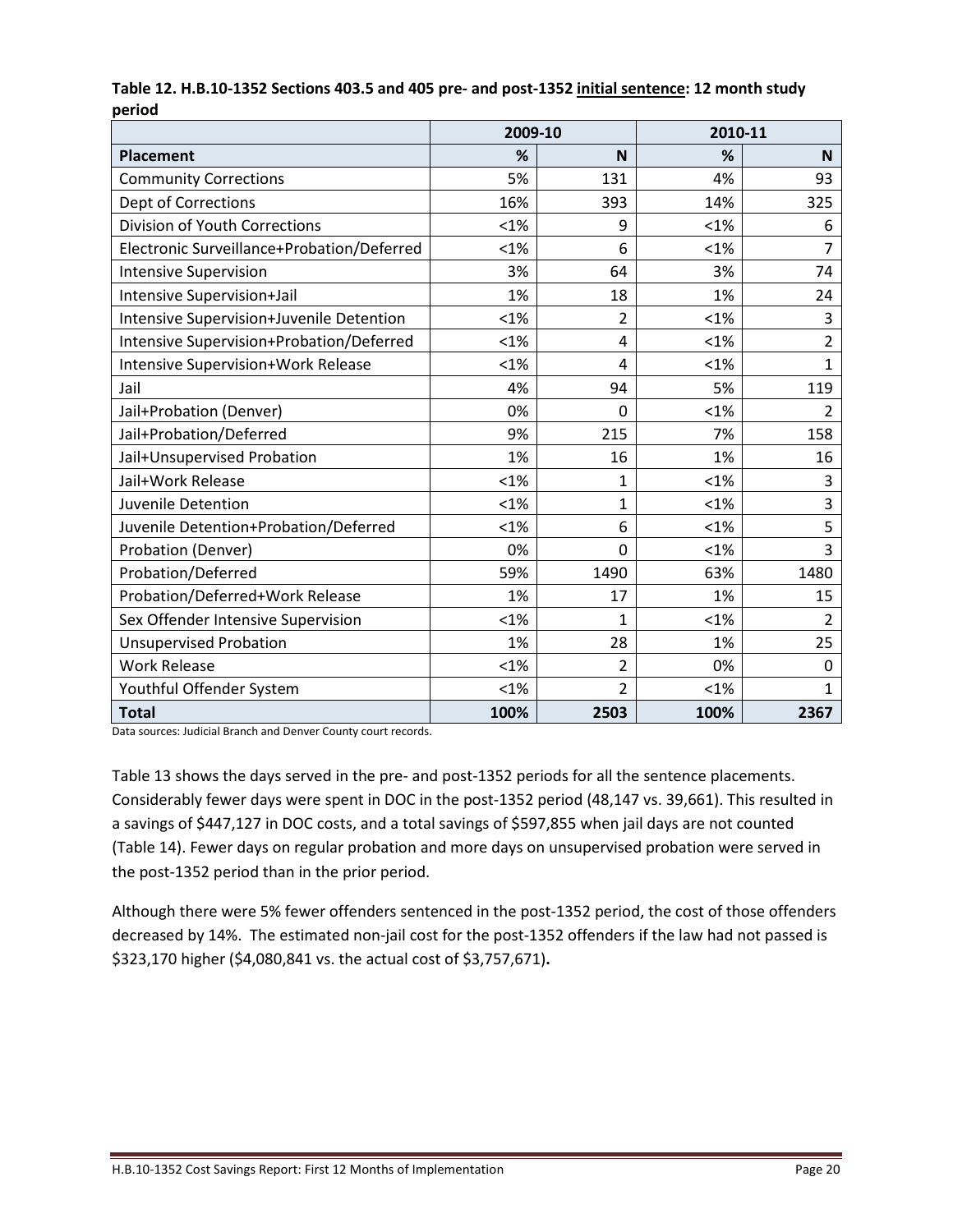|                                    | 2009-10 Days Served | 2010-11 Days Served |
|------------------------------------|---------------------|---------------------|
| <b>Placement</b>                   | $N = 2503$          | $N = 2367$          |
| <b>Community Corrections</b>       | 10401               | 7950                |
| Dept of Corrections                | 48147               | 39661               |
| Division of Youth Corrections      | 1587                | 1595                |
| Electronic Surveillance            | 337                 | 355                 |
| <b>Intensive Supervision</b>       | 12935               | 12849               |
| Jail                               | 25484               | 25693               |
| Juvenile Detention                 | 280                 | 427                 |
| Probation (Denver)                 | 0                   | 586                 |
| Probation/Deferred                 | 235831              | 224274              |
| Sex Offender Intensive Supervision | 73                  | 165                 |
| <b>Unsupervised Probation</b>      | 7641                | 9924                |
| <b>Work Release</b>                | 2354                | 2322                |
| Youthful Offender System           | 134                 | 27                  |

**Table 13. H.B.10-1352 Sections 403.5 and 405 pre- and post-1352 days served: 12 month study period**

Data sources: Judicial Branch and Denver County court records.

| Table 14. H.B.10-1352 Sections 403.5 and 405 pre- and post-1352 cost for sentences served: 12 month |  |
|-----------------------------------------------------------------------------------------------------|--|
| study period                                                                                        |  |

|                                    | 2009-10     | <b>Estimated</b> | 2010-11       | <b>Difference</b> |
|------------------------------------|-------------|------------------|---------------|-------------------|
|                                    | Actual      | 2010-11*         | <b>Actual</b> | 2009-10 and       |
| <b>Placement</b>                   | $N = 2503$  | $N = 2367$       | $N = 2367$    | 2010-11 Actual    |
| <b>Community Corrections</b>       | \$361,331   | \$341,564        | \$276,183     | $-585,148$        |
| Dept of Corrections                | \$2,536,865 | \$2,398,080      | \$2,089,738   | $-$447,127$       |
| Division of Youth Corrections      | \$283,883   | \$282,810        | \$300,721     | \$16,839          |
| <b>Electronic Surveillance</b>     | \$684       | \$648            | \$721         | \$37              |
| <b>Intensive Supervision</b>       | \$137,163   | \$129,117        | \$140,459     | \$3,296           |
| Juvenile Detention                 | \$43,033    | \$41,311         | \$66,565      | \$23,532          |
| Probation (Denver)**               |             |                  | \$0           | \$0               |
| Probation/Deferred                 | \$966,006   | \$864,961        | \$876,737     | $-589,269$        |
| Sex Offender Intensive Supervision | \$637       | \$824            | \$1,970       | \$1,334           |
| <b>Unsupervised Probation</b>      | \$0         | \$0              | \$0           | \$0               |
| <b>Work Release</b>                | \$0         | \$0              | \$0           | \$0               |
| Youthful Offender System           | \$25,924    | \$21,528         | \$4,577       | $-521,347$        |
| Total                              | \$4,355,525 | \$4,080,841      | \$3,757,671   | $-$597,855$       |
| Jail***                            | \$1,285,413 | \$1,215,100      | \$1,295,955   | \$10,542          |
| <b>Total</b>                       | \$5,640,938 | \$5,295,941      | \$5,053,625   | $-$587,313$       |

Data sources: Judicial Branch and Denver County court records, Department of Corrections inmate records, Community Corrections billing data, and per day sentence placement costs listed in Appendix A.

\* Estimated sentence placements are calculated using pre-1352 sentence distributions with post-1352 cases.

\*\*Denver costs unavailable at the time this report went to print.

\*\*\*Jail costs represent the Department of Corrections reimbursement rate and likely underestimate the savings accrued.

#### **18-18-406, C.R.S. Offenses relating to marijuana and marijuana concentrate**

The following crime classification changes were made to offenses related to marijuana, per H.B.10-1352: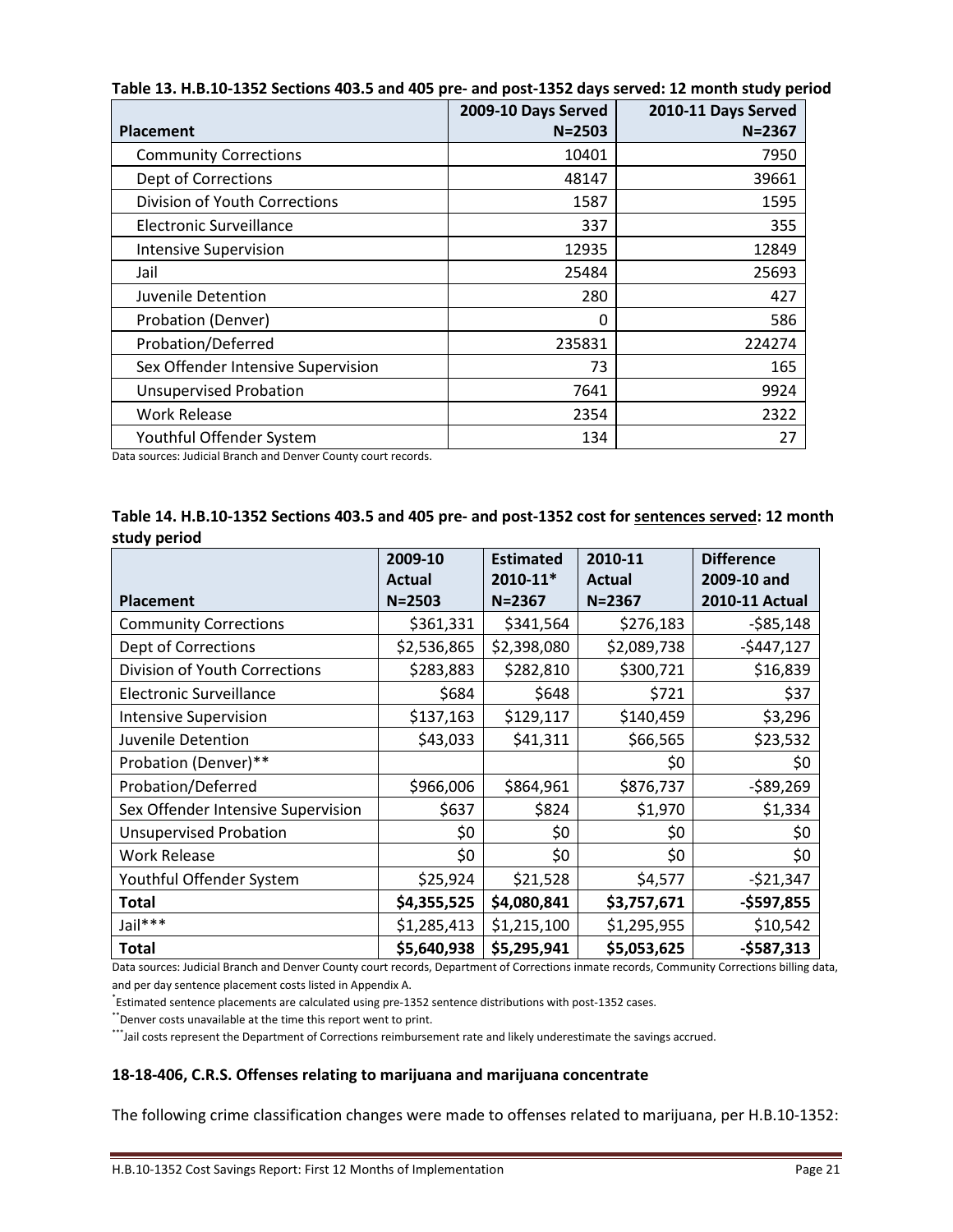- Increased the amount of marijuana to 2 ounces or less (from 1 ounce) for unlawful possession, consumption, display, or use for a  $2^{nd}$  Degree Petty Offense (PO2).
- Reduced the classification to an M2 from an M1 for possession of 2 to 6 ounces from 1 to 8 ounces. The F5 for prior convictions was dropped.
- Lowered the upper illegal amount of marijuana to 6 ounces but no more than 12 ounces, or 3 ounces or less of marijuana concentrate. The classification for this was lowered from F5 to M1. The F4 for prior convictions was dropped.
- Created a classification of F6 for possession of more than 12 ounces of marijuana, or 3 ounces of concentrate.
- Reduced the classification for manufacturing or selling 5 pounds or less of marijuana or concentrate to an F5; F4 for more than 5 pounds and less than 100 pounds, or one pound up to 100 pounds concentrate; F3 for more than 100 pounds.
- Raised the quantity of marijuana distributed to a minor older than 15 but under 18 years, to more than 2 ounces, but less than 5 pounds, or less than one pound of concentrate for the F4 classification; F3 for the sale of more than 5 pounds, or 1 or more pounds concentrate to a minor older than 15. For offenses in which the minor is younger than 15 years old the classification was raised to F3 from F4.
- Based crime classification for cultivation on the number of plants: M1 for 6 or less plants; F5 for more than 6 plants but less than 30; F4 for more than 30 plants.

Table 15 shows a decrease in higher felony filing charges in the post-1352 period. Felony 4 filing charges decreased from 13% to 4% of offenders in the post-1352 period while the lower felony F5 and F6 filing charges increased in the post-1352 period. Misdemeanor 2 charges increased over the pre-1352 period as well. The same trend can be seen in the conviction charges with decreased F4's but increased felony 5 and 6s (Table 16).

| -                           | 2009-10 |       |         | 2010-11 |
|-----------------------------|---------|-------|---------|---------|
| <b>Crime Classification</b> | %       | N     | %       | N       |
| F <sub>3</sub>              | $<1\%$  | 5     | $< 1\%$ | 26      |
| F4                          | 13%     | 883   | 4%      | 231     |
| F <sub>5</sub>              | 2%      | 123   | 6%      | 362     |
| F <sub>6</sub>              | $<1\%$  | 5     | 2%      | 99      |
| M1                          | 3%      | 221   | 4%      | 212     |
| M <sub>2</sub>              | $<1\%$  | 2     | 2%      | 109     |
| M <sub>3</sub>              | 0%      | 0     | $< 1\%$ | 1       |
| PO <sub>2</sub>             | 81%     | 5,421 | 82%     | 4,782   |
| <b>Total</b>                | 100%    | 6,660 | 100%    | 5,822   |

| Table 15. H.B.10-1352 Section 406 pre- and post-1352, regarding marijuana offenses, original filing |
|-----------------------------------------------------------------------------------------------------|
| charges by crime classification: 12 month study period                                              |

Data sources: Judicial Branch and Denver County court records.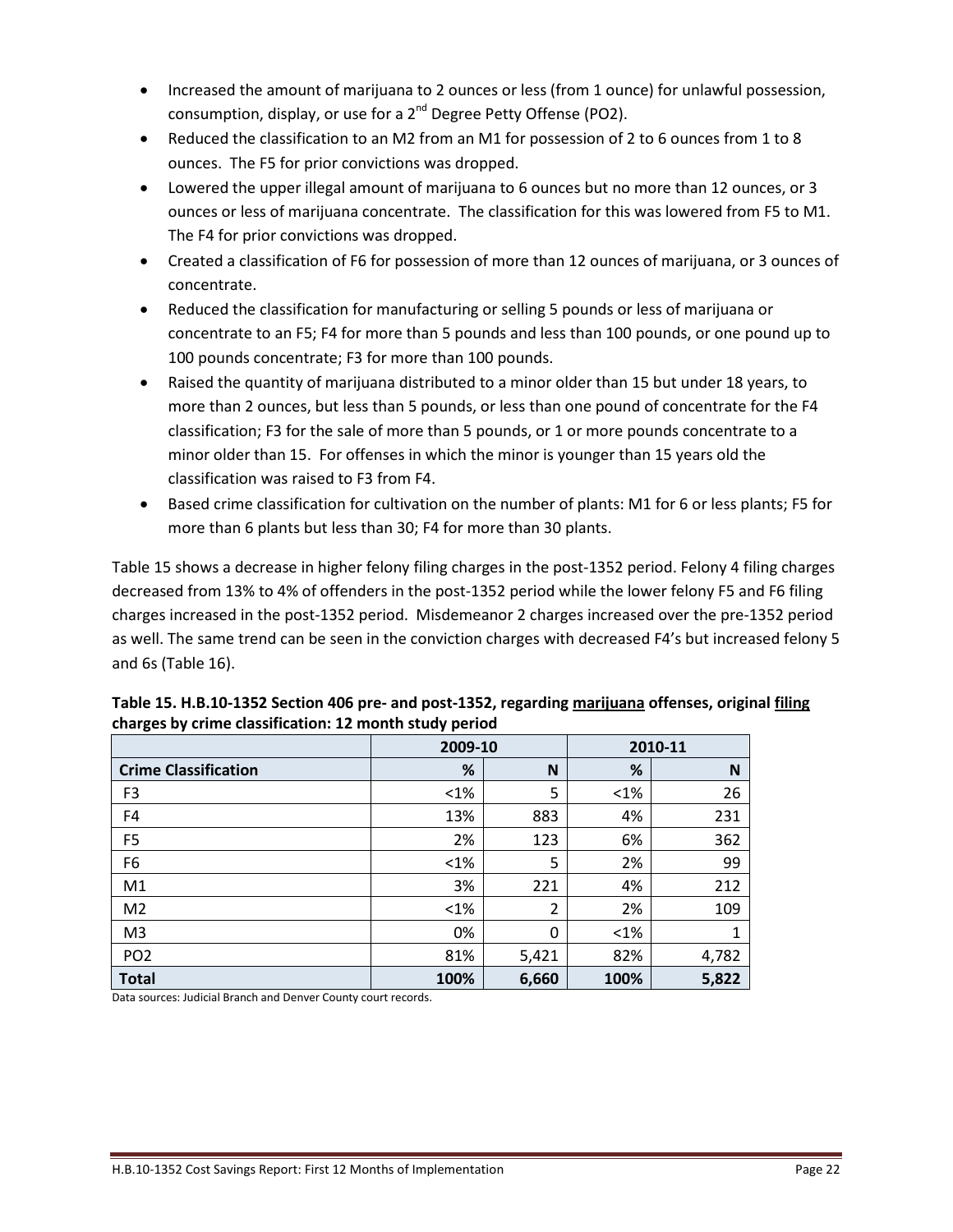|                             | 2009-10 |     |         | 2010-11 |
|-----------------------------|---------|-----|---------|---------|
| <b>Crime Classification</b> | %       | N   | %       | N       |
| F <sub>3</sub>              | 0%      | 1   | 1%      | 4       |
| F4                          | 19%     | 172 | 5%      | 37      |
| F <sub>5</sub>              | 8%      | 78  | 17%     | 131     |
| F6                          | 2%      | 16  | 5%      | 40      |
| M <sub>1</sub>              | 30%     | 276 | 22%     | 173     |
| M <sub>2</sub>              | 1%      | 5   | 6%      | 49      |
| M <sub>3</sub>              | 0%      | 0   | $< 1\%$ | 2       |
| PO <sub>2</sub>             | 41%     | 376 | 44%     | 347     |
| <b>Total</b>                | 100%    | 924 | 100%    | 783     |

#### **Table 16. H.B.10-1352 Section 406, concerning marijuana, pre- and post-1352 conviction charges by crime classification: 12 month study period\***

Source: Judicial Branch and Denver County court records.

\*Excludes fine-only sentences.

The pattern of initial sentences given to offenders in the pre- and post-1352 periods looks similar (Table 17). In both periods, DOC sentences were given to 2% of the cases, but in the post-1352 period that involved 12 offenders versus 20 offenders in the pre-1352 period. Table 18 shows a decrease in days served for all sentence placements except ComCor and Juvenile Detention.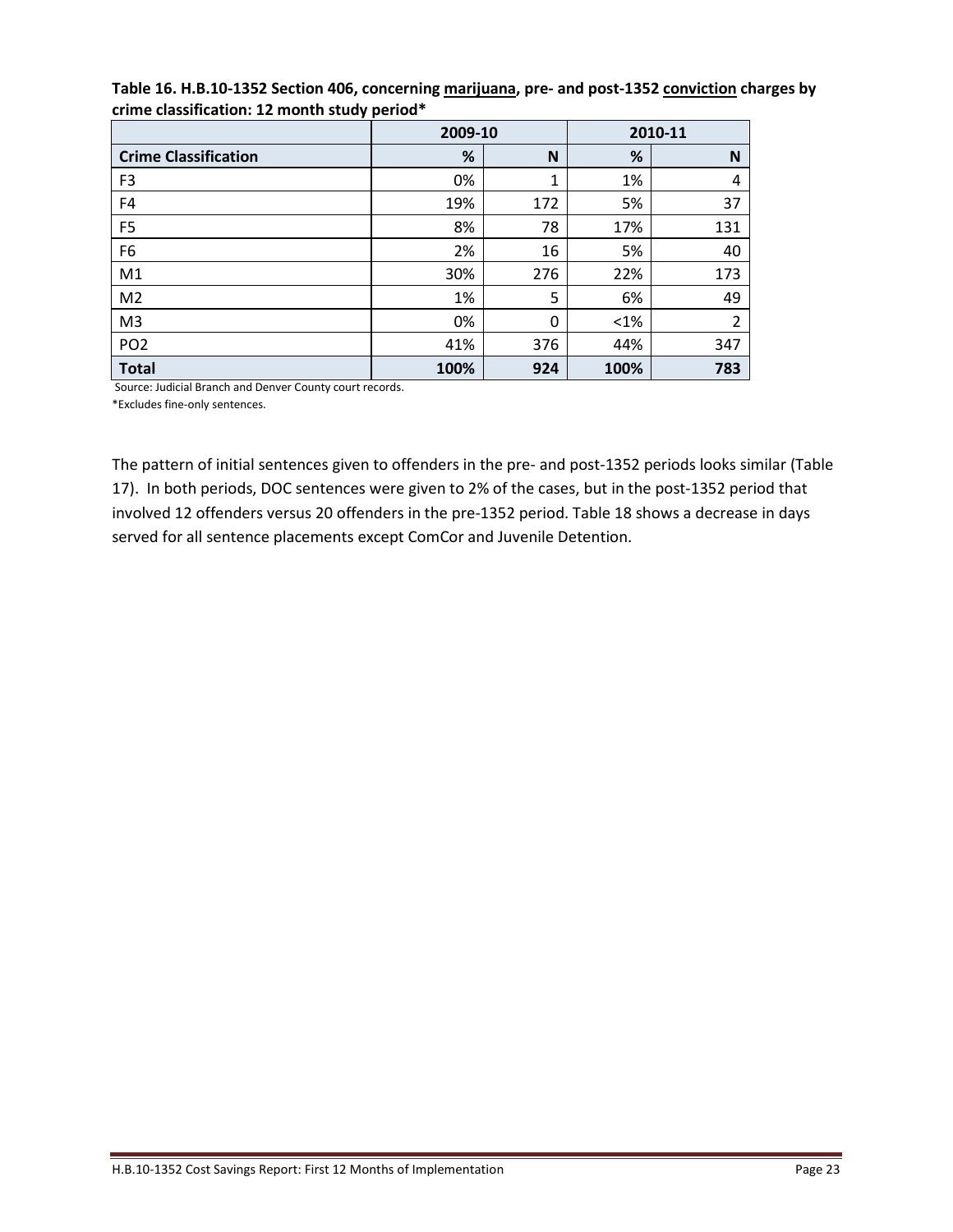|                                            | 2009-10 |                |         | 2010-11        |
|--------------------------------------------|---------|----------------|---------|----------------|
| Placement                                  | %       | N              | %       | N              |
| <b>Community Corrections</b>               | 1%      | 6              | 1%      | 6              |
| <b>Dept of Corrections</b>                 | 2%      | 20             | 2%      | 12             |
| <b>Division of Youth Corrections</b>       | 1%      | 5              | < 1%    | 3              |
| <b>Electronic Surveillance</b>             | $< 1\%$ | 1              | $< 1\%$ | $\mathbf{1}$   |
| Electronic Surveillance+Probation (Denver) | $< 1\%$ | 2              | 0%      | 0              |
| Electronic Surveillance+Probation/Deferred | $< 1\%$ | 3              | < 1%    | $\overline{2}$ |
| <b>Intensive Supervision</b>               | 1%      | 13             | 1%      | 8              |
| Intensive Supervision+Jail                 | 0%      | $\Omega$       | < 1%    | $\overline{2}$ |
| Intensive Supervision+Juvenile Detention   | 0%      | 0              | $< 1\%$ | $\mathbf{1}$   |
| Intensive Supervision+Probation/Deferred   | $< 1\%$ | 3              | 0%      | 0              |
| <b>Intensive Supervision+Work Release</b>  | $< 1\%$ | $\overline{2}$ | < 1%    | $\mathbf{1}$   |
| Jail                                       | 21%     | 198            | 21%     | 164            |
| Jail+Probation (Denver)                    | $< 1\%$ | 1              | < 1%    | 1              |
| Jail+Probation/Deferred                    | 5%      | 43             | 5%      | 38             |
| Jail+Unsupervised Probation                | 1%      | 9              | 1%      | 6              |
| Juvenile Detention                         | $< 1\%$ | 3              | $< 1\%$ | 3              |
| Juvenile Detention+Probation/Deferred      | 1%      | 9              | 1%      | $\overline{7}$ |
| JV Work (Denver)                           | $< 1\%$ | 1              | < 1%    | $\overline{2}$ |
| JV Work (Denver)+Probation (Denver)        | $< 1\%$ | 3              | $< 1\%$ | $\mathbf{1}$   |
| JV Work (Denver)+Unsupervised Probation    | 1%      | 8              | $< 1\%$ | $\overline{2}$ |
| Probation (Denver)                         | 1%      | 5              | $< 1\%$ | 3              |
| Probation/Deferred                         | 56%     | 515            | 57%     | 450            |
| Probation/Deferred+Work Release            | $< 1\%$ | 4              | $< 1\%$ | $\mathbf{1}$   |
| <b>Unsupervised Probation</b>              | 8%      | 70             | 9%      | 69             |
| <b>Total</b>                               | 100%    | 924            | 100%    | 783            |

#### **Table 17. H.B.10-1352 Section 406, regarding marijuana, pre- and post-1352 initial sentence: 12 month study period\***

Data sources: Judicial Branch and Denver County court records.

\*Excludes fine-only sentences.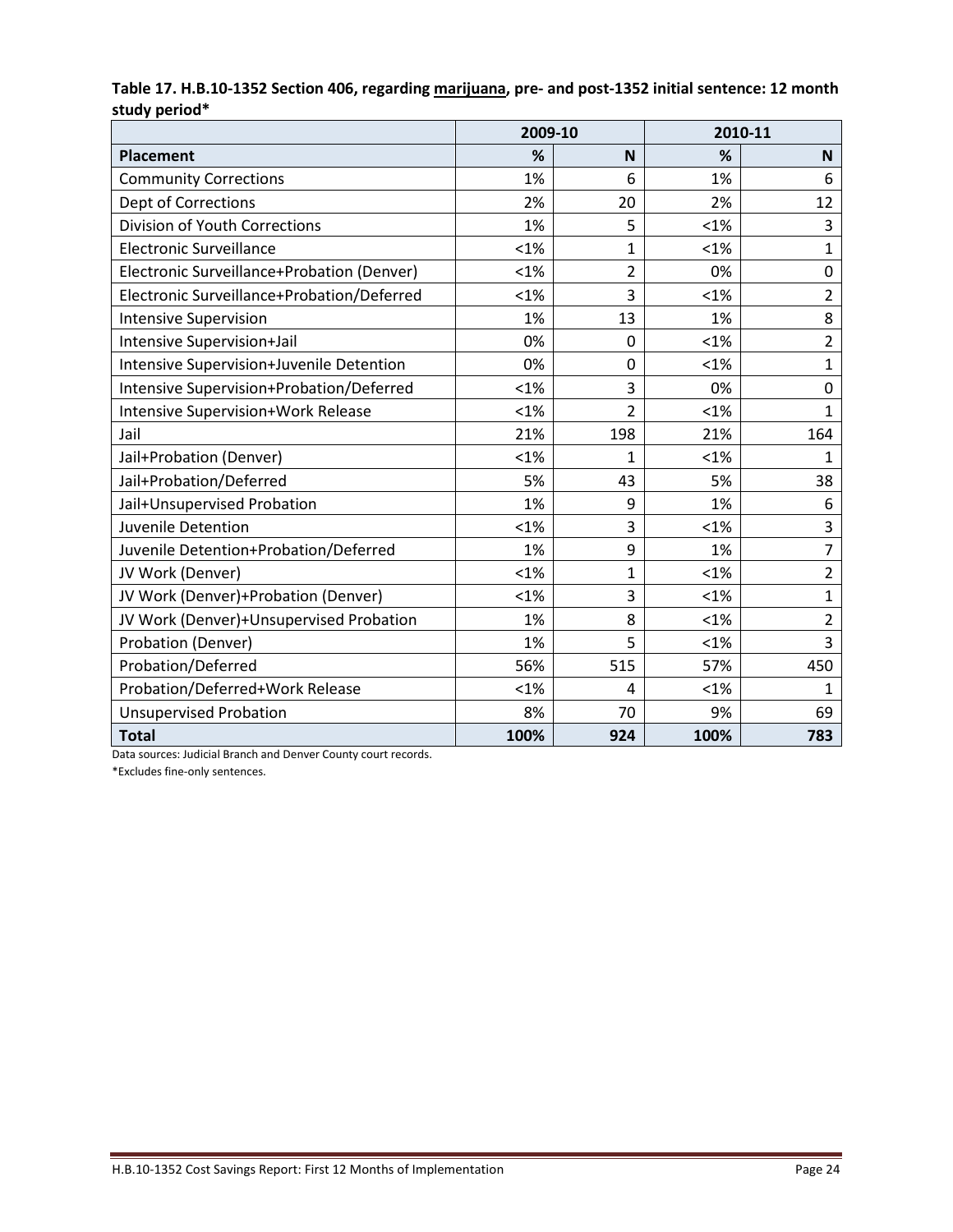| Table 18. H.B.10-1352 section 406, concerning marijuana penalties, pre- and post-1352, days served: |  |
|-----------------------------------------------------------------------------------------------------|--|
| 12 month study period                                                                               |  |

| <b>Placement</b>              | 2009-10<br>$N = 924$ | 2010-11<br>$N = 783$ |
|-------------------------------|----------------------|----------------------|
| <b>Community Corrections</b>  | 512                  | 552                  |
| Dept of Corrections           | 2608                 | 1296                 |
| Division of Youth Corrections | 1056                 | 349                  |
| Electronic Surveillance       | 295                  | 168                  |
| <b>Intensive Supervision</b>  | 2139                 | 1337                 |
| Jail                          | 9488                 | 6105                 |
| Juvenile Detention            | 184                  | 307                  |
| JV Work (Denver)              | 43                   | 28                   |
| Probation (Denver)            | 1342                 | 711                  |
| Probation/Deferred            | 77854                | 66101                |
| <b>Unsupervised Probation</b> | 12085                | 9684                 |
| <b>Work Release</b>           | 500                  | 356                  |

Data sources: Judicial Branch and Denver County court records.

For Section 406 concerning marijuana crimes, the largest cost savings results from the Division of Youth Corrections (DYC) and the DOC. There were 2 fewer offenders serving DYC time during the post-1352 period which resulted in a savings. The DOC savings resulted from more than half the days served in the post-1352 period. Probation also shows savings in the post-1352 period.

There were a total of 141 (15%) fewer offenders in the post-1352 period for Section 406 crimes. However, there was a 33% decrease in non-jail costs for the post-1352 offenders. The estimated nonjail cost of the post-1352 offenders had the bill not passed is \$600,212, \$115,459 higher than their actual cost of \$484,753 (Table 19).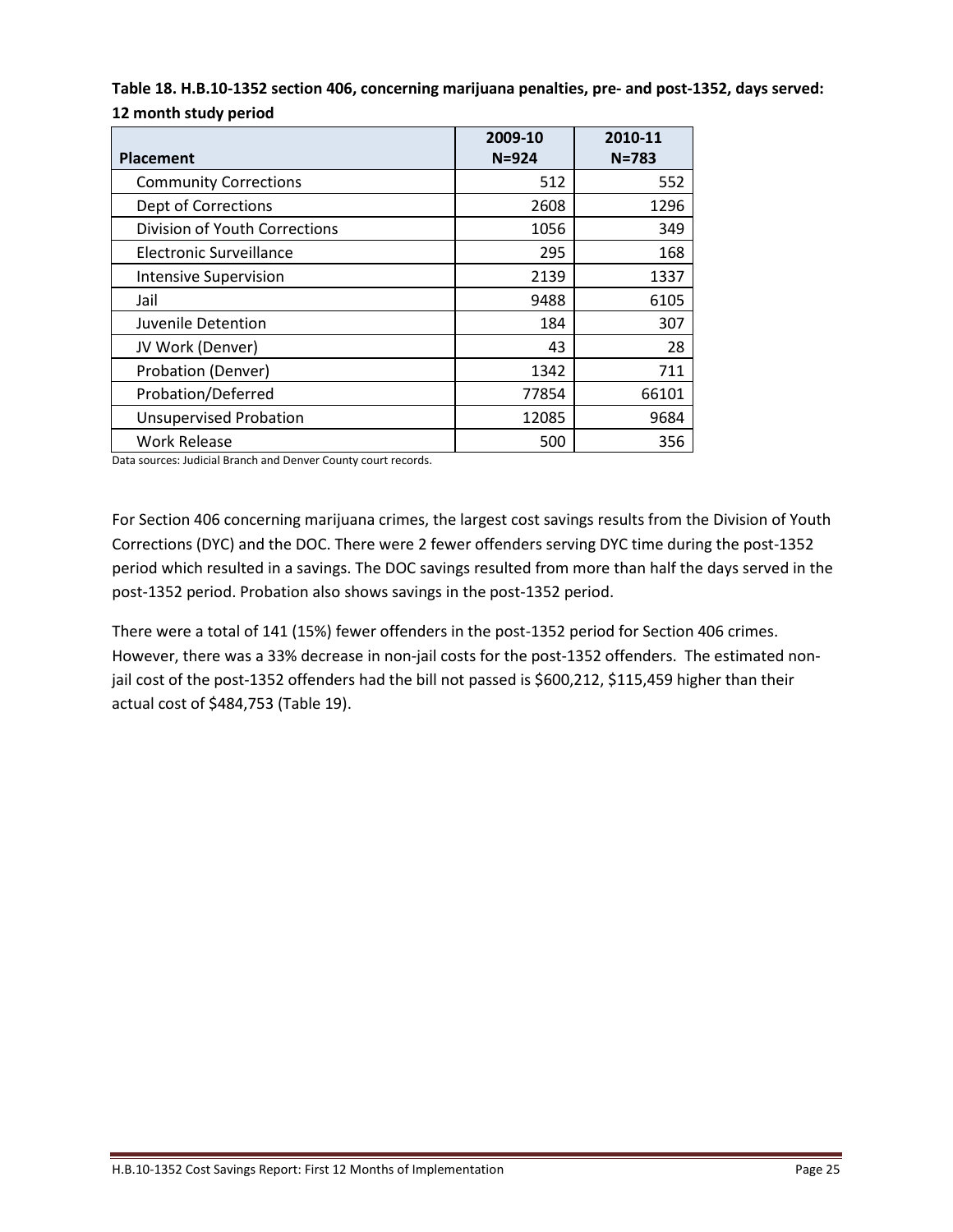|                               |                      | <b>Estimated</b>      |                      | <b>Difference</b>             |
|-------------------------------|----------------------|-----------------------|----------------------|-------------------------------|
| <b>Placement</b>              | 2009-10<br>$N = 924$ | 2010-11*<br>$N = 783$ | 2010-11<br>$N = 783$ | 2009-10 and<br>2010-11 Actual |
| <b>Community Corrections</b>  | \$17,787             | \$15,077              | \$19,176             | \$1,390                       |
| Dept of Corrections           | \$137,416            | \$116,445             | \$68,286             | $-569,129$                    |
| Division of Youth Corrections | \$188,897            | \$168,743             | \$65,800             | $-$123,097$                   |
| Electronic Surveillance       | \$599                | \$508                 | \$341                | $-5258$                       |
| <b>Intensive Supervision</b>  | \$21,804             | \$19,145              | \$16,907             | $-54,897$                     |
| Juvenile Detention            | \$28,279             | \$24,319              | \$47,858             | \$19,579                      |
| JV Work (Denver)**            | \$0                  | \$0                   | \$0                  | \$0                           |
| Probation (Denver)**          | \$0                  | \$0                   | \$0                  | \$0                           |
| Probation/Deferred            | \$326,446            | \$255,975             | \$266,383            | $-560,062$                    |
| <b>Unsupervised Probation</b> | \$0                  | \$0                   | \$0                  | \$0                           |
| <b>Work Release</b>           | \$0                  | \$0                   | \$0                  | \$0                           |
| Total                         | \$721,227            | \$600,212             | \$484,753            | $-$236,475$                   |
| Jail***                       | \$478,575            | \$405,538             | \$307,936            | $-$170,639$                   |
| Total                         | \$1,199,802          | \$1,005,750           | \$792,689            | $-$407,113$                   |

**Table 19. H.B.10-1352 Section 406, concerning marijuana penalties, pre- and post-1352, costs of sentences served: 12 month study period**

Data sources: Judicial Branch and Denver County court records, Department of Corrections inmate records, Community Corrections billing data, and per day sentence placement costs listed in Appendix A.

\* Estimated sentence placements are calculated using pre-1352 sentence distributions with post-1352 cases.

\*\*Denver costs unavailable at the time this report went to print.

\*\*\*Jail costs represent the Department of Corrections reimbursement rate and likely underestimate the savings accrued.

#### **18-18-407, C.R.S. Special Offender**

Section 407 concerns aggravating circumstances which designate a Special Offender. H.B.10-1352 increased the thresholds for importing Schedule I and II controlled substances to more than 4 ounces from any amount, and more than 2 ounces of methamphetamine from any amount. It also added as an aggravating circumstance the presence of a weapon within reach, and a confederate in possession of a firearm.

In the pre-1352 period there were 317 offenders charged with Section 407 aggravating circumstances. In the post-1352 period, 201 offenders were charged. Of the 317 offenders charged, 8 were convicted in 2009-10 and 3 were convicted 2010-11. Table 20 shows a cost savings of \$9,553 due to the fact that fewer offenders were charged and convicted post-1352. This savings is not added to the total savings for H.B.10-1352 because Section 407 is a sentence enhancer which is added to cases meeting the conditions of the statute, and offenders with the Section 407 enhancer have been included in the sections above. The resulting cost data is discussed here for completeness.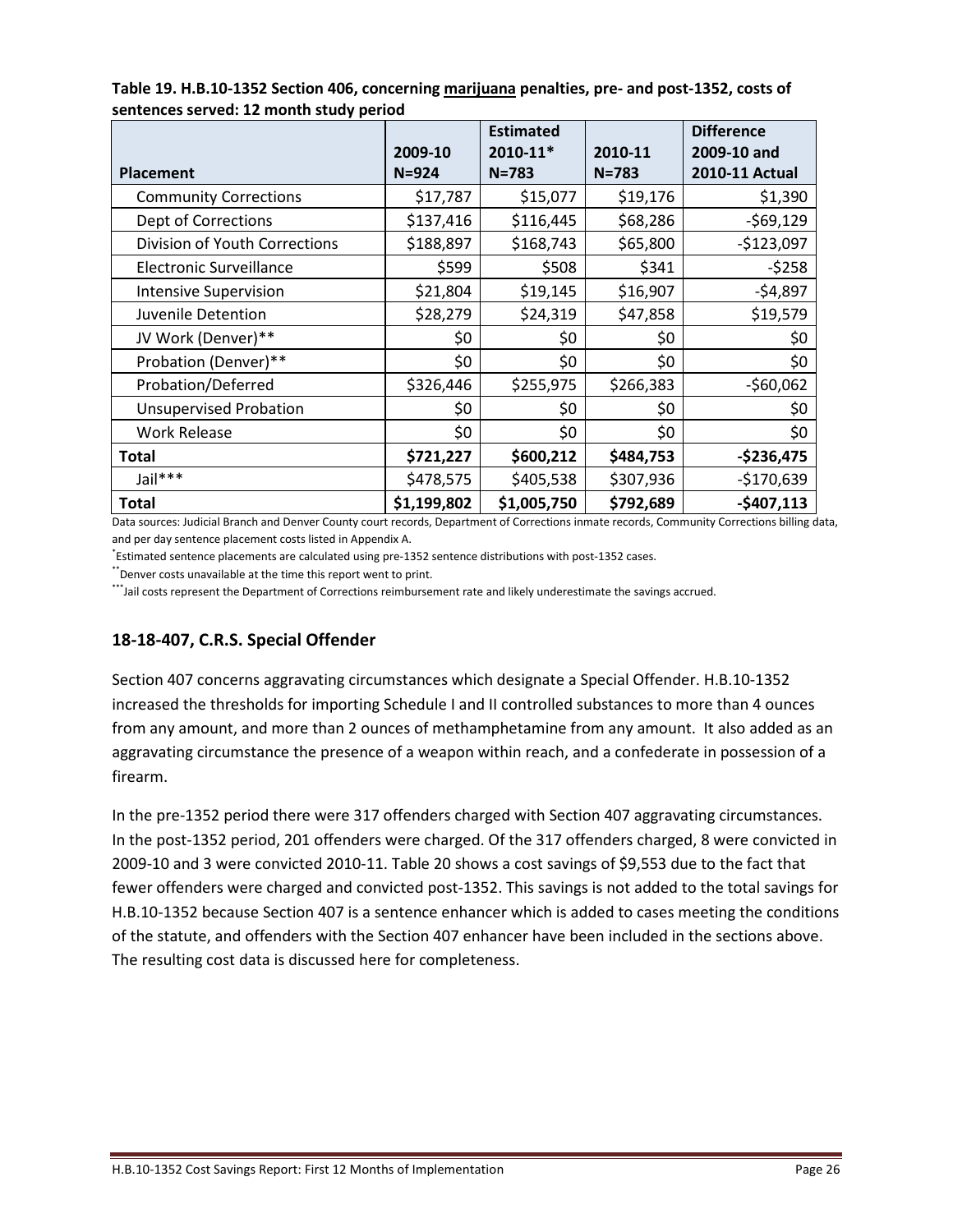|                          |          |          | <b>Difference</b> |
|--------------------------|----------|----------|-------------------|
|                          | 2009-10  | 2010-11  | 2009-10 and       |
| Placement                | $N=8$    | $N=3$    | 2010-11           |
| Dept of Corrections      | \$19,495 | \$22,130 | \$2,635           |
| Youthful Offender System | \$12,188 | \$0      | $-512,188$        |
| Total                    | \$31,683 | \$22,130 | $-59,553$         |

**Table 20. H.B.10-1352 Section 407, concerning special offender, pre- and post-1352, costs of sentences served: 12 month study period**

Data sources: Judicial Branch and Denver County court records, Department of Corrections inmate records, Community Corrections billing data, and per day sentence placement costs listed in Appendix A.

#### **18-18-415, C.R.S. Fraud and Deceit**

H.B.10-1352 changes to Section 415 reduced the classification for Fraud and Deceit to F6 from F5. The F4 for prior convictions was also dropped.

Eight offenders were filed under Section 415 in the pre-1352 study period and none in the post-1352 period. There was one offender convicted under Section 415 during the pre-1352 period and none in the post-1352 period. The result is a savings of \$2,951 to the state.

#### **16-13-303, C.R.S. and 16-13-503, C.R.S.**

Title 16, Article 13, Section 303, addresses Class 1 public nuisances. H.B.10-1352 raised the amount of marijuana to 16 ounces from 8 for the purposes of deeming marijuana property a public nuisance. Section 503 specifies which acts are subject to the Colorado Contraband and Forfeiture Act. H.B.10-1352 raised the qualification amount of marijuana to 16 ounces from 8.

During the pre- and post- 12 month study periods there were no filings, convictions, or sentences found for the modified paragraphs of these sections.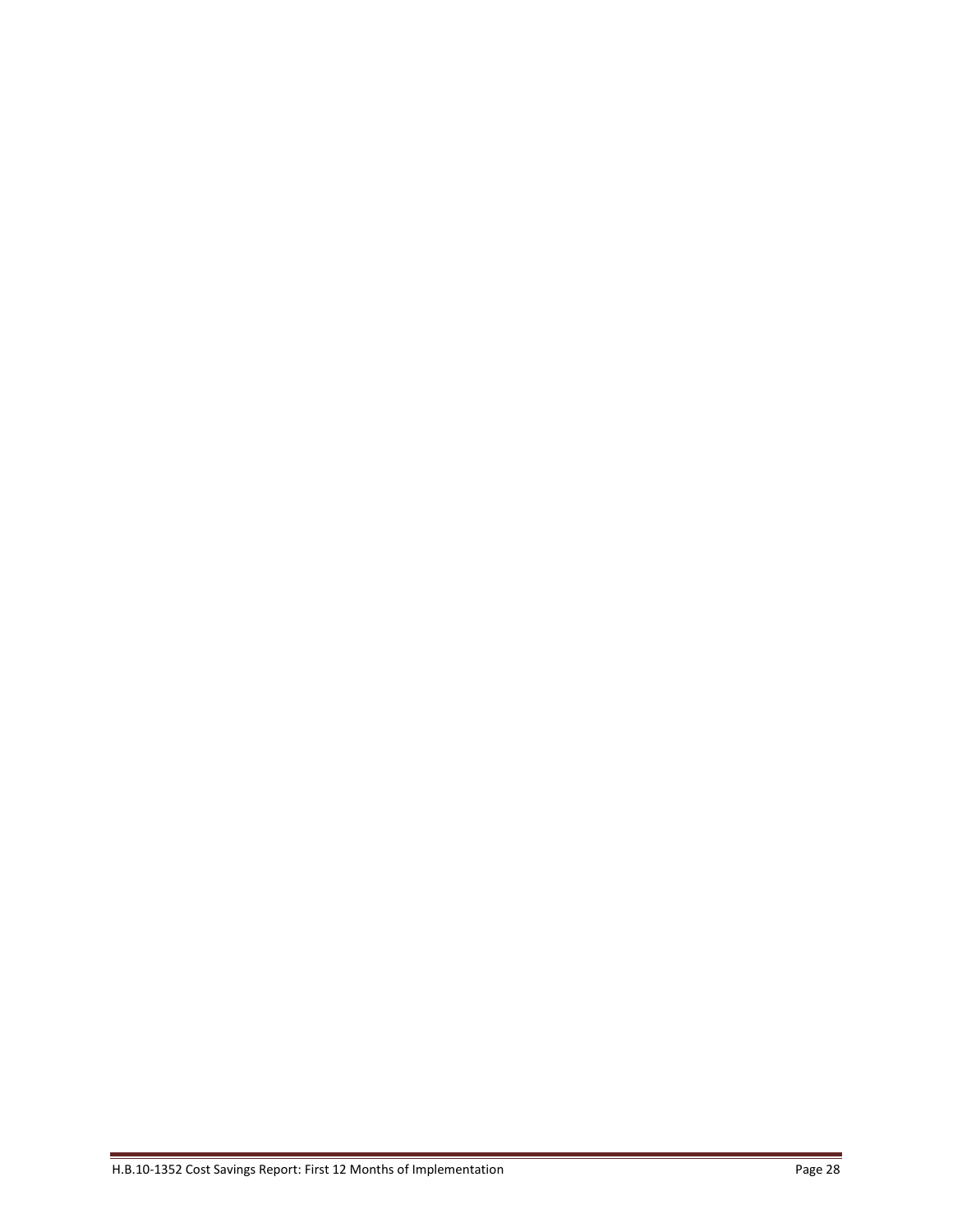## **OFFICE OF THE STATE PUBLIC DEFENDER**

Records were obtained from the Office of the State Public Defender (OSPD) for cases containing any H.B.10-1352 charge opened during the 12 month analysis periods in 2009-10 and 2010-11. OSPD excluded class 1 felony cases, juvenile cases, and miscellaneous proceedings from the data extract because their workloads would not be impacted by the law. Offense and case filed dates were obtained from Judicial Branch and Denver County court records and added to OSPD data to ensure that cases fell within the study periods. It was not necessary that the offender be sentenced within the same timeframe since the work of the Public Defender begins when the case is filed.

OSPD calculates workload using the crime classification for the most serious charge in the case. Most offenders (93%) in the dataset had multiple charges. Table 21 shows the total number of cases which met the timeframe criteria, partitioned into cases where an H.B.10-1352 charge was the top charge, and those cases in which it was not the top charge.

In the 2010-11 study period, fewer cases had an H.B.10-1352 charge as the most serious charge compared to 2009-10: 71% versus 76%, respectively. To ascertain the effect if the law had not been passed, the pre-1352 crime classification was identified for each 2010-11 charge and included in the analysis.<sup>[7](#page-11-0)</sup> In Table 21 the column labeled "Estimated 2010-11" shows that if the law had not passed, a H.B.10-1352 charge would have been the most serious charge in 75% of the cases versus 71%.

The reduction represented in Table 21 would not, alone, represent a workload savings for OSPD since the offender was still served by a public defender. In 2009-10, 24% of the cases found in the OSPD data did not have an H.B.10-1352 charge as the top charge. In 2010-11 that proportion was 29%. Although an H.B.10-1352 charge was not the most serious, these cases still were served by public defenders.

|                                | 2009-10 |                | 2010-11 |      | <b>Estimated 2010-11</b> |      |
|--------------------------------|---------|----------------|---------|------|--------------------------|------|
| H.B.10-1352                    | %       | N              | %       | N    | %                        | N    |
| <b>Most Serious Charge</b>     | 76%     | 3787           | 71%     | 3261 | 75%                      | 3413 |
| F <sub>2</sub>                 | 1%      | 44             | $< 1\%$ | 13   | $< 1\%$                  | 13   |
| F <sub>3</sub>                 | 6%      | 322            | 7%      | 309  | 13%                      | 610  |
| F4                             | 20%     | 980            | 10%     | 469  | 51%                      | 2321 |
| F <sub>5</sub>                 | 4%      | 197            | 5%      | 213  | 4%                       | 181  |
| F6                             | 26%     | 1323           | 29%     | 1342 | 2%                       | 98   |
| M1                             | 16%     | 819            | 16%     | 714  | 4%                       | 189  |
| M <sub>2</sub>                 | $< 1\%$ | 11             | 2%      | 113  | 0%                       | 0    |
| PO <sub>2</sub>                | 2%      | 89             | 2%      | 87   | 0%                       | 0    |
| <b>UNK</b>                     | $< 1\%$ | $\overline{2}$ | $< 1\%$ | 1    | 0%                       | 0    |
| <b>Not Most Serious Charge</b> | 24%     | 1226           | 29%     | 1302 | 25%                      | 1150 |
| <b>Total</b>                   | 100%    | 5013           | 100%    | 4563 | 100%                     | 4563 |

**Table 21. Pre- and post-1352, public defender cases containing 1352 charges: 12 month study period**

Data sources: Office of the State Public Defender, State Judicial Branch, Denver County Court.

 $^7$  It is not possible to calculate the prior crime classification with complete accuracy. Many of the changes in H.B.10-1352 involved increases in the quantity of the drug, and this information is not available in the electronic court record or the electronic OSPD data. When multiple crime classification choices based upon drug amount were available the higher classification was used for the estimation which may overestimate the findings.

H.B.10-1352 Cost Savings Report: First 12 Months of Implementation Page 29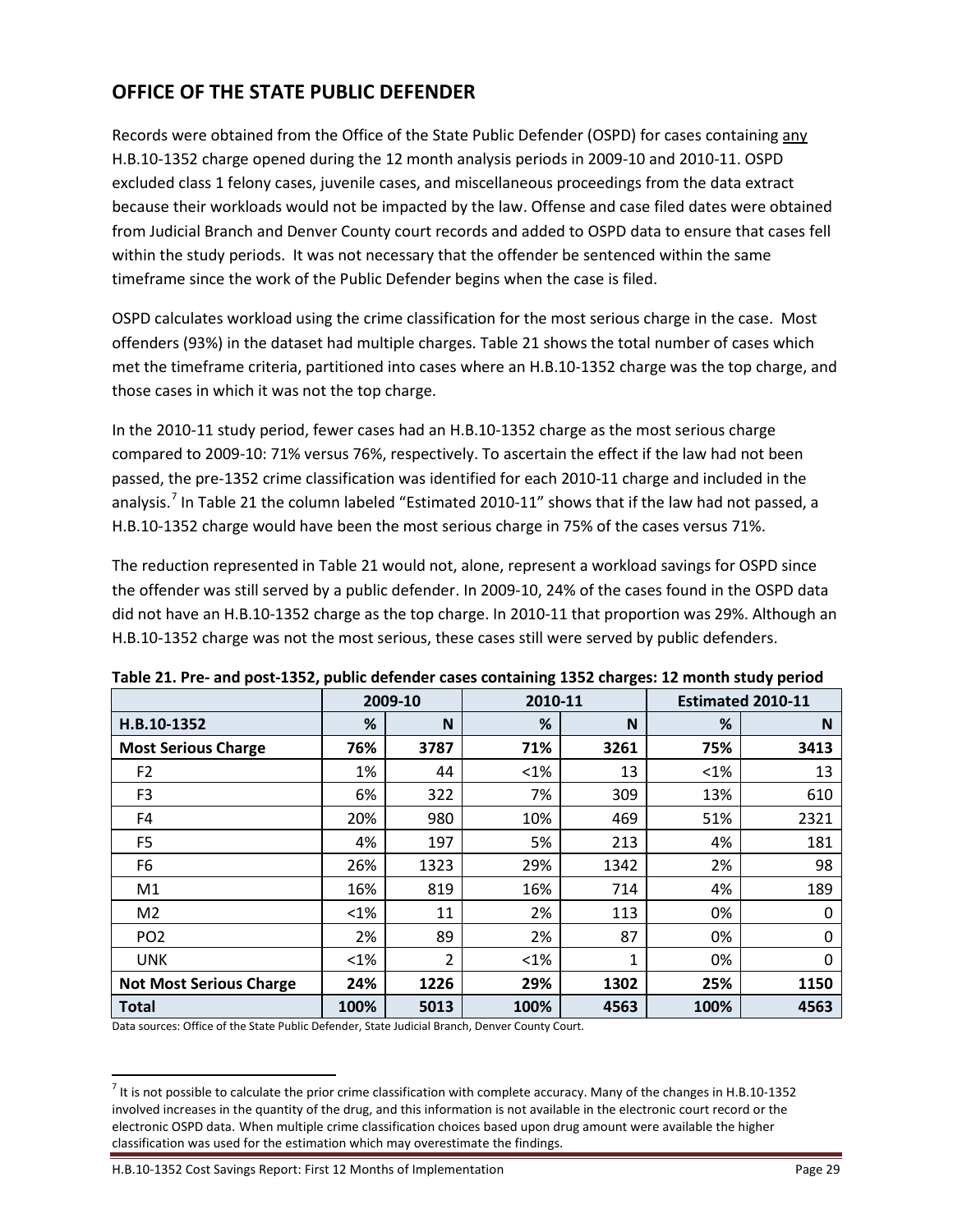In the post-1352 period there was a 14% decrease in the number of cases having a H.B.10-1352 charge as the most serious charge. However, the estimated hours associated with serving those cases decreased by 20%. This decrease was largely accounted for by the shift from higher felony cases, particularly F4 cases, to lower felony and misdemeanor cases in the post-1352 period (Table 22). The average estimated hours per case for a H.B.10-1352 offender in the post-1352 period decreased as a result: 9.75 (31,781.47 / 3261 ) compared to 10.47 ( 39,667.92 / 3787 ) in the pre-1352 period.

|                       | 2009-10          |       |        |                  | 2010-11     |        |
|-----------------------|------------------|-------|--------|------------------|-------------|--------|
| <b>Crime</b>          | <b>Estimated</b> |       |        | <b>Estimated</b> |             |        |
| <b>Classification</b> | Hours/Case*      | N     | %      | Hours/Case*      | N           | %      |
| F <sub>2</sub>        | 2,332.88         | 44    | 1%     | 689.26           | 13          | $<$ 1% |
| F <sub>3</sub>        | 5,657.54         | 322   | 9%     | 5,429.13         | 309         | 9%     |
| F4                    | 1,1191.6         | 980   | 26%    | 5,355.98         | 469         | 14%    |
| F <sub>5</sub>        | 2,249.74         | 197   | 5%     | 2,432.46         | 213         | 7%     |
| F <sub>6</sub>        | 9,618.21         | 1,323 | 35%    | 9,756.34         | 1,342       | 41%    |
| M1                    | 8,067.15         | 819   | 22%    | 7,032.9          | 714         | 22%    |
| M <sub>2</sub>        | 59.4             | 11    | $<$ 1% | 610.2            | 113         | 3%     |
| PO <sub>2</sub>       | 480.6            | 89    | 2%     | 469.8            | 87          | 3%     |
| <b>UNK</b>            | 10.8             | 2     | $<$ 1% | 5.4              | $\mathbf 1$ | $<$ 1% |
| <b>Total</b>          | 39,667.92        | 3,787 | 100%   | 31,781.47        | 3,261       | 100%   |

**Table 22. Pre- and post-1352, public defender cases with 1352 as most serious charge, estimated hours/case: 12 month study period**

Data sources: Office of the State Public Defender, State Judicial Branch, Denver County Court.

\*OSPD uses a standard calculation of estimated hours per case for each crime classification (see Appendix D).

OSPD served 450 fewer offenders charged with a H.B.10-1352 crime in the post-1352 period so it is difficult to directly compare the workloads between the pre- and post- groups. However, the lowered crime classifications implemented by H.B.10-1352 may have decreased the percentage of cases in which H.B.10-1352 charges were the most serious charge, and reduced slightly the estimated hours per case for cases with an H.B.10-1352 charge as the most serious. According to OSPD, this decrease may also have resulted from normal caseload fluctuation.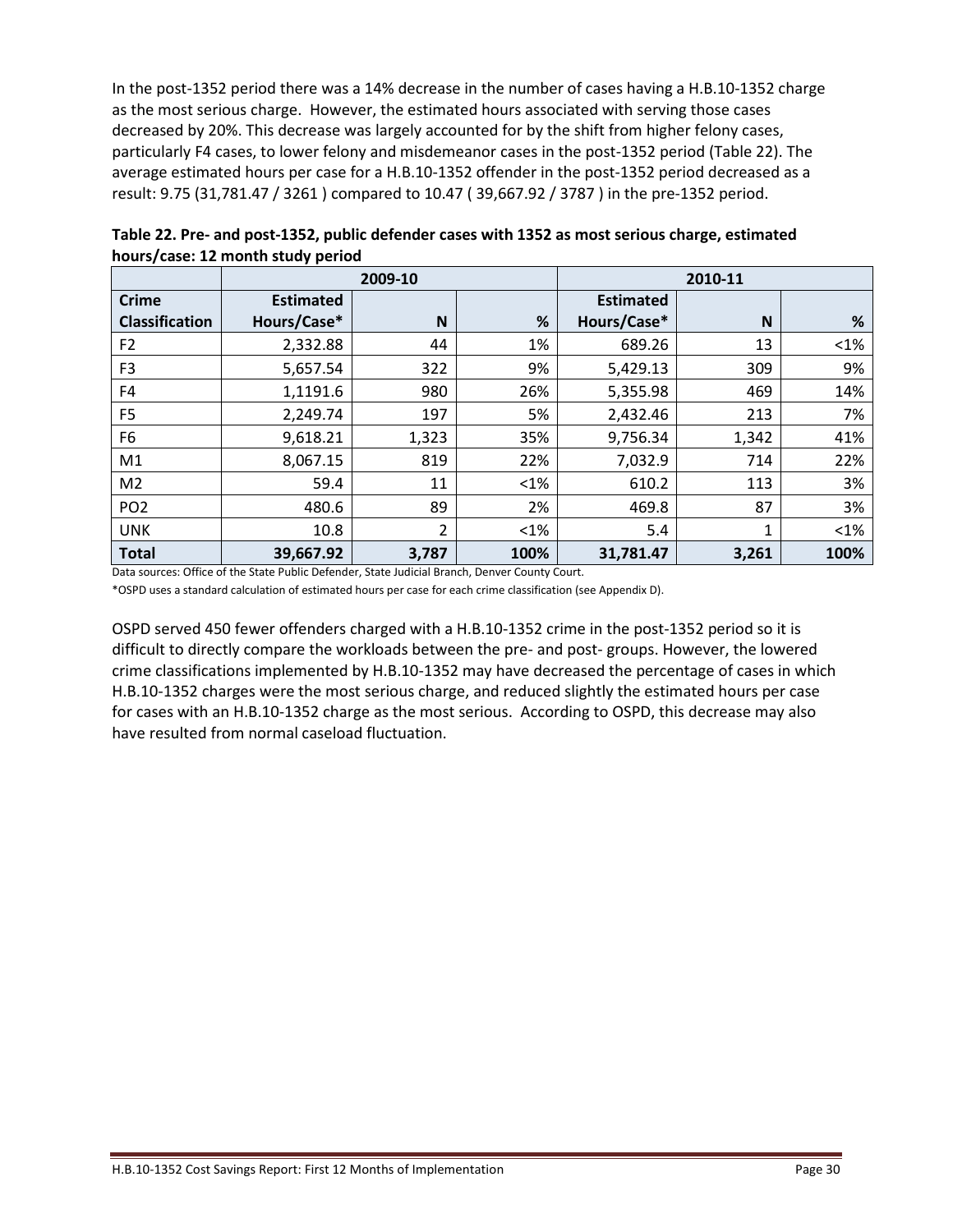## **18-19-103, C.R.S. DRUG OFFENDER SURCHARGE**

H.B.10-1352 made the following changes to the Drug Offender Surcharge:

- Increased F4 surcharge from \$1,500 to \$2,000.
- Increased F5 surcharge from \$1,125 to \$1,500.
- Increased F6 surcharge from \$750 to \$1,250.
- Increased M1 surcharge from \$600 to \$1,000.
- Increased M2 surcharge from \$450 to \$600.
- Increased M3 surcharge from \$225 to \$300.
- Increased Petty Offenses surcharge from \$100 to \$200.

In the post -1352 timeframe, 3593 offenders were assessed the Drug Offender Surcharge compared to 3055 in the pre-1352 period (Table 23). The difference along with the changes above resulted in an increase of **\$1,530,075** in the surcharge assessed between the two periods. There were 538 more offenders assessed the surcharge in the post-1352 timeframe, so to determine what portion of that increase was due to H.B.10-1352, projected fees were calculated using the pre-1352 surcharge schedule with the post-1352 cases. Table 23 shows that had H.B.10-1352 not passed, the additional 538 offenders would have increased the fund by \$2,120,225 instead of \$3,120,491 that actually was assessed. This data represents assessed amounts, not amounts actually collected by the state.

|                       | 2009-10       |              | 2010-11       |          |             |                   |
|-----------------------|---------------|--------------|---------------|----------|-------------|-------------------|
|                       |               |              |               |          |             | 2009-10 and       |
| <b>Crime</b>          |               |              |               |          |             | 2010-11           |
| <b>Classification</b> | <b>Amount</b> | N            | <b>Amount</b> | N        | Estimated** | <b>Difference</b> |
| F4                    | \$652,580     | 439          | \$747,380     | 378      | \$567,000   | \$94,800          |
| F <sub>5</sub>        | \$167,175     | 152          | \$270,970     | 183      | \$205,875   | \$103,795         |
| F <sub>6</sub>        | \$363,165     | 484          | \$1,147,271   | 953      | \$714,750   | \$784,106         |
| M                     | \$1,684       | 7            | \$1,000       | 1        | \$600       | $-5684$           |
| M1                    | \$257,245     | 446          | \$716,415     | 745      | \$447,000   | \$459,170         |
| M <sub>2</sub>        | \$2,650       | 6            | \$84,600      | 147      | \$66,150    | \$81,950          |
| M <sub>3</sub>        | \$600         | 1            | \$600         | 2        | \$450       | \$0               |
| PO                    | \$95          | $\mathbf{1}$ | \$0           | 0        | \$0         | $-595$            |
| PO <sub>1</sub>       | \$100         | $\mathbf{1}$ | \$0           | $\Omega$ | \$0         | $-5100$           |
| PO <sub>2</sub>       | \$145,122     | 1518         | \$152,255     | 1184     | \$118,400   | \$7,133           |
| <b>Total</b>          | \$1,590,416   | 3055         | \$3,120,491   | 3593     | \$2,120,225 | \$1,530,075       |

**Table 23. Pre- and post-1352 Drug Offender Surcharge, assessed\* : 12 month study period (N=6648)**

Data sources: Judicial Branch court records and Denver County Court records.

\* The drug offender surcharge was waived for 6% (205) of offenders in the 2009-10 period and 5% (189) of offenders in 2010-11 period.

\*\*Estimated surcharges are calculated using the Drug Offender Surcharge schedule that was in place prior to H.B.10-1352's enactment.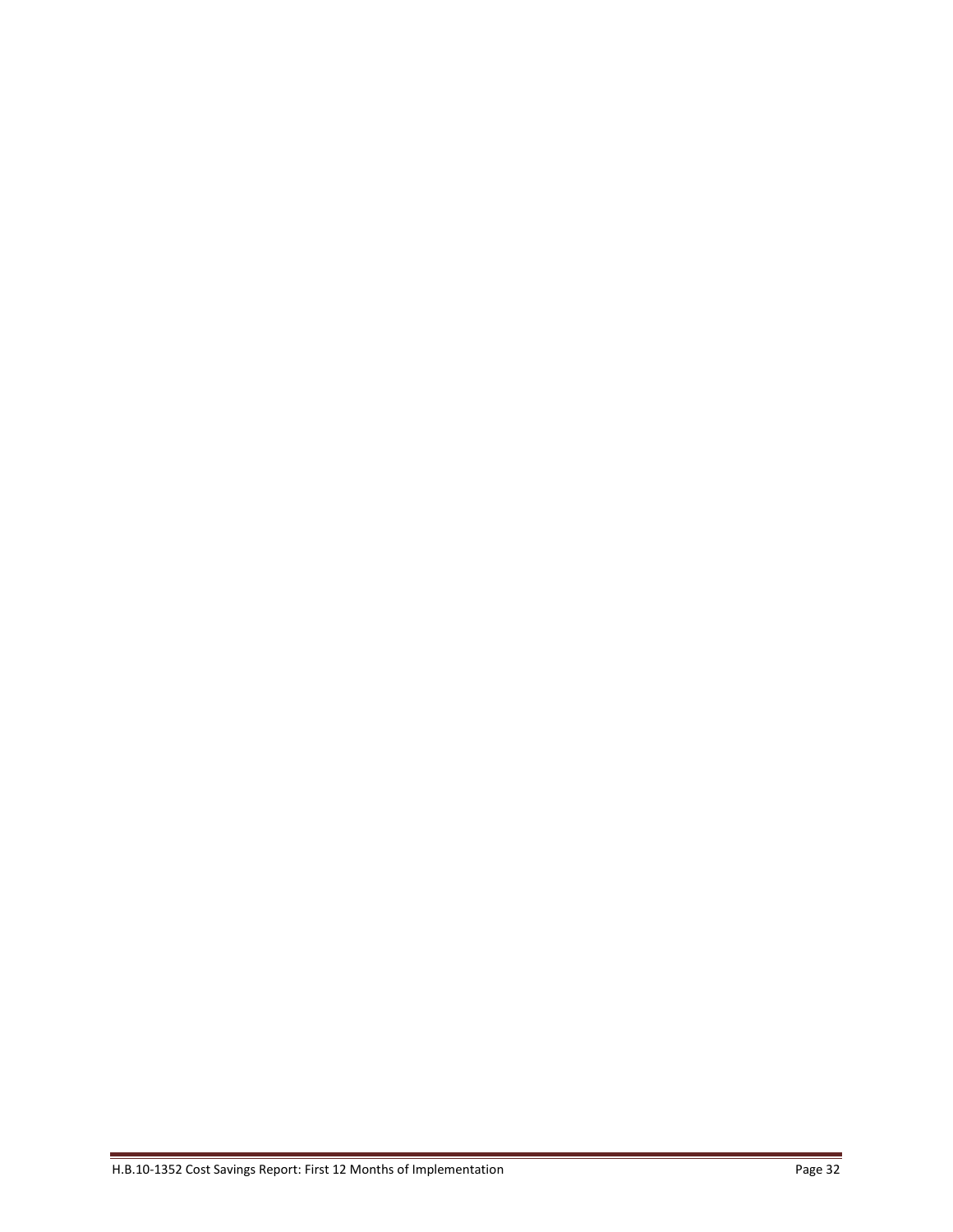## **SUMMARY**

This analysis examined the cost of offenders outlined in the bill's fiscal note for the first 12 months of the implementation of H.B.10-1352. Savings are generated in two ways: (1) some individuals will be sentenced to less expensive placements (probation rather than prison, for example), and (2) some sentences will be shorter. H.B.10-1352 calls for the identification of actual savings. Only those savings actually generated due to placement differences and time served during the first 12 months of implementation are presented here.

The **state realized a savings** in sentences served of \$854,533 for the post-1352 (note that this figure excludes county jail costs). When jail sentences were included, the savings increased to \$952,387. Although the number of offenders sentenced in the post-1352 period with an H.B.10-1352 charge as the most serious decreased by 7% (3512 to 3262), the total non-jail costs for those offenders decreased by 17%. This savings resulted in large part by fewer sentences to the Department of Corrections. It is not possible to track offender movements in the criminal justice system with precision so these results should be viewed with caution

The **Office of the State Public Defender** served 450 fewer offenders with a controlled substance crime, and there was also a decline in the estimated hours per case for those who did have an H.B.10-1352 charge as the most serious because lower crime categories are estimated by the OSPD to have fewer hours per case. While new crime categories defined in H.B.10-1352 likely caused the shift to lower crime classifications, normal fluctuations may also have played a role in the changes reported by the OSPD.

The **Drug Offender Surcharge** was assessed to 538 more offenders and, with the increases in the surcharge amount per H.B.10-1352, increased by \$1,530,075 in the first 12 months of the bill's enactment. Note that this is the assessed amount and not the amount collected.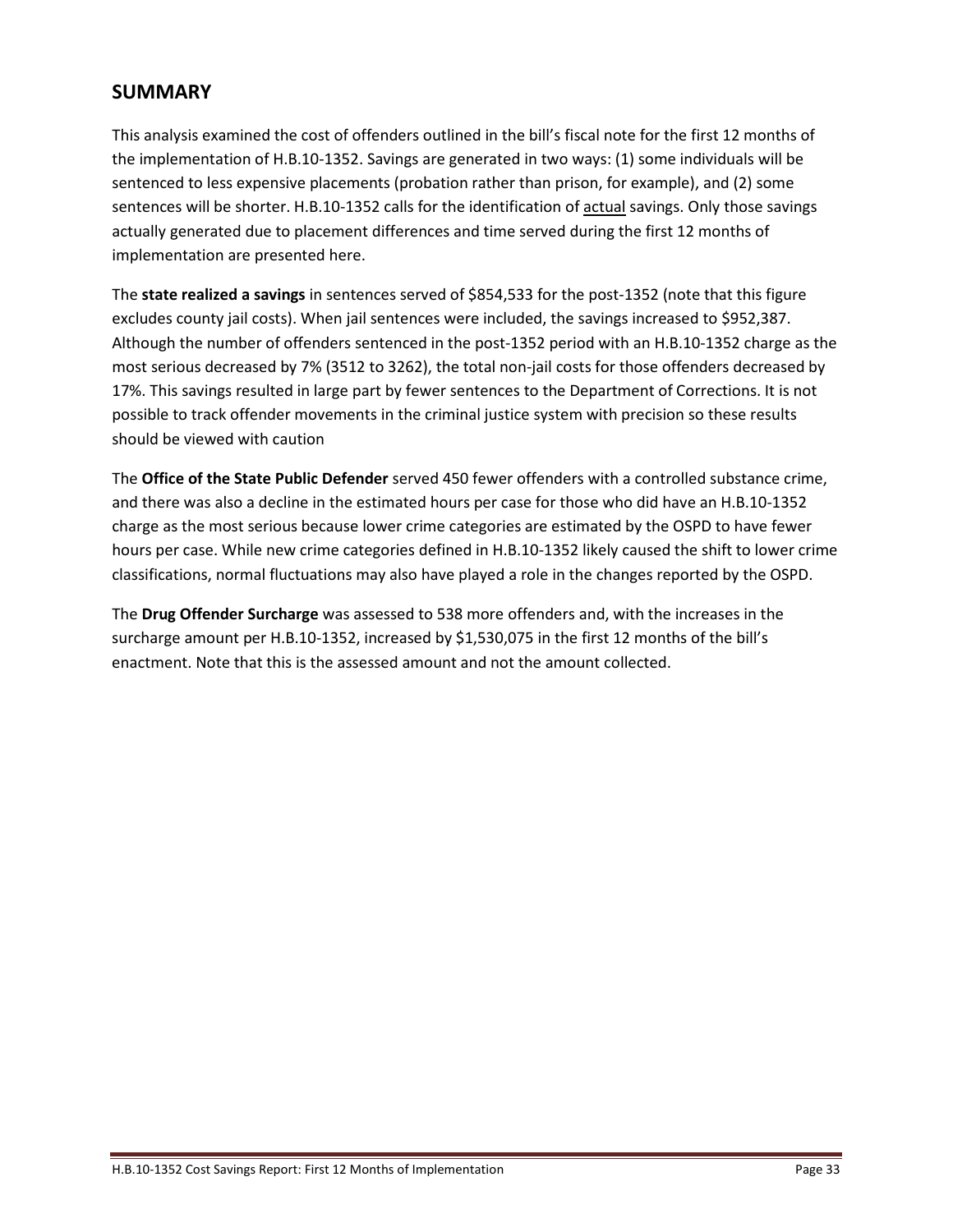## **APPENDIX A: SENTENCE PLACEMENTS COST PER DAY**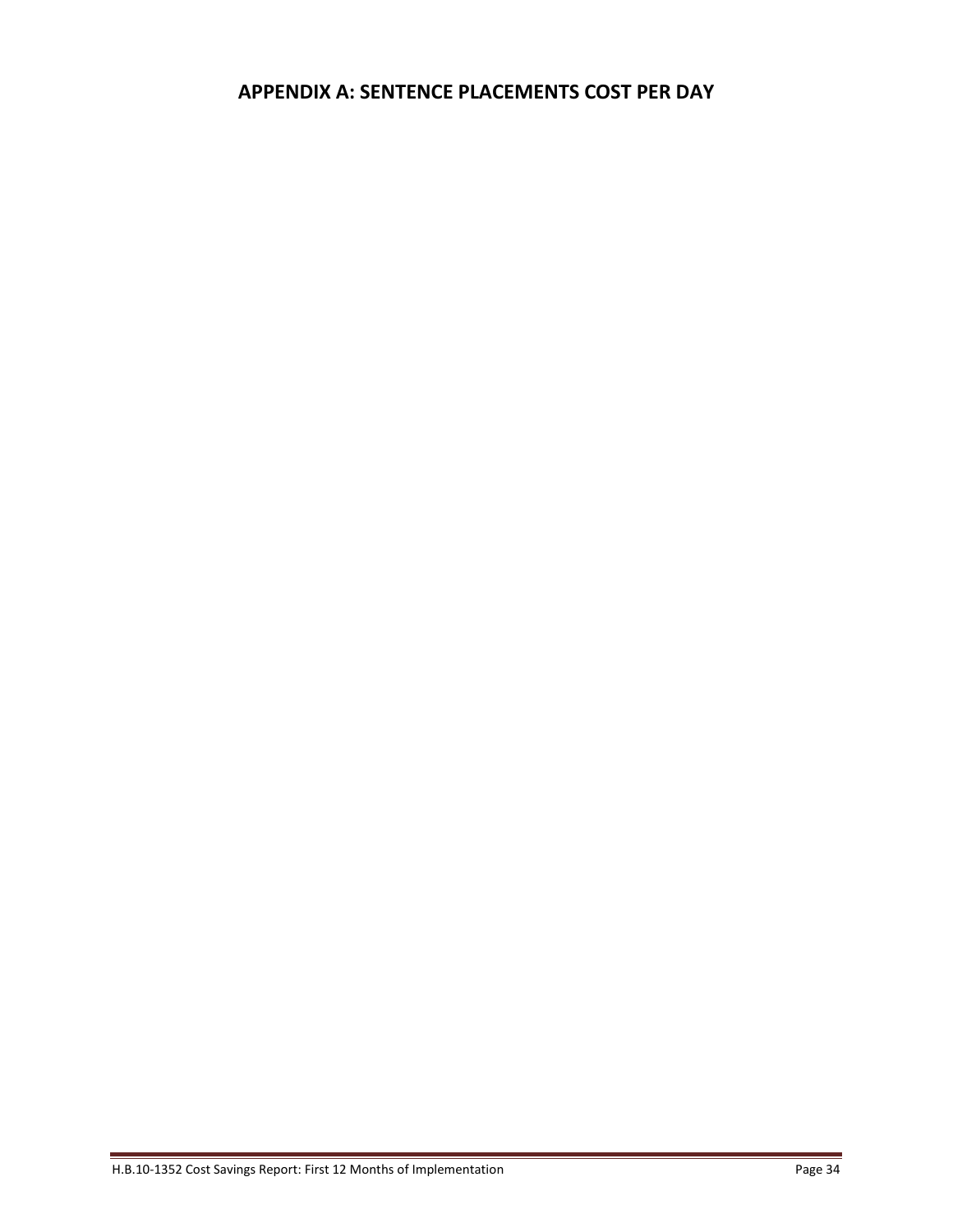## **Sentence Placements Cost Per Day**

#### **Daily Cost of Probation**

| <b>Type of supervision</b>         | FY 2010 | FY 2011 |  |
|------------------------------------|---------|---------|--|
| Adult regular                      | \$4.08  | \$3.88  |  |
| Juvenile regular                   | \$4.45  | \$4.36  |  |
| Adult intensive supervision        | \$10.71 | \$10.56 |  |
| Juvenile intensive supervision     | \$9.74  | \$14.74 |  |
| Sex Offender Intensive Supervision | \$8.72  | \$11.74 |  |
| <b>Electronic Surveillance</b>     | \$2.03  | \$2.03  |  |

Data sources: Division of Probation Services, State Court Administrator's Office, Colorado Judicial Department.

#### **Daily Cost of the Colorado Department of Corrections**

| Type of supervision      | <b>FY 2010</b> | <b>FY 2011</b> |
|--------------------------|----------------|----------------|
| Private prison*          | $$52.69*$      | $$52.69*$      |
| Youthful Offender System | \$193.46       | \$169.51       |

Data sources: YOS: Colorado Department of Corrections, Office of Planning & Analysis, *Youthful Offender System Annual Report, Fiscal Year 2009-2010*.

\*Marginal cost.

#### **Daily Cost of the Division of Youth Corrections Placements**

| Type of supervision | <b>FY 2010</b> | <b>FY 2011</b> |
|---------------------|----------------|----------------|
| Detention           | $$153.69*$     | $$155.89*$     |
| Commitment          | \$178.88*      | $$188.54*$     |

Data source: Division of Youth Corrections.

\*Marginal cost.

#### **Daily Cost of Community Corrections FY 2010 and 2011**

| <b>FY 2010</b>     | <b>FY 2011</b> |
|--------------------|----------------|
| S <sub>37.74</sub> | S37.74         |

Data source: Division of Criminal Justice, Office of Community Corrections.

Jail costs are reimbursed by the Department of Corrections at \$50.44 per day.

Work Release cost was \$0 per day; offenders pay for work release.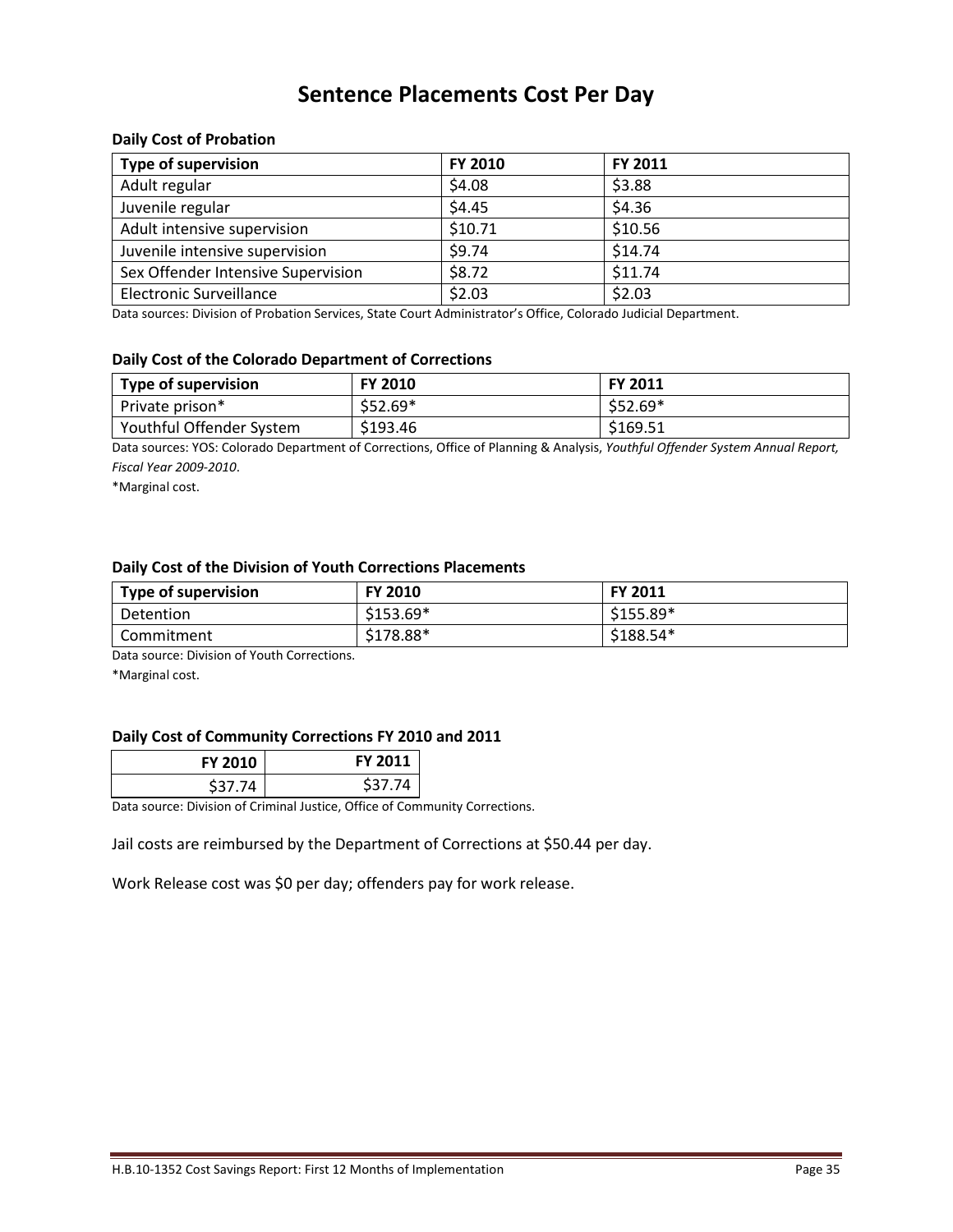## **APPENDIX B: INITIAL SENTENCE PLACEMENT BY RACE/ETHNICITY**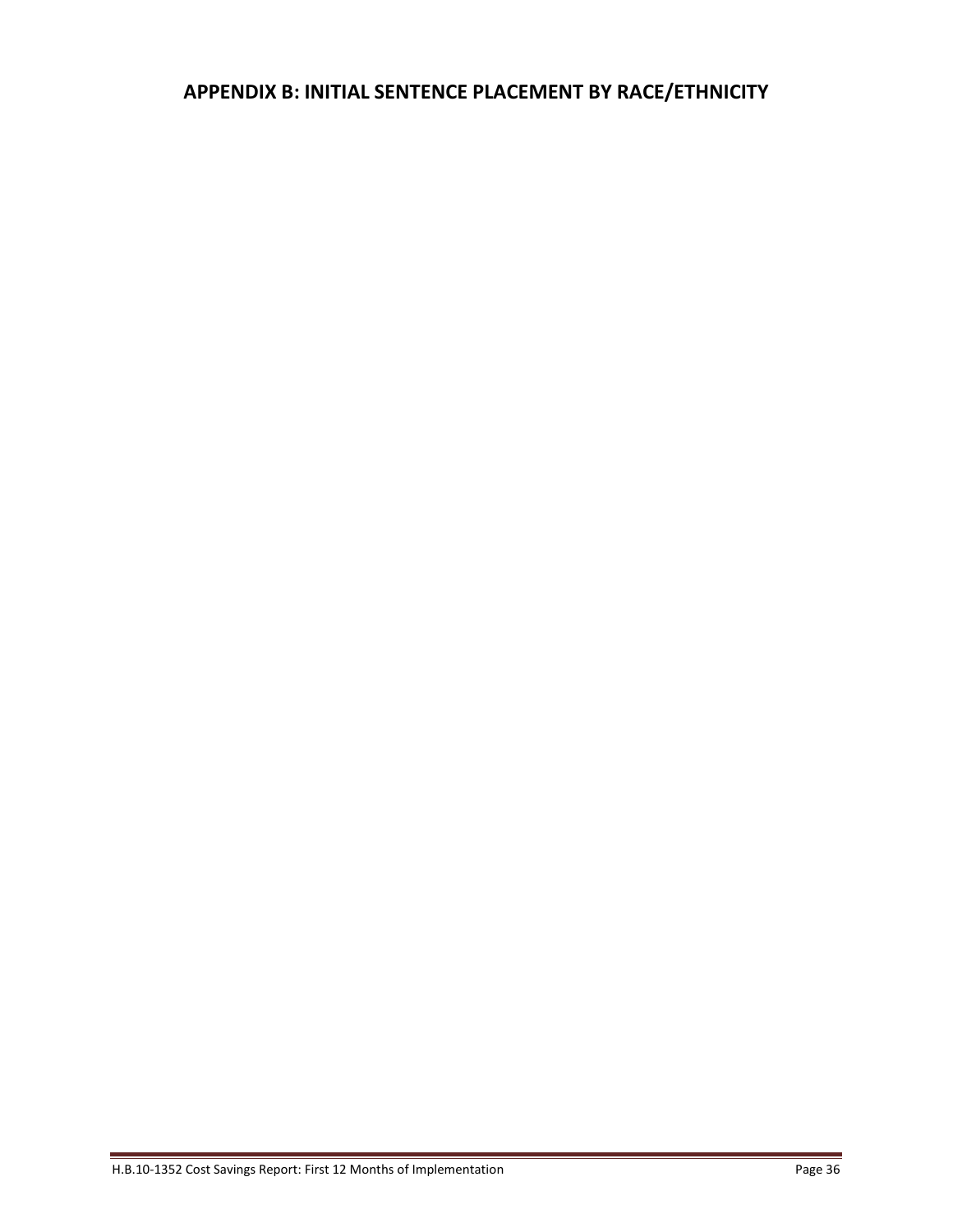#### **H.B.10-1352 pre- and post-1352 initial sentence placement distribution by race/ethnicity\*: 12 month study period (N=6774)**

|                                                          | 2009-10     |             |             |             |          |          | 2010-11  |          |               |             |             |             |             |               |
|----------------------------------------------------------|-------------|-------------|-------------|-------------|----------|----------|----------|----------|---------------|-------------|-------------|-------------|-------------|---------------|
| <b>Sentence Placement</b>                                | Α           | B           | н           | ı           | O        | U        | W        | A        | B             | н           | ı           | O           | U           | W             |
| <b>Community Corrections</b>                             | 7%          | 7%          | 3%          |             |          |          | 4%       | 10%      | 4%            | 2%          |             | 5%          | 1%          | 3%            |
| Dept of Corrections                                      | 7%          | 15%         | 17%         | 7%          | 10%      | 2%       | 11%      | 7%       | 14%           | 18%         | 10%         | 15%         | 1%          | 9%            |
| Division of Youth Corrections                            |             | $< 1\%$     | 1%          |             |          | 1%       | $< 1\%$  |          | 1%            |             |             |             | 1%          | $< 1\%$       |
| Electronic Surveillance                                  |             |             |             |             |          |          | <1%      |          |               |             |             | 5%          |             |               |
| Electronic Surveillance+                                 |             |             |             |             |          |          | <1%      |          |               |             |             |             |             |               |
| <b>Intensive Supervision</b><br>Electronic Surveillance+ |             |             |             |             |          |          |          |          |               |             |             |             |             |               |
| Probation (Denver)                                       |             |             |             |             |          | 1%       |          |          |               |             |             |             |             |               |
| Electronic Surveillance+<br>Probation/Deferred           |             |             | <1%         |             |          |          | $< 1\%$  |          |               | 1%          |             |             |             | $< 1\%$       |
| Intensive Supervision                                    | 11%         | 5%          | 1%          |             |          |          | 2%       | 10%      | 6%            | 4%          |             |             |             | 2%            |
| Intensive Supervision+Jail                               |             | 1%          | $< 1\%$     |             |          |          | 1%       |          | 2%            | <1%         |             |             |             | 1%            |
| Intensive Supervision+                                   |             |             |             |             |          |          |          |          |               |             |             |             |             |               |
| Juvenile Detention<br>Intensive Supervision+             |             | $< 1\%$     | <1%         |             |          |          |          |          | $< 1\%$       | <1%         | 10%         |             |             | $< 1\%$       |
| Probation/Deferred                                       |             |             |             |             |          | 1%       | <1%      |          |               |             |             |             |             | $< 1\%$       |
| Intensive Supervision+<br><b>Work Release</b>            |             |             |             |             |          |          | <1%      |          |               |             |             |             |             | $< 1\%$       |
| Jail                                                     | 4%          | 5%          | 4%          | 14%         | 5%       | 79%      | 5%       |          | 6%            | 4%          |             | 25%         | 73%         | 6%            |
| Jail+Probation (Denver)                                  |             |             |             |             |          | 1%       |          |          |               |             |             |             | 2%          |               |
| Jail+Probation/Deferred                                  | 4%          | 6%          | 9%          |             | 14%      |          | 8%       | 3%       | 5%            | 9%          |             | 5%          |             | 6%            |
| Jail+Unsupervised Probation                              |             | $< 1\%$     | 1%          |             |          | 1%       | 1%       |          | $< 1\%$       | 1%          |             |             | 2%          | 1%            |
| Jail+Work Release                                        |             |             |             |             |          |          | <1%      |          | $< 1\%$       |             |             |             |             | $<$ 1%        |
| Juvenile Detention                                       |             |             |             |             |          |          | $< 1\%$  |          |               | 1%          |             |             | 1%          | $<$ 1%        |
| Juvenile<br>Detention+Probation/Deferred                 | 4%          |             | 0%          |             |          |          | 1%       |          |               | 1%          |             |             |             | $< 1\%$       |
| JV Work (Denver)                                         |             |             |             |             |          | 1%       |          |          |               |             |             |             | 1%          |               |
| JV Work (Denver)+Probation                               |             |             |             |             |          |          |          |          |               |             |             |             |             |               |
| (Denver)                                                 |             |             |             |             |          | 2%       |          |          |               |             |             |             | 1%          |               |
| JV Work (Denver)+<br><b>Unsupervised Probation</b>       |             |             |             |             |          | 5%       |          |          |               |             |             |             | 1%          |               |
| Probation (Denver)                                       |             |             |             |             |          | 3%       |          |          |               |             |             |             | 4%          |               |
| Probation/Deferred                                       | 63%         | 58%         | 59%         | 71%         | 67%      | 2%       | 63%      | 63%      | 59%           | 58%         | 80%         | 40%         | 6%          | 66%           |
| Probation/Deferred+                                      |             |             |             |             |          |          |          |          |               |             |             |             |             |               |
| <b>Unsupervised Probation</b><br>Probation/Deferred+     |             |             | <1%         |             |          |          | $<1\%$   |          |               |             |             |             |             |               |
| Work Release                                             |             | $< 1\%$     | $<1\%$      |             |          |          | 1%       |          | 1%            | 1%          |             | 5%          | 1%          | $< 1\%$       |
| Sex Offender Intensive                                   |             |             |             |             |          |          |          |          |               |             |             |             |             |               |
| Supervision                                              |             | <1%<br>1%   | 3%          | 7%          | 5%       | 2%       | 3%       | 3%       | $< 1\%$<br>1% | 1%          |             |             | 8%          | $< 1\%$<br>4% |
| <b>Unsupervised Probation</b><br>Unsupervised Probation+ |             |             |             |             |          |          |          |          |               |             |             |             |             |               |
| Work Release                                             |             |             |             |             |          |          | $< 1\%$  |          |               |             |             |             |             | $<$ 1%        |
| <b>Work Release</b>                                      |             |             |             |             |          |          | $< 1\%$  |          |               |             |             |             |             | $< 1\%$       |
| Youthful Offender System                                 |             |             |             |             |          |          | $< 1\%$  | 3%       |               |             |             |             |             |               |
| <b>Total</b>                                             | 100<br>$\%$ | 100<br>$\%$ | 100<br>$\%$ | 100<br>$\%$ | 100<br>% | 100<br>% | 100<br>% | 100<br>% | 100<br>%      | 100<br>$\%$ | 100<br>$\%$ | 100<br>$\%$ | 100<br>$\%$ | 100<br>%      |

Data sources: Judicial Branch and Denver County court records. Denver County court records did not contain race/ethnicity and are counted under Unknown.

\*Judicial race data often does not distinguish between race and ethnicity (particularly "White" and "Hispanic"). As a result, the ability to accurately interpret this data is limited.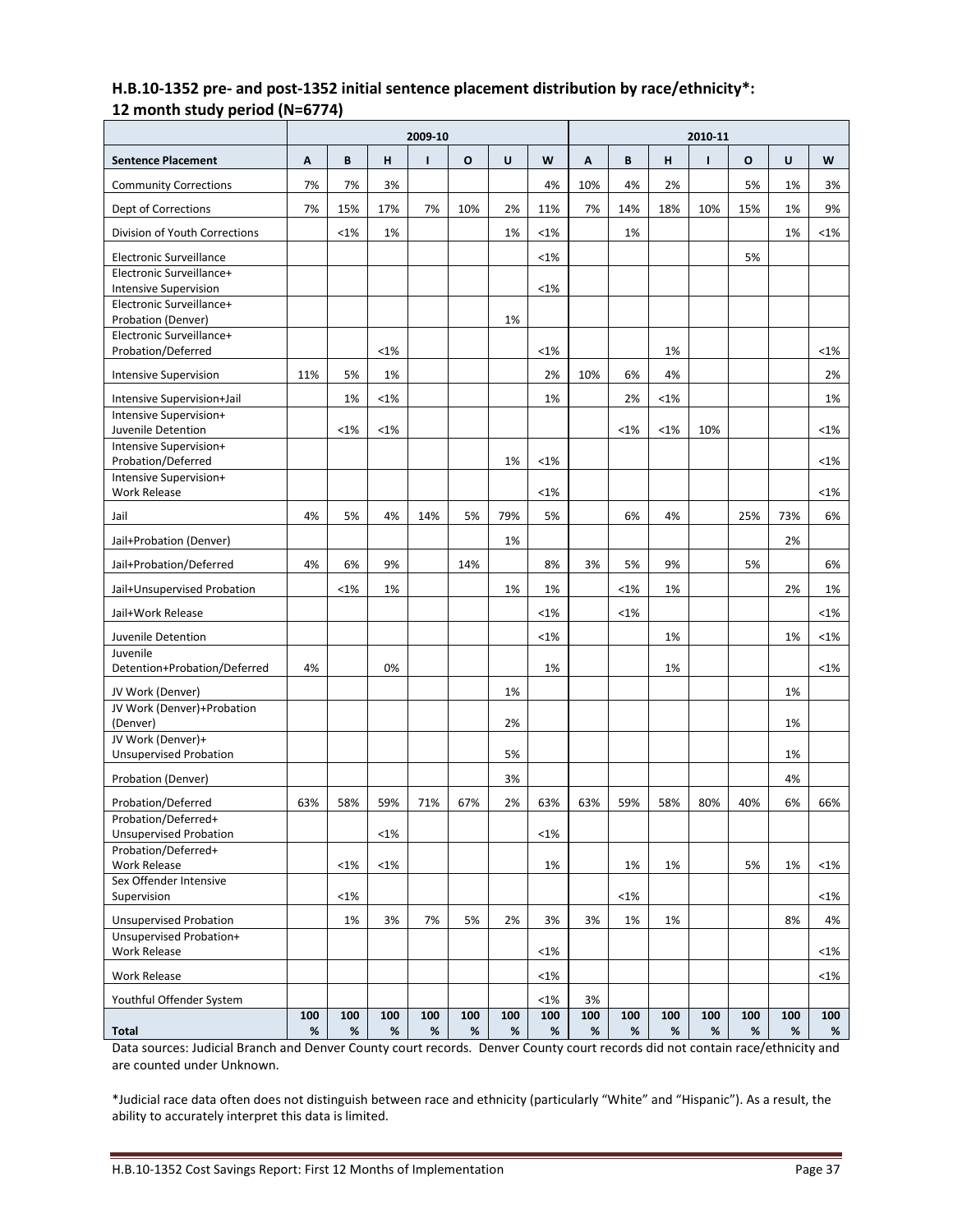Race/Ethnicity Key<br>A Asian A Asian O Other<br>B Black W White B Black W White<br>
H Hispanic U Unkno Unknown I American Indian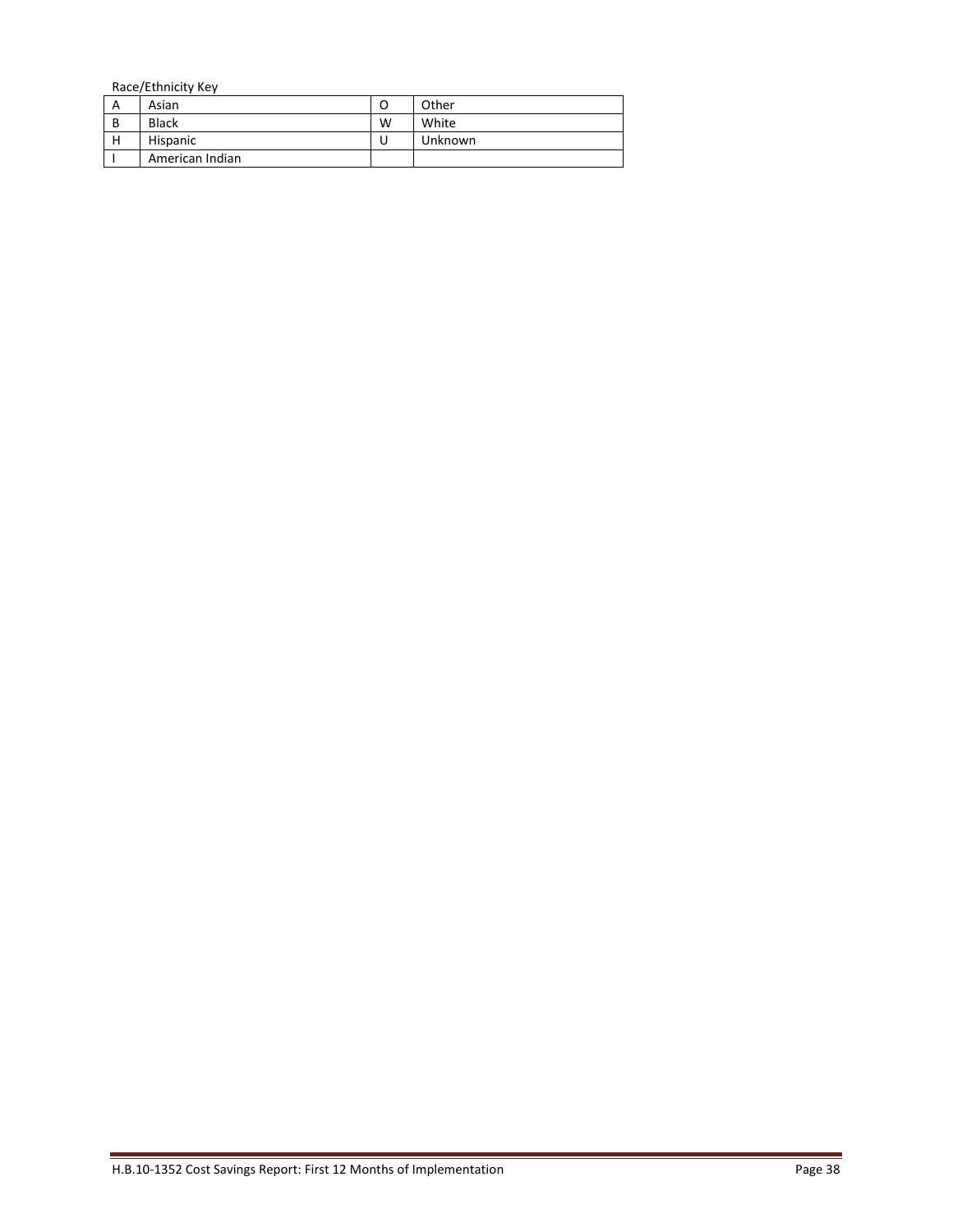#### **H.B.10-1352 pre- and post-1352 initial sentence placement counts by race/ethnicity\*: 12 month study period (N=6774)**

|                                                |                         |                |                |                |                |                |                         | 2009-10        |                |     |                |                         |              |                | 2010-11        |                |
|------------------------------------------------|-------------------------|----------------|----------------|----------------|----------------|----------------|-------------------------|----------------|----------------|-----|----------------|-------------------------|--------------|----------------|----------------|----------------|
| <b>Sentence Placement</b>                      | A                       | B              | н              | 2009-10        | $\mathbf{o}$   | U              | W                       | <b>Total</b>   | A              | B   | H              | 2010-11<br>$\mathbf{I}$ | $\mathbf{o}$ | $\mathsf{U}$   | W              | <b>Total</b>   |
| <b>Community Corrections</b>                   | $\overline{\mathbf{c}}$ | 35             | 15             |                |                |                | 85                      | 137            | 3              | 16  | 5              |                         | $\mathbf{1}$ | $\mathbf{1}$   | 73             | 99             |
| Dept of Corrections                            | $\overline{2}$          | 80             | 72             | $\mathbf{1}$   | $\overline{c}$ | 4              | 255                     | 416            | $\overline{2}$ | 57  | 56             | $\mathbf{1}$            | 3            | $\mathbf{1}$   | 217            | 337            |
|                                                |                         |                |                |                |                |                |                         |                |                |     |                |                         |              |                |                |                |
| Division of Youth Corrections                  |                         | $\mathbf{1}$   | 4              |                |                | $\overline{2}$ | 7                       | 14             |                | 2   |                |                         |              | $\mathbf{1}$   | 6              | 9              |
| Electronic Surveillance                        |                         |                |                |                |                |                | $\overline{\mathbf{c}}$ | $\overline{2}$ |                |     |                |                         | 1            |                |                | 1              |
| Electronic Surveillance+<br>Probation (Denver) |                         |                |                |                |                | $\overline{2}$ |                         | $\overline{2}$ |                |     |                |                         |              |                |                |                |
| Electronic                                     |                         |                |                |                |                |                |                         |                |                |     |                |                         |              |                |                |                |
| Surveillance+Probation/Deferred                |                         |                | 1              |                |                |                | 8                       | 9              |                |     | 3              |                         |              |                | 6              | 9              |
| <b>Intensive Supervision</b>                   | 3                       | 28             | 6              |                |                |                | 40                      | 77             | $\overline{3}$ | 23  | 11             |                         |              |                | 45             | 82             |
| Intensive Supervision+Jail                     |                         | 5              | $\mathbf{1}$   |                |                |                | 12                      | 18             |                | 8   | $\mathbf{1}$   |                         |              |                | 17             | 26             |
| Intensive Supervision+                         |                         |                |                |                |                |                |                         |                |                |     |                |                         |              |                |                |                |
| Juvenile Detention                             |                         | 1              | $\mathbf{1}$   |                |                |                |                         | $\overline{2}$ |                | 1   | 1              | 1                       |              |                | $\mathbf{1}$   | 4              |
| Intensive Supervision+                         |                         |                |                |                |                |                |                         |                |                |     |                |                         |              |                |                |                |
| Probation/Deferred                             |                         |                |                |                |                | 1              | 6                       | 7              |                |     |                |                         |              |                | 3              | 3              |
| Intensive Supervision+                         |                         |                |                |                |                |                |                         |                |                |     |                |                         |              |                |                |                |
| <b>Work Release</b>                            |                         |                |                |                |                |                | 6                       | 6              |                |     |                |                         |              |                | $\overline{2}$ | 2              |
| Jail                                           | $\mathbf{1}$            | 28             | 16             | $\overline{2}$ | $\mathbf{1}$   | 136            | 112                     | 296            |                | 24  | 12             |                         | 5            | 117            | 150            | 308            |
| Jail+Probation (Denver)                        |                         |                |                |                |                | 1              |                         | $\mathbf{1}$   |                |     |                |                         |              | 3              |                |                |
| Jail+Probation/Deferred                        | 1                       | 31             | 37             |                | 3              |                | 194                     | 266            | $\mathbf{1}$   | 21  | 28             |                         | $\mathbf{1}$ |                | 152            | 203            |
| Jail+Unsupervised Probation                    |                         | $\overline{2}$ | 5              |                |                | $\overline{2}$ | 18                      | 27             |                | 1   | 3              |                         |              | 3              | 18             | 25             |
| Jail+Work Release                              |                         |                |                |                |                |                | 1                       | $\mathbf{1}$   |                | 1   |                |                         |              |                | $\overline{2}$ | 3              |
| Juvenile Detention                             |                         |                |                |                |                |                | 4                       | $\overline{4}$ |                |     | $\overline{2}$ |                         |              | $\mathbf{1}$   | 3              | 6              |
| Juvenile                                       |                         |                |                |                |                |                |                         |                |                |     |                |                         |              |                |                |                |
| Detention+Probation/Deferred                   | 1                       |                | $\overline{2}$ |                |                |                | 13                      | 16             |                |     | $\overline{2}$ |                         |              |                | 11             | 13             |
| JV Work (Denver)                               |                         |                |                |                |                | $\mathbf{1}$   |                         | $\mathbf{1}$   |                |     |                |                         |              | $\overline{2}$ |                | 2              |
| JV Work (Denver)+                              |                         |                |                |                |                |                |                         |                |                |     |                |                         |              |                |                |                |
| Probation (Denver)<br>JV Work (Denver)+        |                         |                |                |                |                | 3              |                         | 3              |                |     |                |                         |              | 1              |                | 1              |
| <b>Unsupervised Probation</b>                  |                         |                |                |                |                | 8              |                         | 8              |                |     |                |                         |              | $\overline{2}$ |                | 2              |
| Probation (Denver)                             |                         |                |                |                |                |                |                         |                |                |     |                |                         |              | 6              |                |                |
|                                                |                         |                |                |                |                | 5              |                         | 5              |                |     |                |                         |              |                |                | 6              |
| Probation/Deferred<br>Probation/Deferred+      | 17                      | 304            | 255            | 10             | 14             | $\overline{3}$ | 1464                    | 2067           | 19             | 234 | 178            | 8                       | 8            | 9              | 1537           | 1993           |
| <b>Unsupervised Probation</b>                  |                         |                | $\mathbf{1}$   |                |                |                | 1                       | 2              |                |     |                |                         |              |                |                |                |
| Probation/Deferred+                            |                         |                |                |                |                |                |                         |                |                |     |                |                         |              |                |                |                |
| <b>Work Release</b>                            |                         | 1              | $\overline{2}$ |                |                |                | 18                      | 21             |                | 3   | 2              |                         | $\mathbf{1}$ | 1              | 9              | 16             |
| Sex Offender Intensive                         |                         |                |                |                |                |                |                         |                |                |     |                |                         |              |                |                |                |
| Supervision                                    |                         | 1              |                |                |                |                |                         | 1              |                | 1   |                |                         |              |                | 1              | $\overline{2}$ |
| <b>Unsupervised Probation</b>                  |                         | $\overline{7}$ | 12             | $\mathbf{1}$   | $\mathbf{1}$   | 4              | 73                      | 98             | $\mathbf{1}$   | 3   | 4              |                         |              | 12             | 84             | 104            |
| Unsupervised Probation+                        |                         |                |                |                |                |                |                         |                |                |     |                |                         |              |                |                |                |
| <b>Work Release</b>                            |                         |                |                |                |                |                | 1                       | 1              |                |     |                |                         |              |                | 1              | $\mathbf{1}$   |
| <b>Work Release</b>                            |                         |                |                |                |                |                | $\overline{2}$          | $\overline{2}$ |                |     |                |                         |              |                | $1\vert$       | $\mathbf{1}$   |
| Youthful Offender System                       |                         |                |                |                |                |                | $\overline{2}$          | $\overline{2}$ | 1              |     |                |                         |              |                |                | $\mathbf{1}$   |
| <b>Total</b>                                   | 27                      | 524            | 430            | 14             | 21             | 172            | 2324                    | 3512           | 30             | 395 | 308            | 10                      | 20           | 160            | 2339           | 3262           |

Data sources: Judicial Branch and Denver County court records. Denver County court records did not contain race/ethnicity and are counted under Unknown.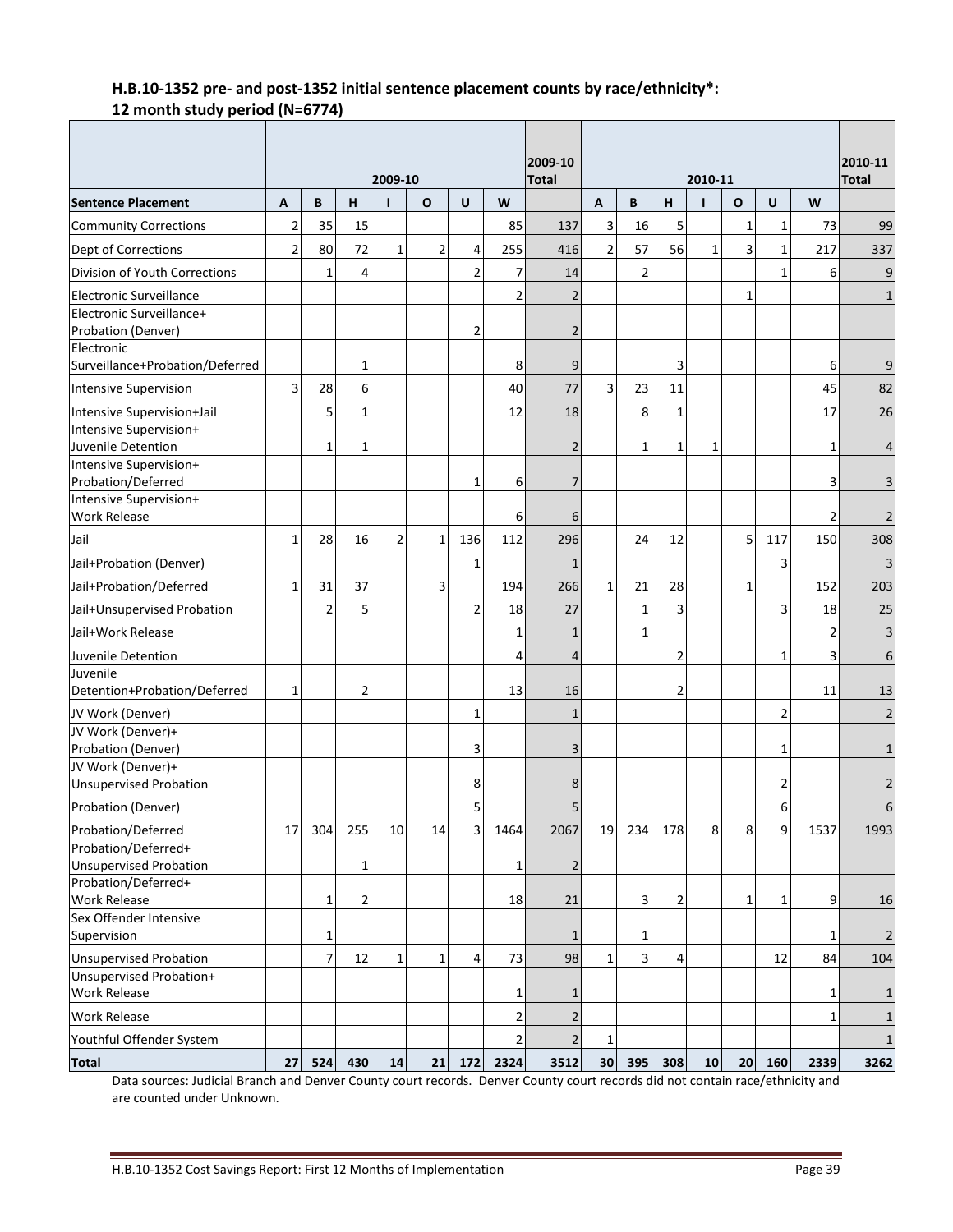\*Judicial race data often does not distinguish between race and ethnicity (particularly "White" and "Hispanic"). As a result, the ability to accurately interpret this data is limited.

Race/Ethnicity Key

| А | Asian           | O | Other   |
|---|-----------------|---|---------|
| B | <b>Black</b>    | W | White   |
| н | Hispanic        | u | Unknown |
|   | American Indian |   |         |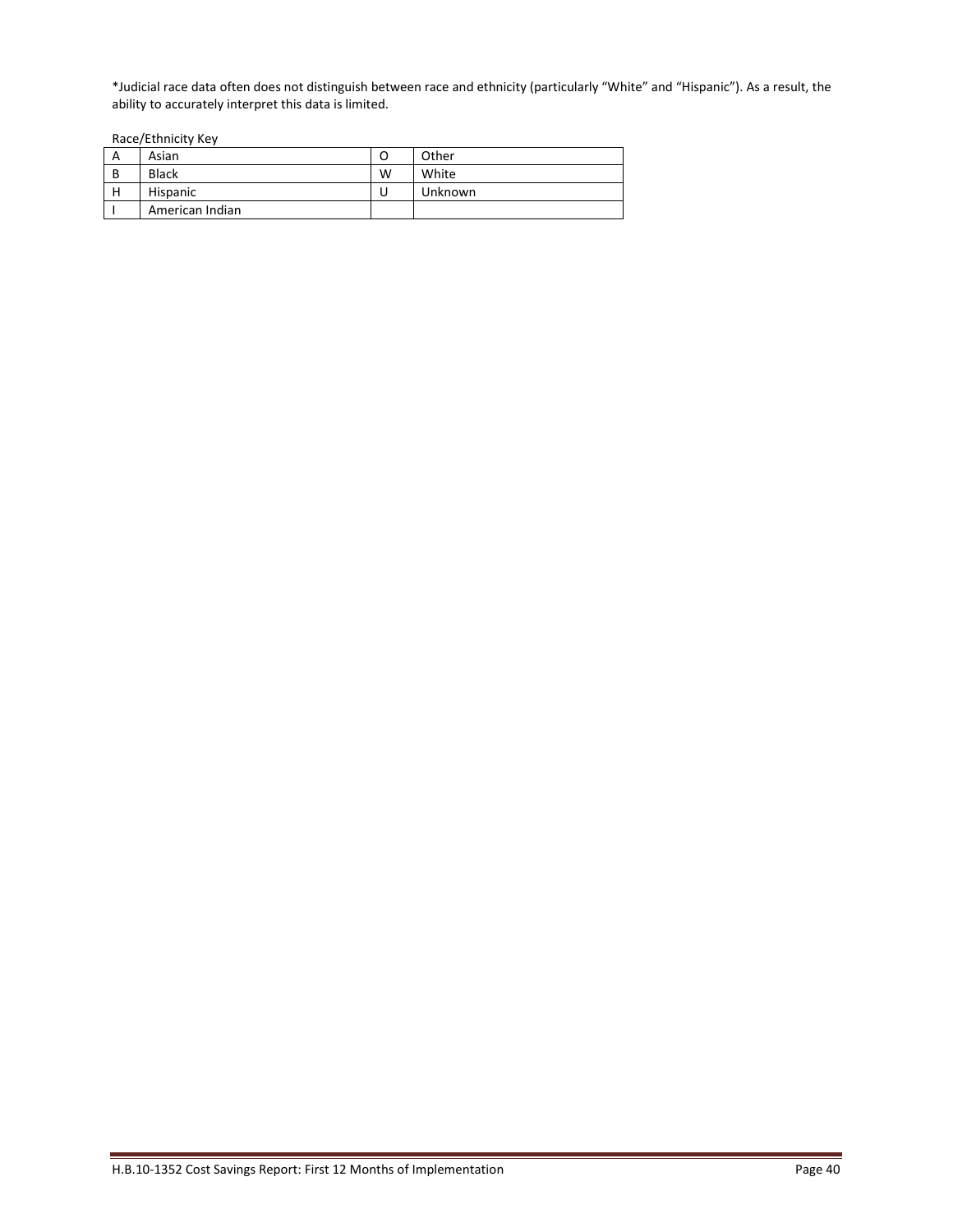## **APPENDIX C: SENTENCING RANGES BY CLASSIFICATION**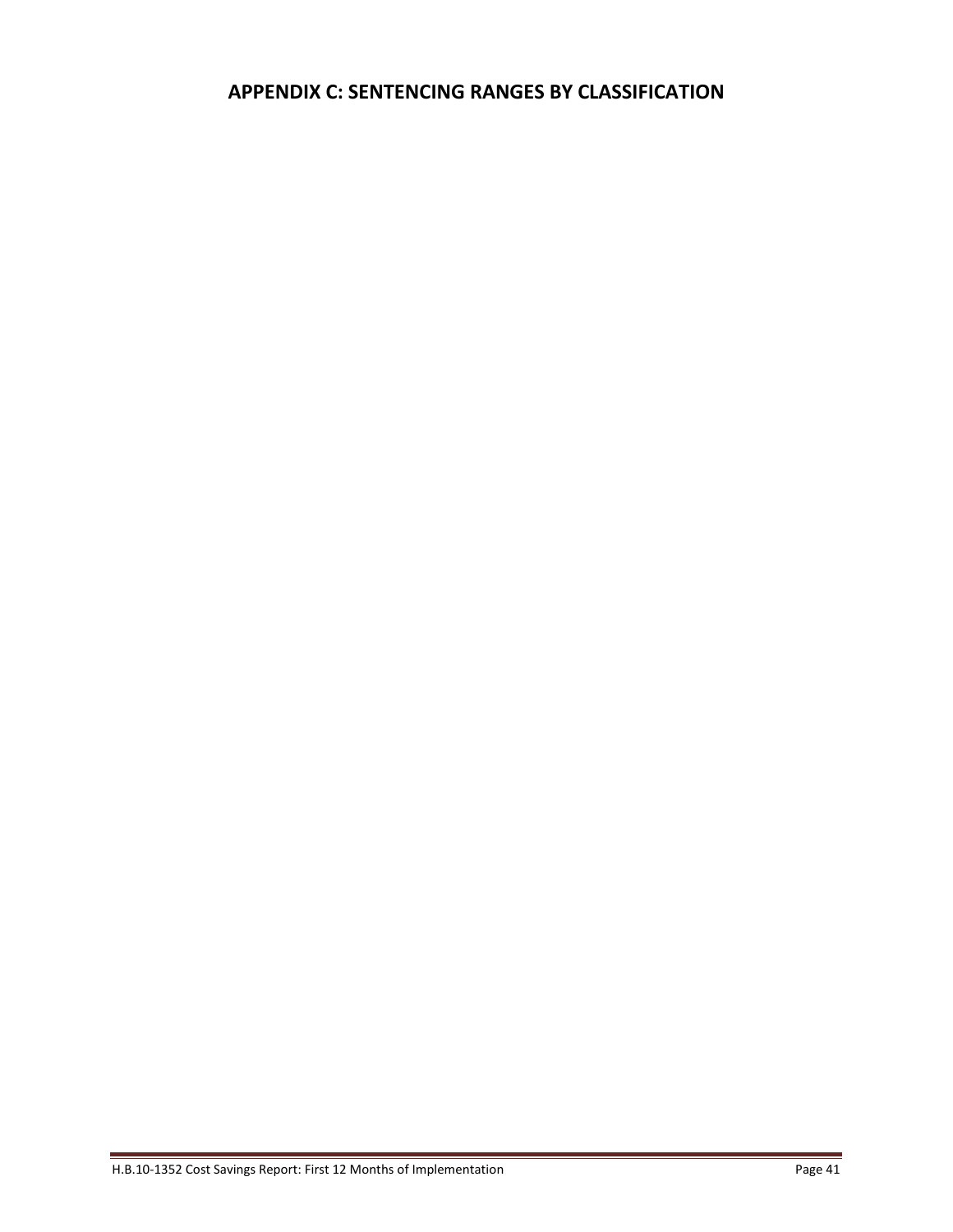| FELONIES COMMITTED ON OR AFTER<br><b>JULY 1, 1993</b> |                          |                             |                                  |                |                                   |  |  |  |  |
|-------------------------------------------------------|--------------------------|-----------------------------|----------------------------------|----------------|-----------------------------------|--|--|--|--|
|                                                       | <b>PRESUMPTIVE RANGE</b> |                             | <b>EXCEPTIONAL CIRCUMSTANCES</b> |                |                                   |  |  |  |  |
| <b>CLASS</b>                                          | <b>MINIMUM</b>           | <b>MAXIMUM</b>              | <b>MINIMUM</b>                   | <b>MAXIMUM</b> | <b>MANDATORY</b><br><b>PAROLE</b> |  |  |  |  |
| $\mathbf{1}$                                          | Life<br>Imprisonment     | Death                       | Life<br>Imprisonment             | Death          |                                   |  |  |  |  |
| $\overline{2}$                                        | 8 years<br>\$5000 fine   | 24 years<br>\$1,000,000     | 4 years                          | 48 years       | 5 years                           |  |  |  |  |
| 3                                                     | 4 years<br>\$3000        | 12 years<br>\$750,000       | 2 years                          | 24 years       | 5 years                           |  |  |  |  |
| Extraordinary<br><b>Risk Crime</b>                    | 4 years<br>\$3000 fine   | 16 years<br>\$750,000       | 2 years                          | 32 years       | 5 years                           |  |  |  |  |
| 4                                                     | 2 years<br>\$2000 fine   | 6 years<br>\$500,000        | 12 month                         | 12 years       | 3 years                           |  |  |  |  |
| Extraordinary<br><b>Risk Crime</b>                    | 2 years<br>\$2000 fine   | 8 years<br>\$500,000        | 12 month                         | 16 years       | 3 years                           |  |  |  |  |
| 5                                                     | 12 month<br>\$1000 fine  | 3 years<br>\$100,000        | 6 months                         | 6 years        | 2 years                           |  |  |  |  |
| Extraordinary<br><b>Risk Crime</b>                    | 12 month<br>\$1000 fine  | 4 years<br>\$100,000        | 6 months                         | 8 years        | 2 years                           |  |  |  |  |
| 6                                                     | 12 month<br>\$1000 fine  | 18 months<br>\$100,000 fine | 6 months                         | 3 years        | 12 month                          |  |  |  |  |
| Extraordinary<br><b>Risk Crime</b>                    | 12 month<br>\$1000 fine  | 2 years<br>\$100,000        | 6 months                         | 4 years        | 12 month                          |  |  |  |  |

## **Sentencing Ranges by Crime Classification**

Source: 2009 Colorado Revised Statutes.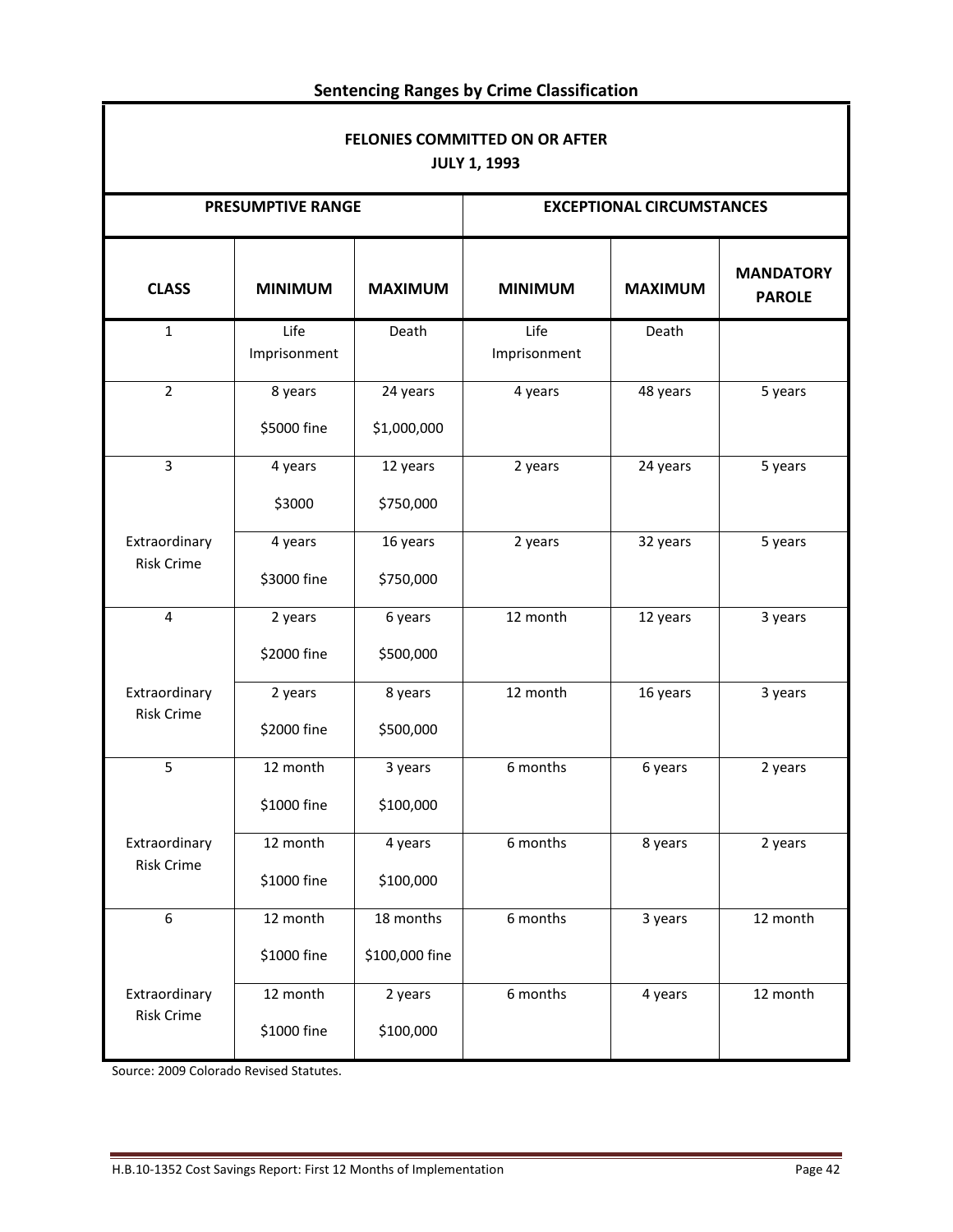|                   | MISDEMEANORS COMMITTED ON OR AFTER JULY 1, 1993 |                  |  |  |  |  |
|-------------------|-------------------------------------------------|------------------|--|--|--|--|
| <b>TYPE</b>       | <b>MISDEMEANORS</b>                             |                  |  |  |  |  |
| <b>CLASS</b>      | <b>MINIMUM</b>                                  | <b>MAXIMUM</b>   |  |  |  |  |
| 1                 |                                                 |                  |  |  |  |  |
|                   | <b>6 MONTHS</b>                                 | <b>18 MONTHS</b> |  |  |  |  |
|                   | \$500 FINE                                      | \$5,000 FINE     |  |  |  |  |
| EXTRAORDINARY     |                                                 |                  |  |  |  |  |
| <b>RISK CRIME</b> | <b>6 MONTHS</b>                                 | 24 MONTHS        |  |  |  |  |
|                   | \$500 FINE                                      | \$5,000          |  |  |  |  |
|                   |                                                 |                  |  |  |  |  |
| 2                 | 3 MONTHS                                        | <b>12 MONTHS</b> |  |  |  |  |
|                   | \$250 FINE                                      | \$1,000 FINE     |  |  |  |  |
|                   |                                                 |                  |  |  |  |  |
| 3                 | \$50 FINE                                       | <b>6 MONTHS</b>  |  |  |  |  |
|                   |                                                 | \$750 FINE       |  |  |  |  |

Source: 2009 Colorado Revised Statutes.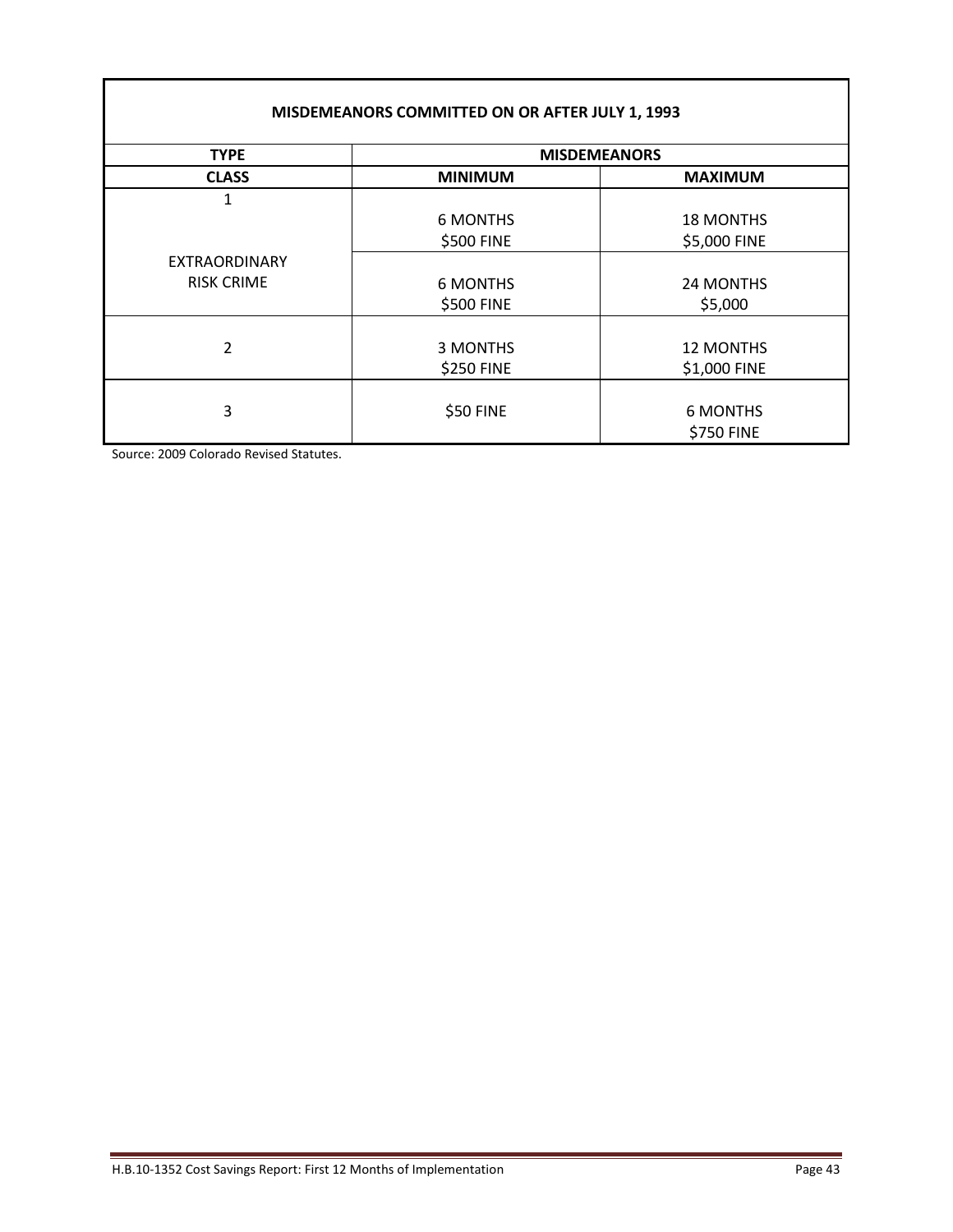## **APPENDIX D: OSPD ESTIMATED HOURS PER CASE**